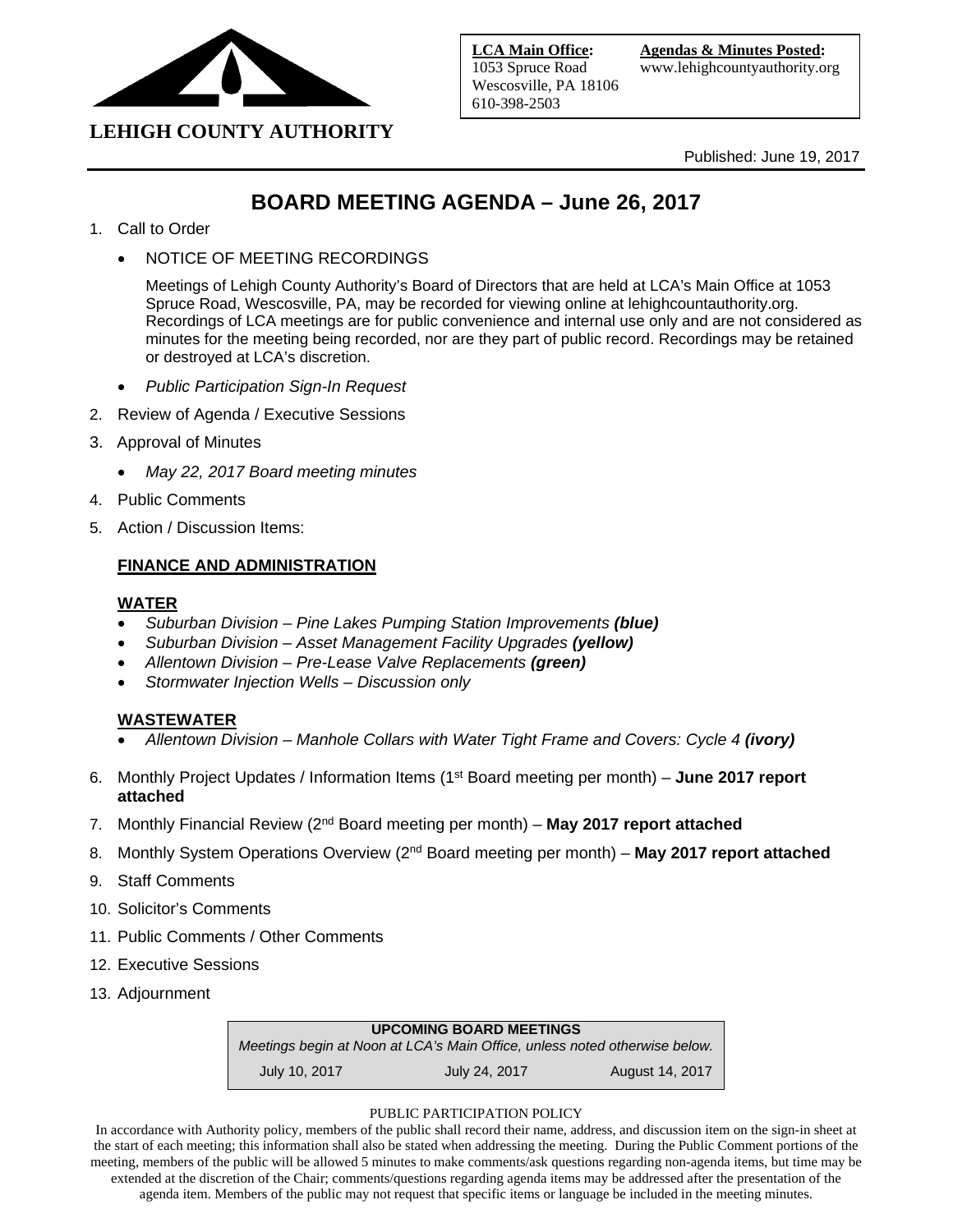#### **REGULAR MEETING MINUTES May 22, 2017**

The Regular Meeting of the Lehigh County Authority was called to order at 12:02 p.m. on Monday, May 22, 2017, Chairman Nagle presiding. Other Members present at the commencement of the meeting were: Linda Rosenfeld, Jeff Morgan, Richard Bohner, Norma Cusick, Scott Bieber and Ted Lyons. Authority Staff present were Liesel Gross, Brad Landon, Chuck Volk, Ed Klein, Pat Mandes, Chris Moughan, John Parsons and Phil DePoe.

#### **REVIEW OF AGENDA**

Chairman Nagle announced that today's Board meeting is being videotaped and streaming live and recordings will be posted to the Authority's website.

Liesel Gross noted there are no Agenda changes and there will be an Executive Session regarding potential litigation.

#### **APPROVAL OF MINUTES**

#### *May 8, 2017 Regular Meeting Minutes*

On a motion by Richard Bohner, seconded by Linda Rosenfeld, the Board approved the Minutes of the May 8, 2017 meeting as presented (7-0).

#### **PUBLIC COMMENTS**

None.

#### **ACTION AND DISCUSSION ITEMS**

#### *2016 Audit & Financial Statements*

Brad Landon clarified that no Board action is required for this item other than an acknowledgement of receipt of the auditors' report.

Ed Klein introduced Corey Troutman and Nate Schwartz from Zelenkoske Axelrod, LLC, who conducted the Authority's 2016 audit. Mr. Troutman provided a brief overview of the audit process and explained that the audit report is presented with a clean opinion with no material issues or weaknesses noted. The audit was completed in accordance with generally accepted accounting principles, and there were no disagreements with Authority management in the preparation of audit statements. Mr. Schwartz provided a more detailed review of the financial statements and notes offered in the audit report. He explained the most notable item included in the Authority's financial outlook is the 2018 debt service payment anticipated, which includes a \$19 million principle payment that may require additional financing. He noted that the concession lease agreement with Allentown is a unique arrangement that makes the financial review more complicated, but that the staff was cooperative and responsive throughout the audit process. Mr. Klein provided additional recognition for the accounting department staff who put the extra effort into ensuring the accuracy of the Authority's financial reporting process.

After a series of questions from Board members that were answered by Mssrs. Troutman and Schwartz, Brian Nagle noted that the Board acknowledges receipt of the 2016 Audit & Financial Statements.

#### *Suburban Water Capital Financing – Parameters Resolution (Resolution 5-2017-1)*

Liesel Gross introduced Chris Gibbons from Concord Financial, the Authority's financial advisor, and Kevin Reid from King Spry, the Authority's bond counsel.

Mr. Gibbons reviewed key elements of the Preliminary Official Statement, the ratings review from Standard & Poors, and his firm's financial analysis relating to the issuance of approximately \$15.5 million in taxexempt bonds to fund capital improvements to the Authority's Suburban Division water system. Mr. Gibbons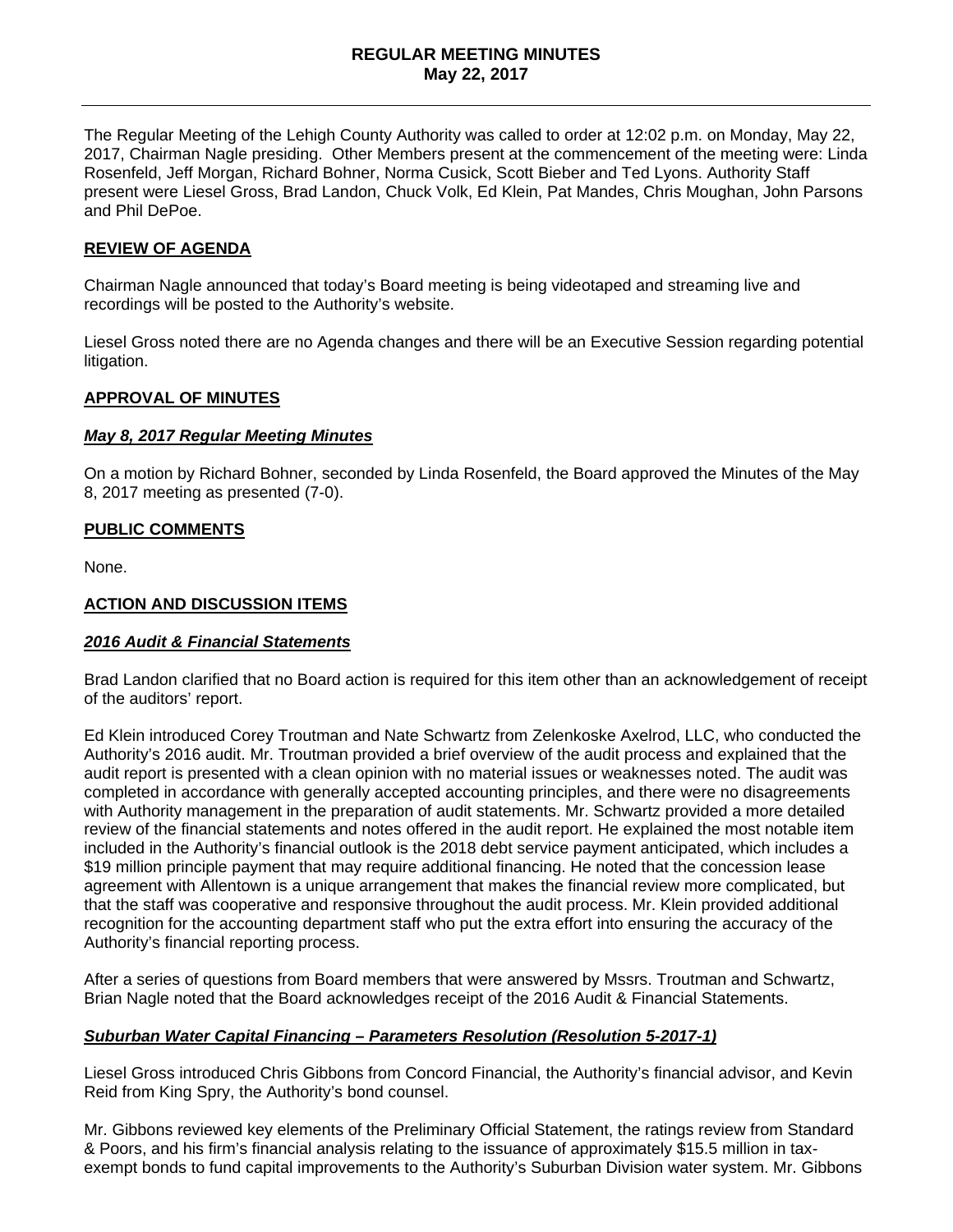drew attention the "AA/Stable" bond rating provided by Standard & Poors, which is a favorable rating allowing for lower interest expense over the life of the bonds. He explained that the Authority will issue bonds through a competitive online sale beginning as early as May 23, 2017, following the parameters outlined in Resolution 5-2017-1 and his financial report. Key components of the bond issue are total borrowing amount up to \$19 million, interest rate projections, and the requirement that the Authority utilize a minimum of 85 percent of the proceeds within three years of the issue.

Mr. Reid provided a more detailed overview of the role of Bond Counsel, and reviewed additional terms of Resolution 5-2017-1. He highlighted that the Resolution specifies that revenues only from the Suburban water system are pledged for this bond issue, and other key parameters. Acting as Bond Counsel, King Spring will manage the paperwork related to closing on the bond issue and will provide an opinion to the federal government that the Authority's bond issue qualifies for tax-exempt financing.

Ted Lyons inquired whether the Authority would receive multiple bidders for this bond issue. Mr. Gibbons explained that there may be multiple parties bidding, especially in light of the favorable bond rating, but that the sale will likely be with a single entity with the most favorable bid, and then that purchaser will distribute through its consortium.

Brian Nagle asked what happens if the Authority is unable to spend 85% of the bond proceeds within three years. Mr. Reid explained that the tax-exempt status of the bond issue may be jeopardized in that case. Liesel Gross also explained that the total funding amount of \$14.9 million was based on the project needs outlined in the first three years of the current capital plan, so that it is expected this threshold will be met.

On a motion by Linda Rosenfeld, seconded by Norma Cusick, the Board adopted Resolution 5-2017-1 authorizing the issuance of bonds for the Suburban Division water system in accordance with the parameters set forth therein (7-0).

Chris Gibbons, Kevin Reid, Corey Troutman and Nate Schwartz left the meeting at 12:32 p.m.

#### *Tank Painting Project – Heidelberg Heights Wastewater Treatment Plant*

Chuck Volk provided an overview of the project, which includes repainting of the sequencing batch reactor tanks at the wastewater treatment plant in Heidelberg Township. Three bids were received, and the staff recommends awarding the work to J.P. Smith Contractors, Inc.

Some discussion followed. Mr. Volk explained that this contractor has extensive experience with this work. The bids were issued and managed through the PennBid program online.

Jeff Morgan noted that he is familiar with this contractor and has had satisfactory experience with their work.

On a motion by Linda Rosenfeld, seconded by Norma Cusick, the Board approved the Capital Project Authorization – Construction Phase in the amount of \$82,770.00, which includes the Construction Contract awarded to J.P. Smith Contractors, Inc., in the amount of \$70,770.00 (7-0).

#### *Allentown Division – Wastewater Treatment Plant: Security Upgrades*

Phil DePoe explained the project, which includes the installation of security upgrades at the wastewater treatment plant in Allentown. The equipment for this project was purchased through a prior Board authorization. This projected is categorized as "Uncompleted Work" in the lease agreement with Allentown, which means the City will pay for the work, but also approves the project scope. Any items that were not approved by the City may be completed at a later date as an expense to the Authority.

On a motion by Norma Cusick, seconded by Jeff Morgan, the Board approved the Capital Project Authorization – Construction Phase in the amount of \$251,719.00, which includes the Electrical Contract awarded to Albarell Electric in the amount of \$189,864.00 (7-0).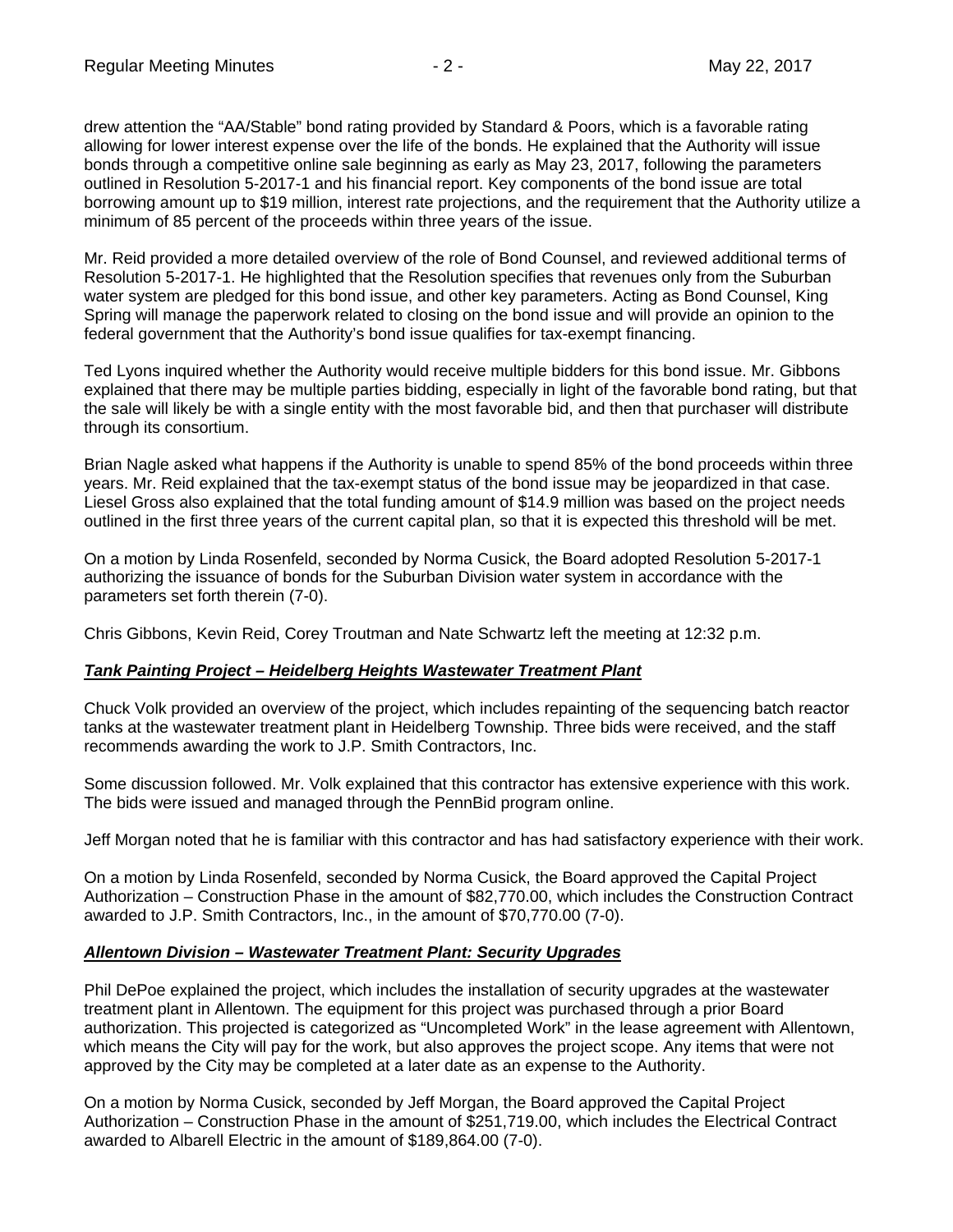#### **MONTHLY FINANCIAL REVIEW**

Ed Klein gave an overview of the April 2017 Financial Report, including a short PowerPoint presentation outlining key performance indicators.

#### **MONTHLY SYSTEM OPERATIONS OVERVIEW**

John Parsons reviewed the April 2017 Operations Report that was attached to the Board agenda. Mr. Parsons noted the Pennsylvana Department of Environmental Protection has lifted the Drought Watch for all counties in Pennsylvania. He also noted that the investigation regarding the available technology to implement the recommended stream monitoring program is continuing and will be presented the Board at a later time. Scott Bieber asked if the staff had ruled out the use of stream gages provided by the U.S. Geological Service. Mr. Parsons responded that this will be part of the overall cost evaluation prior to moving forward with the monitoring program.

Brian Nagle asked for additional details about the emergency declaration that was noted in the April 2017 Operations Report. Mr. Parsons explained that a sanitary sewer overflow occurred in April due to a blockage of a manhole, not caused by a rain event. Due to the size of the blockage, specialized equipment was required, including bypass pumping to eliminate the discharge of sewage to the environment during the repair. This incident was reported to the appropriate regulatory agencies, as well as to the City of Allentown for inclusion in their project to repair manholes.

#### **STAFF COMMENTS**

None.

#### **SOLICITOR'S COMMENTS**

None.

#### **PUBLIC COMMENTS / OTHER COMMENTS**

None.

#### **EXECUTIVE SESSION**

Chairman Nagle called an Executive Session at 1:15 p.m. to discuss potential litigation. Attorneys Alessandra Hylander and Devin Chwastyk of McNees Wallace & Nurick LLC entered the meeting at this time.

The Executive Session ended at 2:07 p.m.

#### **REGULAR SESSION**

Scott Bieber inquired about the progress on investigating the permit process for stormwater injection wells. Brad Landon responded that the staff has a meeting scheduled with the Department of Environmental Protection on June 22, 2017, so the topic may be appropriate to discuss again with the Board at the June 26, 2017 meeting.

#### **ADJOURNMENT**

There being no further business, the Chairman adjourned the meeting at 2:08 p.m.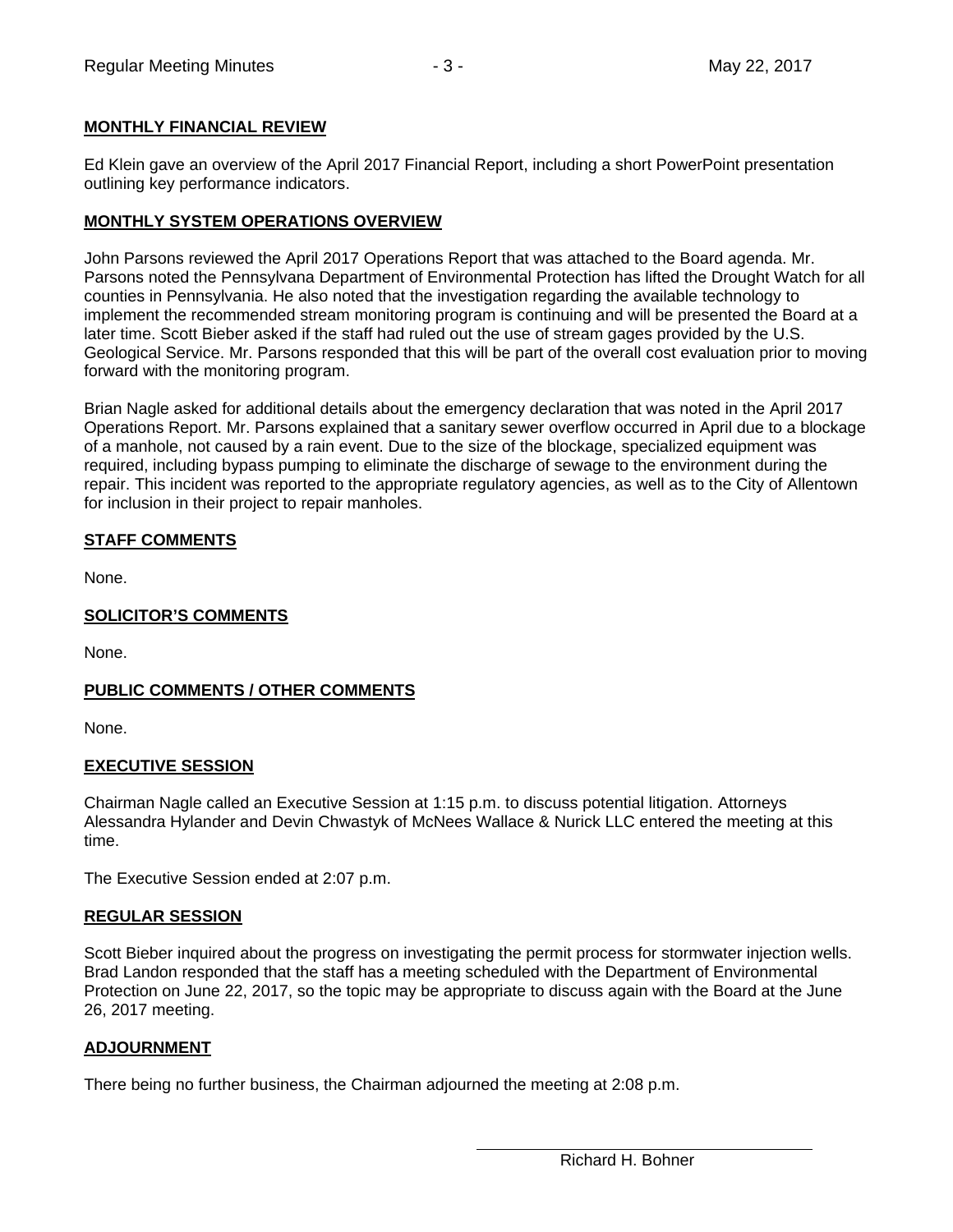**Secretary**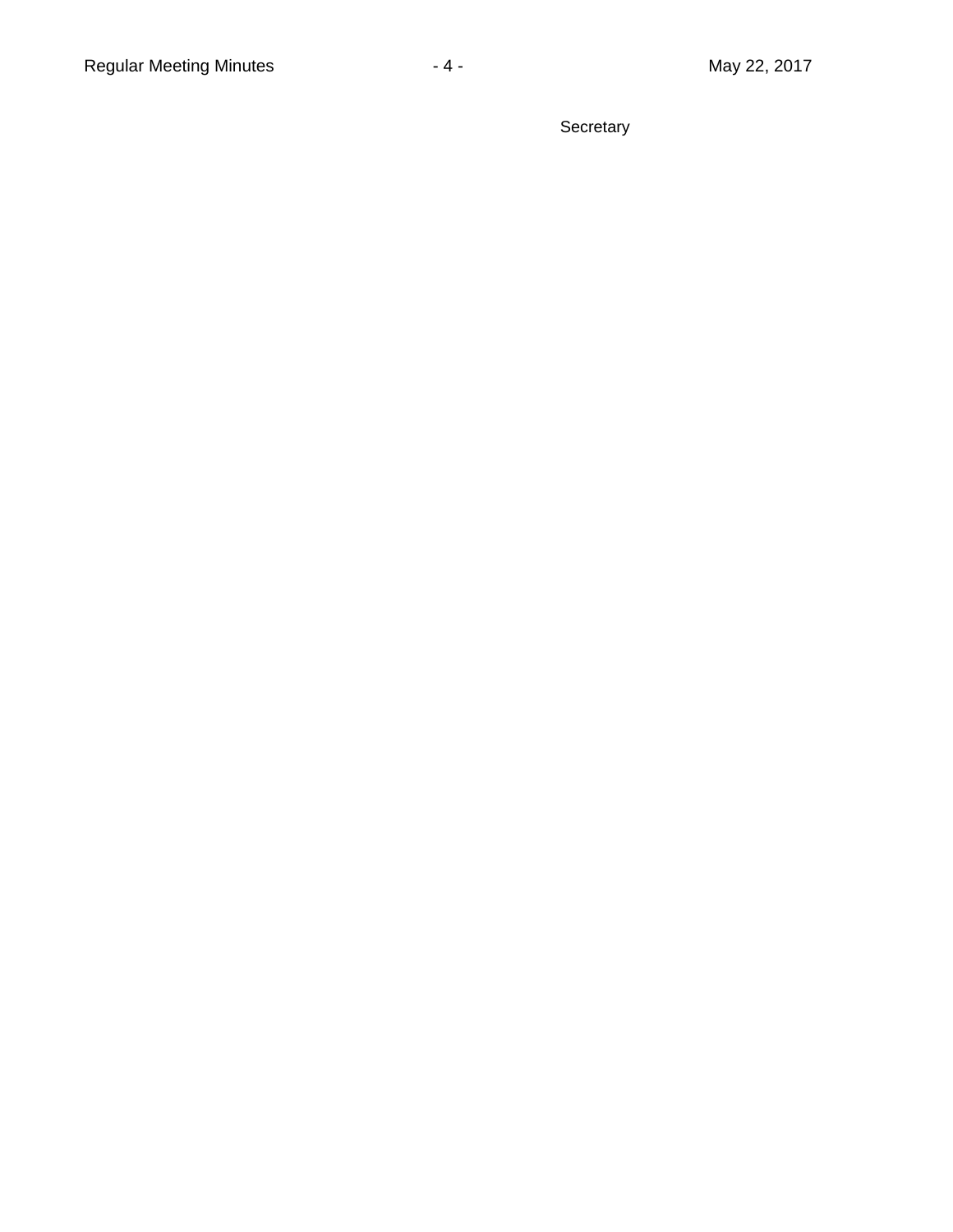## **MEMORANDUM**

**Date:** June 26, 2017

**To:** Lehigh County Authority Board

**From:** Amy Kunkel, LCA Project Engineer

**Subject:** Suburban Division – Pine Lakes Pumping Station Improvements – Construction Phase

#### **MOTIONS / APPROVALS REQUESTED:**

| No.          | <b>Item</b>                                                                | Amount       |
|--------------|----------------------------------------------------------------------------|--------------|
| $\mathbf{1}$ | <b>Capital Project Authorization – Construction Phase</b>                  | \$540,994.00 |
| 2            | <b>Construction Contract - General:</b><br>DESCCO Design Construction, Inc | \$366,879.00 |
|              |                                                                            |              |
| 3            | Construction Contract – Electrical (*)                                     | \$81,300.00  |
|              | <b>PSI Pumping Solutions, Inc.</b>                                         |              |
| 4            | Professional Services – Construction Phase Engineering (*)                 | \$9,050.00   |
|              | JMT, Inc                                                                   |              |
| 5            | Professional Services – Construction Phase Inspection (*)                  | \$8,765.00   |
|              | Cowan Associates, Inc.                                                     |              |

(\*) Included in Capital Project Authorization

#### **BACKGROUND**

The Pine Lakes Division is located in Lynn Township and was acquired from a developer in 2002. The system provides service to 60 customers in the Pine Lakes of Lynn Subdivision. The water supply source is two wells which pump into a below-grade hydro-pneumatic tank.

#### **PROJECT OVERVIEW**

This project includes the conversion of the aged existing hydro-pneumatic station serving the development to a variable frequency drive controlled double-pumping system. The project will also include the addition of a new 10,000 gallon steel non-pressure class underground water storage tank and other miscellaneous improvements. A SCADA (supervisory control and data acquisition) system will be installed to allow full remote control and monitoring of the facilities.

#### **FUNDING**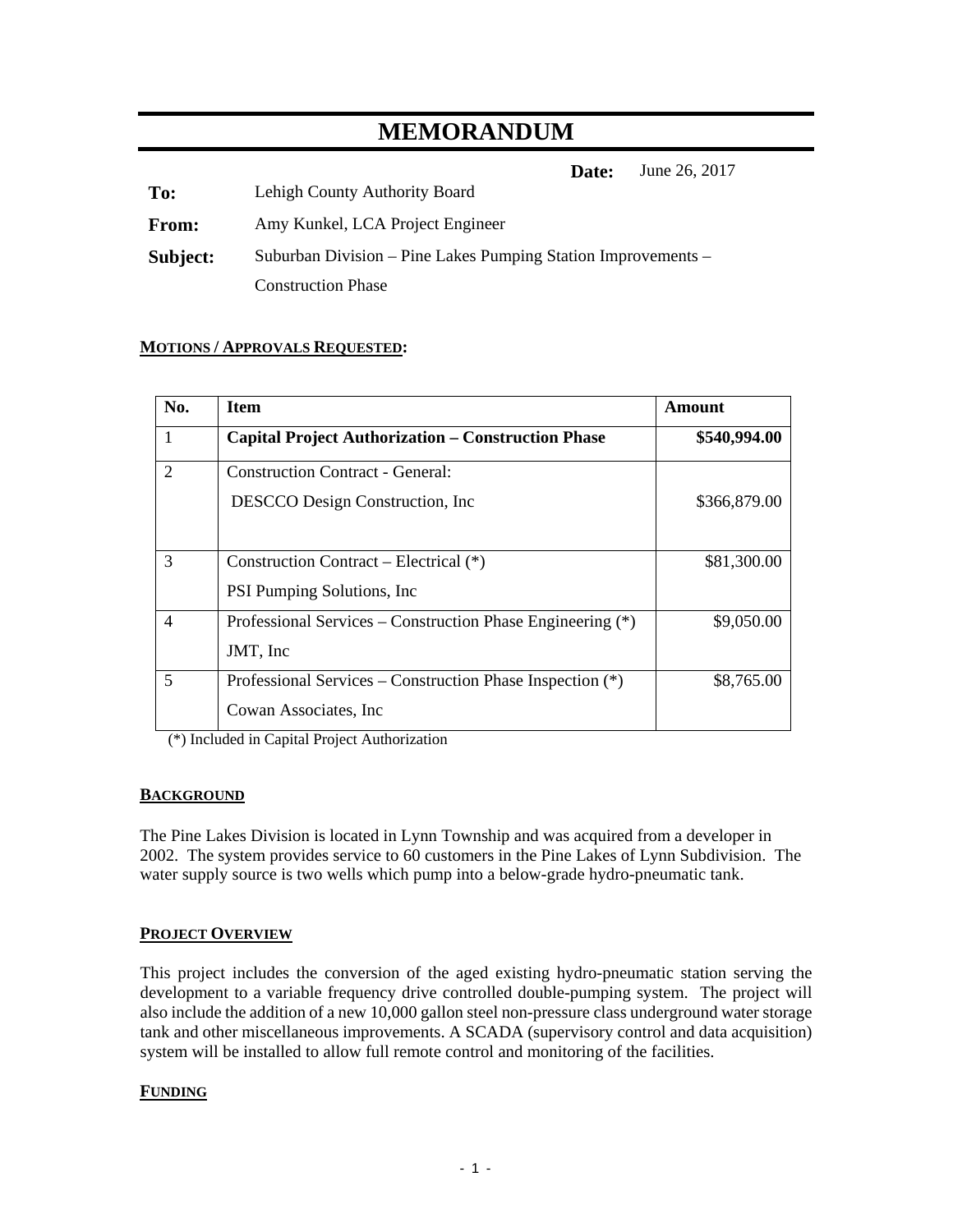The Project will be funded by the LCA Suburban Division.

#### **BUDGET AMENDMENT**

Not required

#### **PROJECT STATUS**

Board approval is requested for the Construction Phase.

#### **THIS APPROVAL – CONSTRUCTION PHASE**

#### **BIDDING SUMMARY**

This project consists of two contracts. The project was originally bid in July 2016. Bids for construction came in at \$599,191 for both general and electrical contracts. It was decided then to reject all bids and rebid the project in 2017, due to high bid prices and lack of bidders. The project was advertised for bid in late April and bids were received via PennBid on June 1, 2017, the results of which are as follows:

| <b>General Construction</b>                    |                   |
|------------------------------------------------|-------------------|
| <b>Bidder</b>                                  | <b>Bid Amount</b> |
| <b>DESCCO Design Construction, Inc.</b>        | \$366,879.00      |
| <b>PSI Pumping Solutions, Inc.</b>             | \$378,800.00      |
| <b>Zimmerman Environmental</b>                 | \$39,6242.00      |
| <b>Bellview Pump, LLC</b>                      | \$418,000.00      |
| <b>JEV Construction LLC</b>                    | \$474,500.00      |
| <b>Eastern Environmental Contractors, Inc.</b> | \$516,600.00      |
| <b>Blooming Glen Contractors WW</b>            | \$557,962.00      |
| <b>Electrical Construction</b>                 |                   |
| <b>Bidder</b>                                  | <b>Bid Amount</b> |
| <b>PSI Pumping Solutions, Inc.</b>             | \$81,300.00       |
| <b>Eastern Environmental Contractors, Inc.</b> | \$94,240.00       |
| <b>Blooming Glen Contractors WW</b>            | \$125,840.00      |
| Shannon A. Smith, Inc.                         | \$128,650.00      |

DESCCO has extensive experience with new and rehabilitation construction work at water and wastewater facilities, and LCA staff have worked with them on prior non-LCA projects with satisfactory performance. PSI Pumping Solutions also has extensive water and wastewater facility construction experience, including electrical work, and we are also familiar with this firm from prior non-LCA projects. Both firms' qualifications and experience statements indicate numerous projects of similar scope and type. The bid documents are in order and the firms appear well qualified to perform the work.

#### **PROFESSIONAL SERVICES**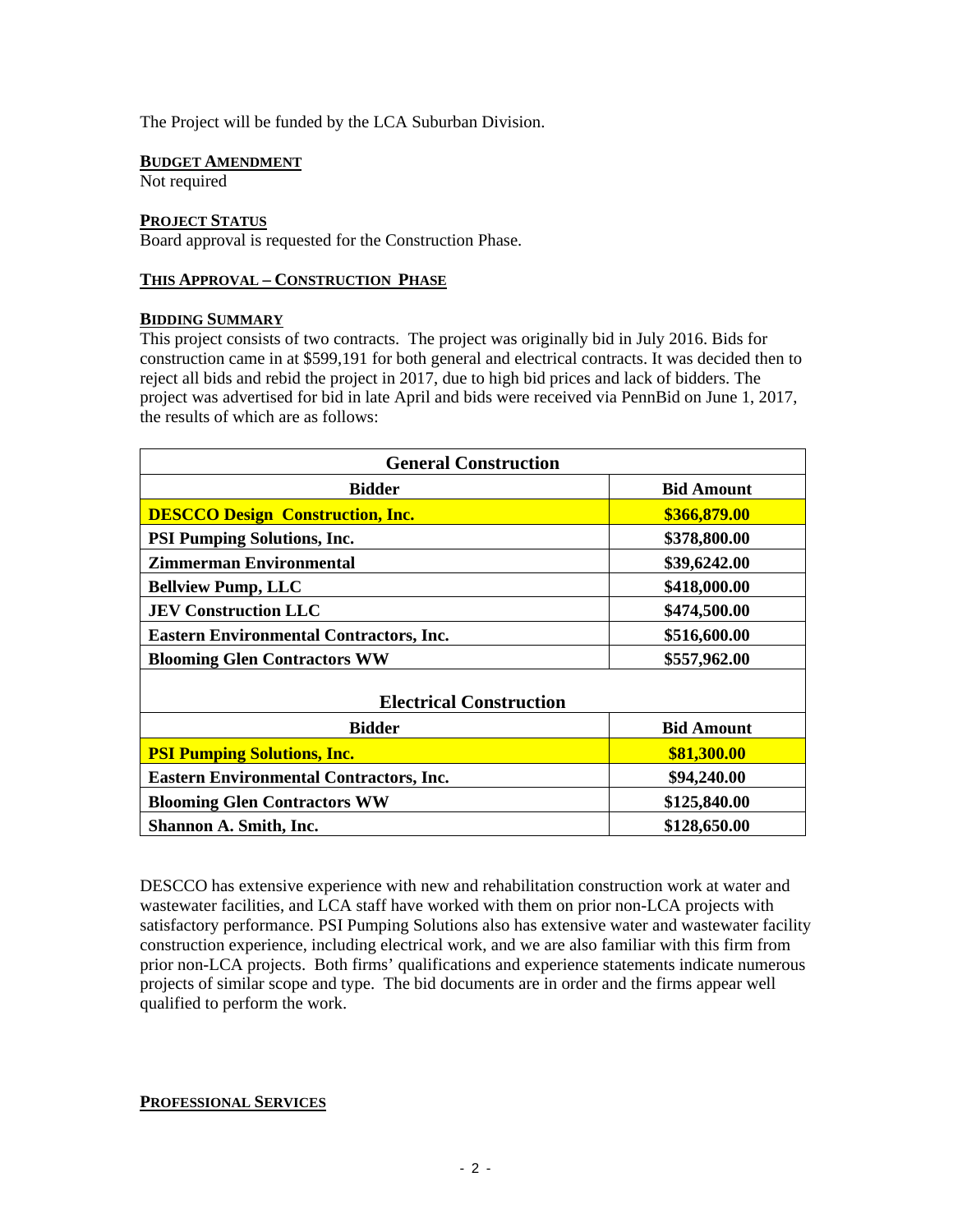Construction engineering is to be performed by JMT, Inc. and part-time inspection services are to be performed by Cowan Associates, Inc.

#### **PROJECT SCHEDULE**

Based on contract award following the June 26, 2017 Board meeting, it is anticipated that the project will be completed by early 2018.

#### **FUTURE AUTHORIZATIONS**

None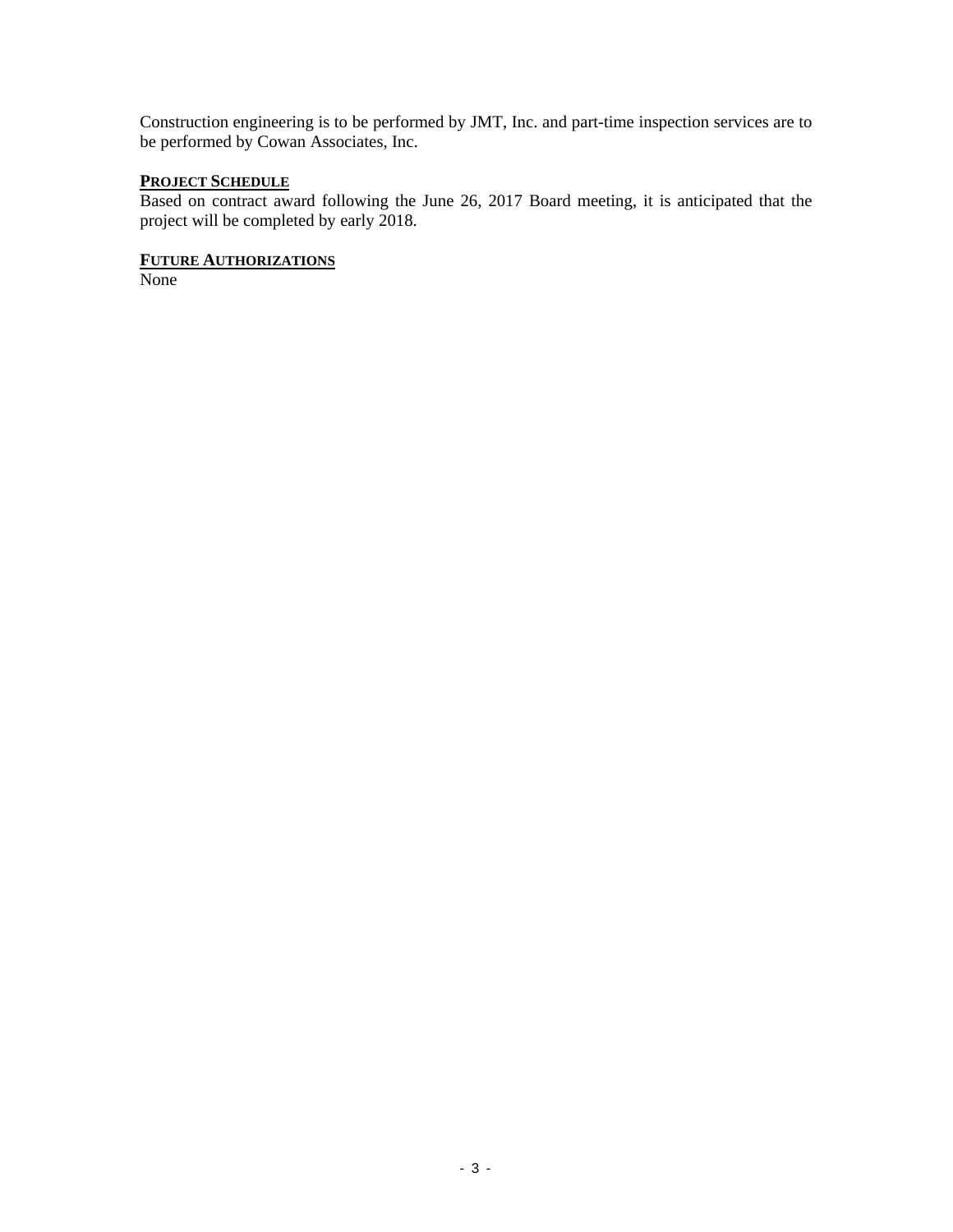| <b>CAPITAL PROJECT AUTHORIZATION</b> |                                                                                               |                     |                                                                  |
|--------------------------------------|-----------------------------------------------------------------------------------------------|---------------------|------------------------------------------------------------------|
| <b>PROJECT NO.:</b>                  | $SD-W-15-4$                                                                                   | <b>BUDGET FUND:</b> | Suburban Div\Water\Capital                                       |
| <b>PROJECT TITLE:</b>                | Suburban Division<br>Pine Lakes Pumping Station Improvements –<br><b>Construction Phase -</b> |                     | <b>PROJECT TYPE:</b><br>Construction<br><b>Engineering Study</b> |
| THIS AUTHORIZATION:                  | \$540,994                                                                                     |                     | <b>Equipment Purchase</b>                                        |
| TO DATE (W/ ABOVE)                   | \$720,486                                                                                     |                     | Amendment                                                        |

#### **DESCRIPTION AND BENEFITS:**

This Authorization is for the construction of improvements which includes the conversion of the aged existing hydro-pneumatic station serving the development to a variable frequency drive controlled doublepumping system. The project will also include the addition of a new 10,000 gallon steel non-pressure class underground water storage tank and other miscellaneous improvements. A SCADA (supervisory control and data acquisition) system will be installed to allow full remote control and monitoring of the facilities. This authorization takes us through construction phase.

| <b>Previous Authorizations</b> |           |
|--------------------------------|-----------|
| <b>Planning Phase</b>          | \$8,610   |
| Design Phase                   | \$122,574 |
| SCADA                          | \$48,308  |

| <b>REQUESTED THIS AUTHORIZATION</b>                     |           |
|---------------------------------------------------------|-----------|
| <b>Construction Phase</b>                               |           |
| <b>Staff</b>                                            | \$30,000  |
| <b>Professional Services</b>                            |           |
| <b>Construction Engineering - JMT, Inc.</b>             | \$9,050   |
| <b>Construction Inspection – Cowan Associates, Inc.</b> | \$8,765   |
|                                                         |           |
| <b>Contract 1-General Construction</b>                  | \$366,879 |
| <b>Contract 2-Electrical Construction</b>               | \$81,300  |
| <b>Miscellaneous</b>                                    | \$5,000   |
| Contingency                                             | \$40,000  |
| <b>Total This Authorization</b>                         | \$540,994 |

|      | <b>Future Authorization</b> |  |
|------|-----------------------------|--|
| None |                             |  |

*Total Estimated Project \$720,486*

**REVIEW AND APPROVALS:**

| Project Manager                    | Date | <b>Chief Executive Officer</b> | Date |
|------------------------------------|------|--------------------------------|------|
| <b>Chief Capital Works Officer</b> | Date | Chairman                       | Date |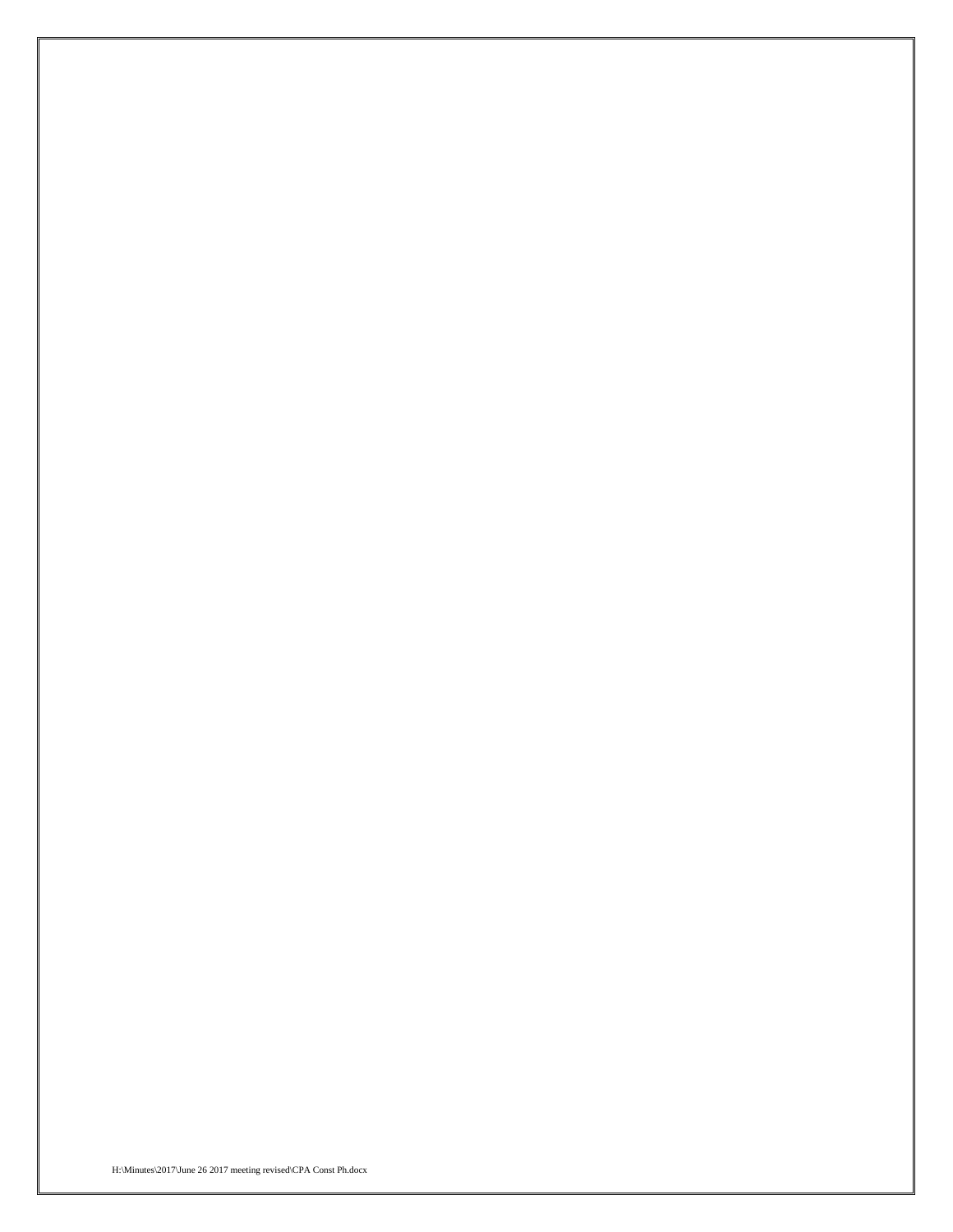

 **(610)398-2503 \* FAX (610)398-8413 \* Email: service@lehighcountyauthority.org**

#### **PROFESSIONAL SERVICES AUTHORIZATION**

**Professional:** COWAN ASSOCIATES, INC. 120 Penn Am Drive PO Box 949 Quakertown, PA 18951

**Date:** June 26, 2017

| <b>Requested By:</b> Amy Kunkel |  |
|---------------------------------|--|
| <b>Approvals</b>                |  |
| <b>Department Head:</b>         |  |
| <b>Chief Executive</b>          |  |
| Officer:                        |  |
|                                 |  |

#### **Suburban Division- Pine Lakes Pumping Station Improvements**

#### **This Authorization- Construction Phase, \$8,765**

Cowan Associates, Inc. will provide construction inspection related services for the aforementioned project

|    | <b>Professional Services</b>                              |
|----|-----------------------------------------------------------|
|    | <b>Attend Pre-Construction Meeting</b>                    |
| 2. | <b>Attend Progress Meeting</b>                            |
|    | 3. Provide Inspection Services                            |
|    | Assess work for Contractor Payments and work completion   |
|    | 5. Compile and review as-built drawings; from Contractors |
|    |                                                           |
|    |                                                           |
|    |                                                           |

**Cost Estimate** (not to be exceeded without further authorization)**: \$8,765**

**Time Table and Completion Deadline:** As required to meet construction timeline requirements.

**Authorization Completion:** 

Approval: <u>Approval:</u> Actual Cost: <u>Date:</u> Date: <u>Date:</u>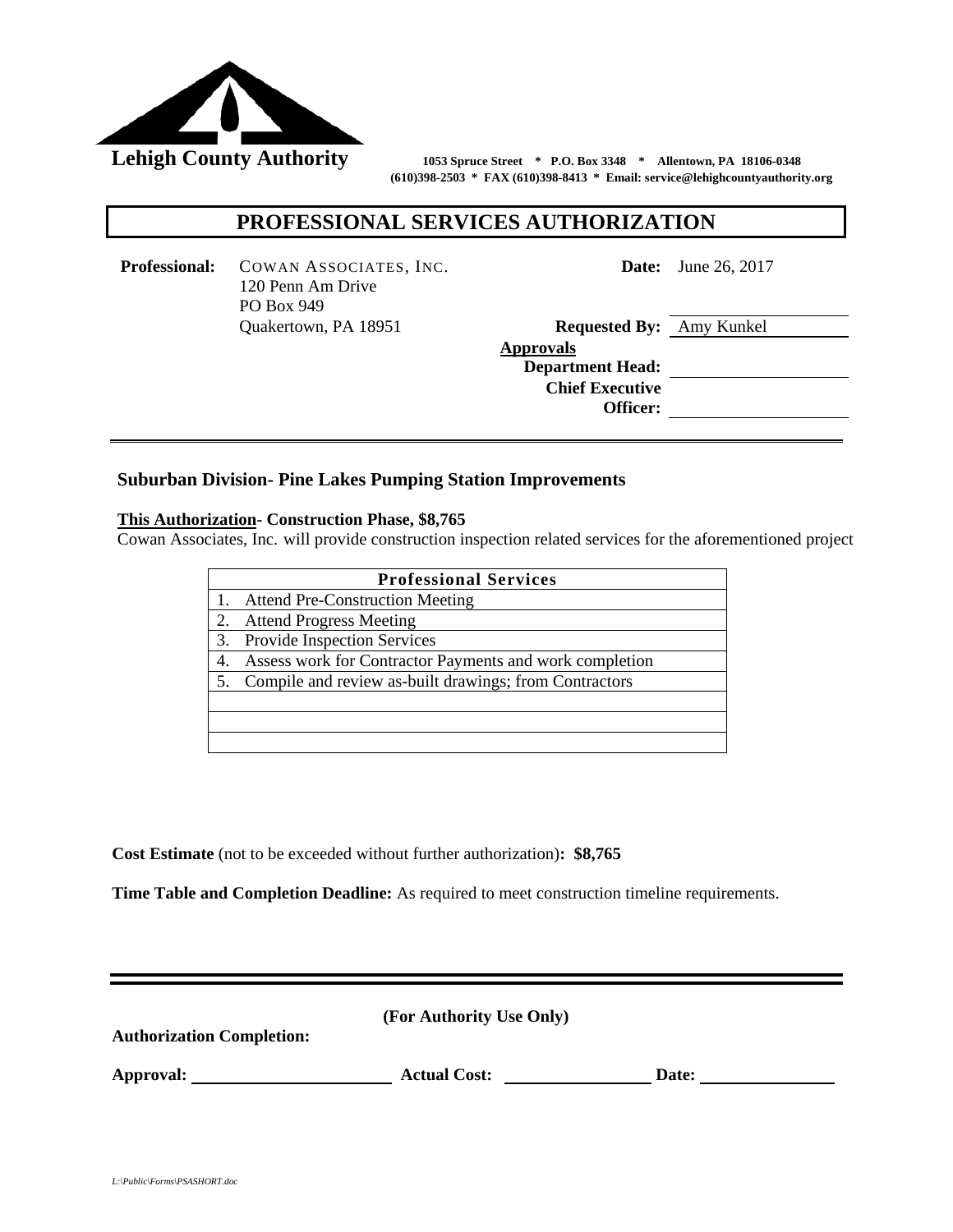

 **(610)398-2503 \* FAX (610)398-8413 \* Email: service@lehighcountyauthority.org**

## **PROFESSIONAL SERVICES AUTHORIZATION Amendment No. 1**

**Professional:** JMT, INC. 7535 Windsor Drive Suite 204B Allentown, PA 18195 **Date:** June 26, 2017

| <b>Requested By:</b> Amy Kunkel |  |
|---------------------------------|--|
| <b>Approvals</b>                |  |
| <b>Department Head:</b>         |  |
| <b>Chief Executive</b>          |  |
| Officer:                        |  |
|                                 |  |

#### **Suburban Division- Pine Lakes Pumping Station Improvements**

*Previous Authorizations- Design Phase; \$50,854*

#### **This Authorization- Construction Phase, \$9,050**

JMT, Inc. will provide construction engineering related services for the aforementioned project

| Attend Pre-Construction Meeting and Prepare/distribute Minutes<br><b>Attend Progress Meetings</b><br>Respond to design related RFIs<br>3.<br>Log, review and process shop drawing submittals<br><b>Attend Substantial Completion Meeting</b> | <b>Professional Services</b> |
|----------------------------------------------------------------------------------------------------------------------------------------------------------------------------------------------------------------------------------------------|------------------------------|
|                                                                                                                                                                                                                                              |                              |
|                                                                                                                                                                                                                                              |                              |
|                                                                                                                                                                                                                                              |                              |
|                                                                                                                                                                                                                                              |                              |
|                                                                                                                                                                                                                                              |                              |
|                                                                                                                                                                                                                                              |                              |
|                                                                                                                                                                                                                                              |                              |

**Cost Estimate** (not to be exceeded without further authorization)**: \$59,904**

**Time Table and Completion Deadline:** As required to meet construction timeline requirements.

| <b>Authorization Completion:</b> | (For Authority Use Only) |       |  |
|----------------------------------|--------------------------|-------|--|
| Approval:                        | <b>Actual Cost:</b>      | Date: |  |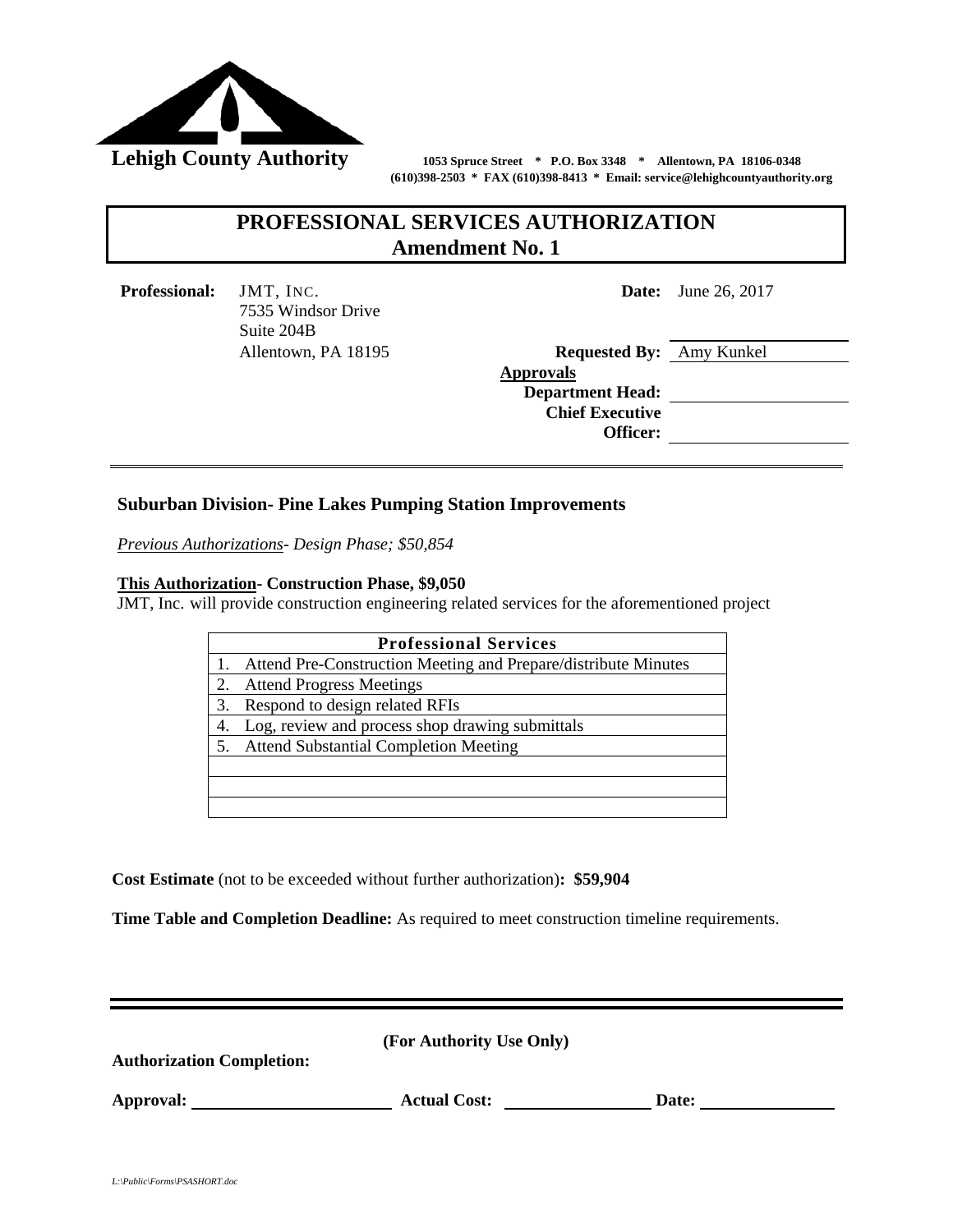## **MEMORANDUM**

**Date:** June 26, 2017

**To:** Lehigh County Authority Board

**From:** Charles Volk, LCA Chief Capital Works Officer

**Subject:** Suburban Division – Water and Wastewater Facilities Asset Management Upgrades – Construction Phase

#### **MOTIONS / APPROVALS REQUESTED:**

| No.                         | <b>Item</b>                                            | Amount    |
|-----------------------------|--------------------------------------------------------|-----------|
|                             | Capital Project Authorization – Construction Phase     | \$961,796 |
| $\mathcal{D}_{\mathcal{L}}$ | <b>Construction Contract - General:</b>                |           |
|                             | JEV Construction, LLC (*)                              | \$623,340 |
|                             |                                                        |           |
| 3                           | <b>Construction Contract – Electrical</b>              | \$240,856 |
|                             | Blooming Glen Contractors (*)                          |           |
| 4                           | Professional Services – Construction Phase Engineering | \$37,600  |
|                             | DHuy Engineering (*)                                   |           |

(\*) Included in Capital Project Authorization

#### **BACKGROUND**

Many of LCA's Suburban Division water and sewer facilities include components that are approaching the end of their design service life, and a comprehensive facilities evaluation was performed in 2016 to provide updated condition assessments with recommendations for upgrades. Utilizing asset management protocols for mitigating criticality and preserving level of service, an upgrade project was designed that includes nine (9) water facilities and two (2) wastewater facilities with the highest overall facility risk rating. The construction project includes structural, HVAC, and electrical upgrades to prolong service life, satisfy current codes, and mitigate risk.

#### **PROJECT OVERVIEW**

The asset management upgrade work, consisting of structural, HVAC, and electrical rehabilitation, is to be performed at the following facilities: Water Facilities:

 $\bullet$  WL-6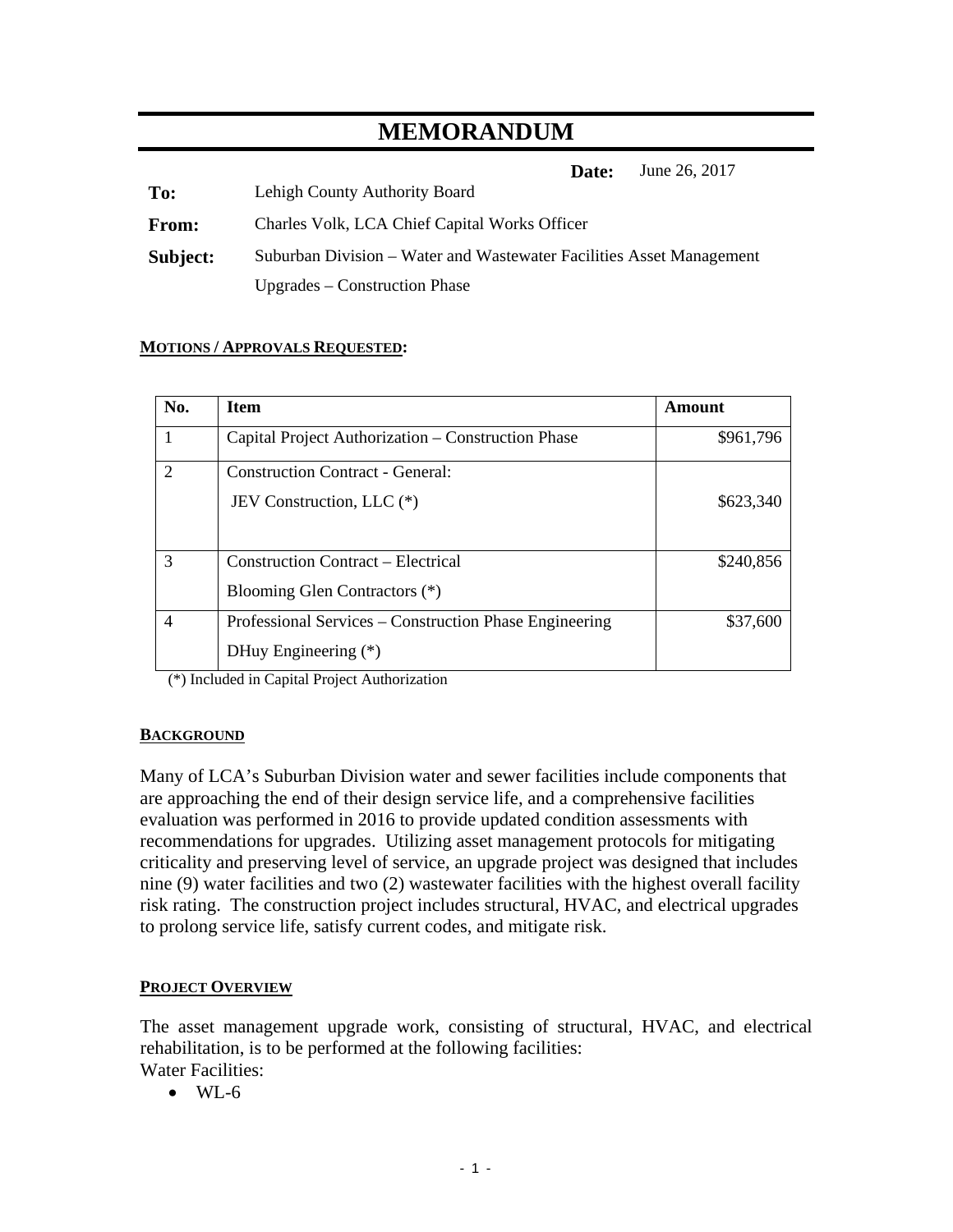- NL15-16
- Beverly Hills
- $\bullet$  WL-13
- Clearview Farms
- WL10
- WL11
- $\bullet$  WL16
- WL19

Wastewater Facilities:

- Lynn Township Wastewater Treatment Plant
- Western Lehigh Interceptor 8 Siphon Chambers

#### **FUNDING**

The Project will be funded by the LCA Suburban Division

#### **BUDGET AMENDMENT**

Not required

#### **PROJECT STATUS**

Board approval is requested for the Construction Phase.

#### **BIDDING SUMMARY – CONSTRUCTION PHASE**

This project consists of two contracts. The project was advertised for bid in late April and bids were received via PennBid on May 30, 2017, the results of which are as follows:

| <b>General Construction</b>                   |                   |  |
|-----------------------------------------------|-------------------|--|
| <b>Bidder</b>                                 | <b>Bid Amount</b> |  |
| <b>JEV Construction LLC</b>                   | \$623,340.00      |  |
| <b>Blooming Glen Contractors (Clinton NJ)</b> | \$635,535.00      |  |
| <b>Electrical Construction</b>                |                   |  |
| <b>Bidder</b>                                 | <b>Bid Amount</b> |  |
| <b>Blooming Glen Contractors (Clinton NJ)</b> | \$240,856.00      |  |
| No others                                     |                   |  |

JEV has extensive experience with new and rehabilitation construction work at water and wastewater facilities, and has performed satisfactory work on prior LCA projects. Blooming Glen also has extensive water and wastewater facility construction experience, including electrical work, and is currently completing the KIWWTP digester cover replacement for LCA, in addition to numerous prior projects. Both firms' qualifications and experience statements indicate numerous projects of similar scope and type. The bid documents are in order and the firms appear well qualified to perform the work.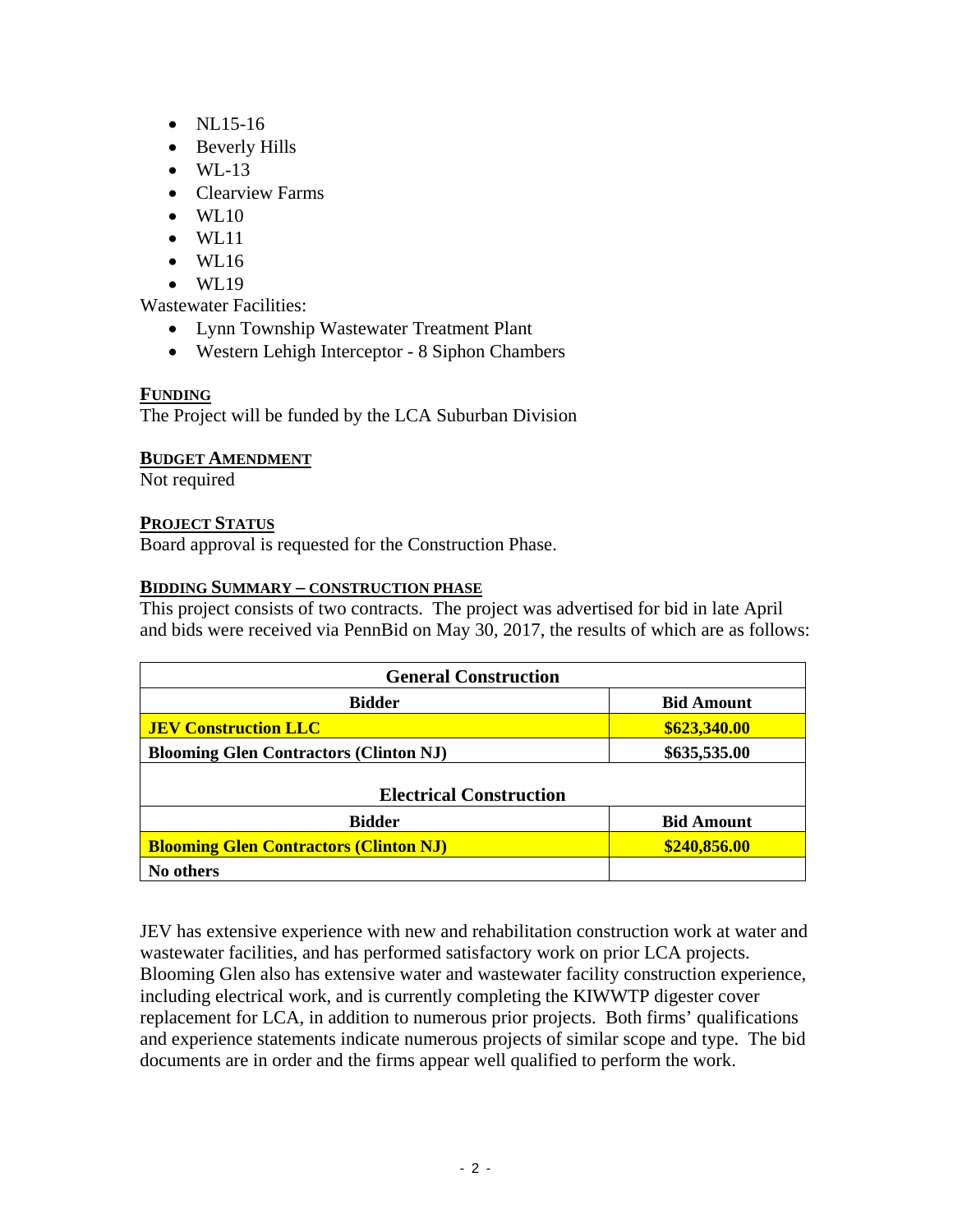## **PROFESSIONAL SERVICES**

Construction engineering and part-time inspection services is to be performed by D'Huy Engineering.

## **PROJECT SCHEDULE**

Based on contract award following the June 26, 2017 Board meeting, it is anticipated that the project will be completed by the end of the year.

## **FUTURE AUTHORIZATIONS**

None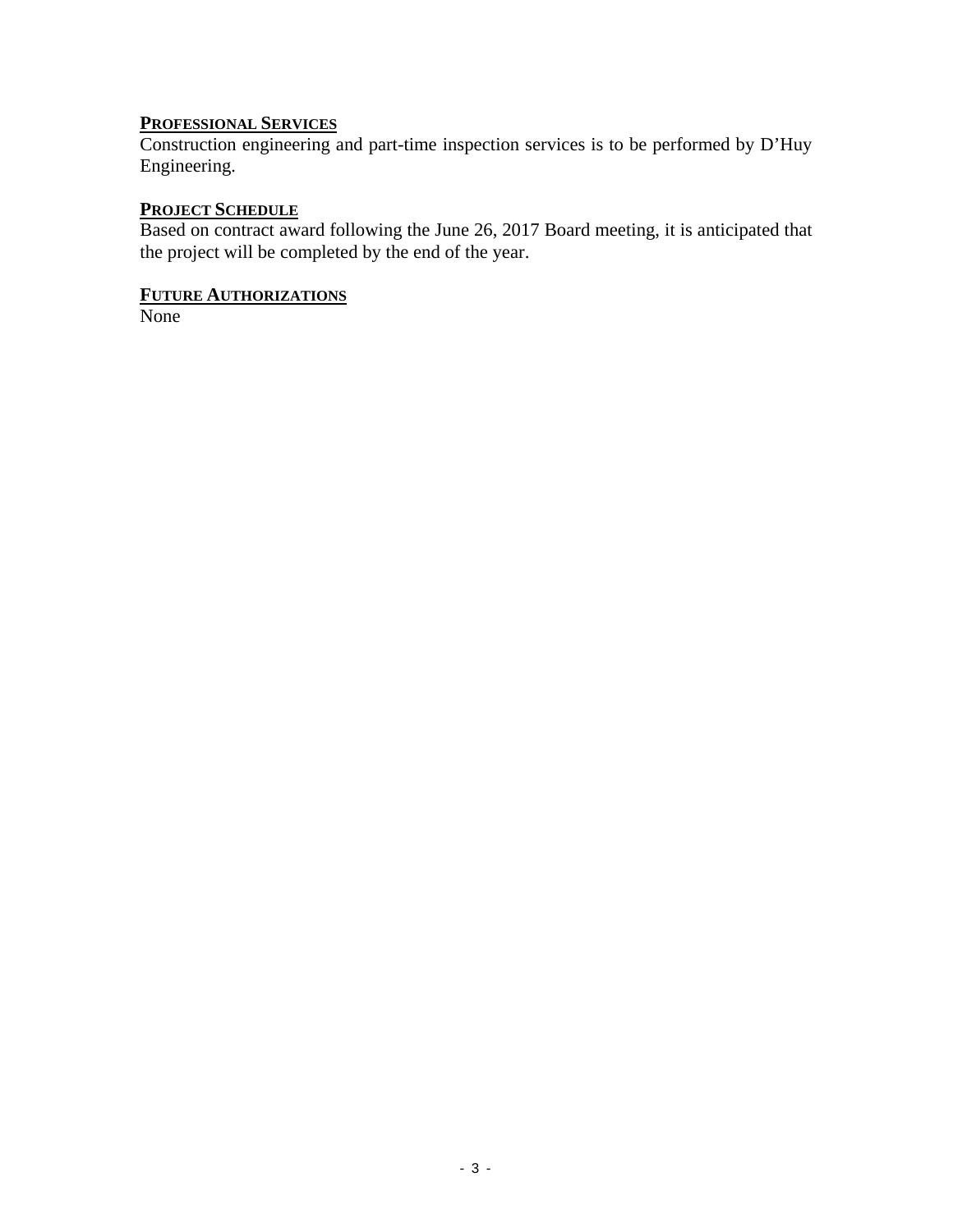| <b>CAPITAL PROJECT AUTHORIZATION</b> |                                                                                       |                                                                  |  |
|--------------------------------------|---------------------------------------------------------------------------------------|------------------------------------------------------------------|--|
| <b>PROJECT NO.:</b>                  | <b>BUDGET FUND:</b><br>$SD-S-11 \& SD-W-11$                                           | Suburban Capital                                                 |  |
| <b>PROJECT TITLE:</b>                | Suburban Division Water and Wastewater Facilities<br><b>Asset Management Upgrades</b> | <b>PROJECT TYPE:</b><br>Construction<br><b>Engineering Study</b> |  |
| THIS AUTHORIZATION:                  | \$961,796                                                                             | <b>Equipment Purchase</b>                                        |  |
| TO DATE (W/ ABOVE)                   | \$1,081,796                                                                           |                                                                  |  |

#### **DESCRIPTION AND BENEFITS:**

This project is the result of a Suburban Division Asset Management Facility Condition Assessment performed in 2016, which evaluated numerous water and sewer facilities and assigned risk ratings for each station based on probability and consequence of failure. The recommendations from that study provided the basis of design for this construction project, the scope of which includes nine (9) water facilities and two (2) wastewater facilities. The construction project includes structural, HVAC, and electrical upgrades to prolong service life, satisfy current codes, and mitigate risk.

#### **Authorization Status:**

| Previous Authorizations<br><b>Study Phase</b><br>\$120,000                           |                                     |                                |      |
|--------------------------------------------------------------------------------------|-------------------------------------|--------------------------------|------|
|                                                                                      |                                     |                                |      |
|                                                                                      | <b>Requested This Authorization</b> |                                |      |
| <b>Construction Phase</b>                                                            |                                     |                                |      |
| <b>Contract No. 1 GC: JEV Construction</b>                                           |                                     | \$623,340                      |      |
| <b>Contract No. 2 EC: Blooming Glen Contractors</b>                                  |                                     | \$240,856                      |      |
| <b>Staff</b>                                                                         |                                     | \$20,000                       |      |
| <b>Professional Services - Construction Engineering:</b><br><b>D'Huy Engineering</b> |                                     | \$37,600                       |      |
| <b>Contingency</b>                                                                   |                                     | \$40,000                       |      |
|                                                                                      |                                     |                                |      |
| <b>Total This Authorization</b>                                                      |                                     | \$961,796                      |      |
|                                                                                      |                                     |                                |      |
|                                                                                      | <b>Future Authorization</b>         |                                |      |
| None                                                                                 |                                     |                                |      |
| <b>Total Estimated Project</b>                                                       |                                     | \$1,081,796                    |      |
| <b>REVIEW AND APPROVALS:</b>                                                         |                                     |                                |      |
|                                                                                      |                                     |                                |      |
| Project Manager                                                                      | Date                                | <b>Chief Executive Officer</b> | Date |
|                                                                                      | Date                                | Chairman                       | Date |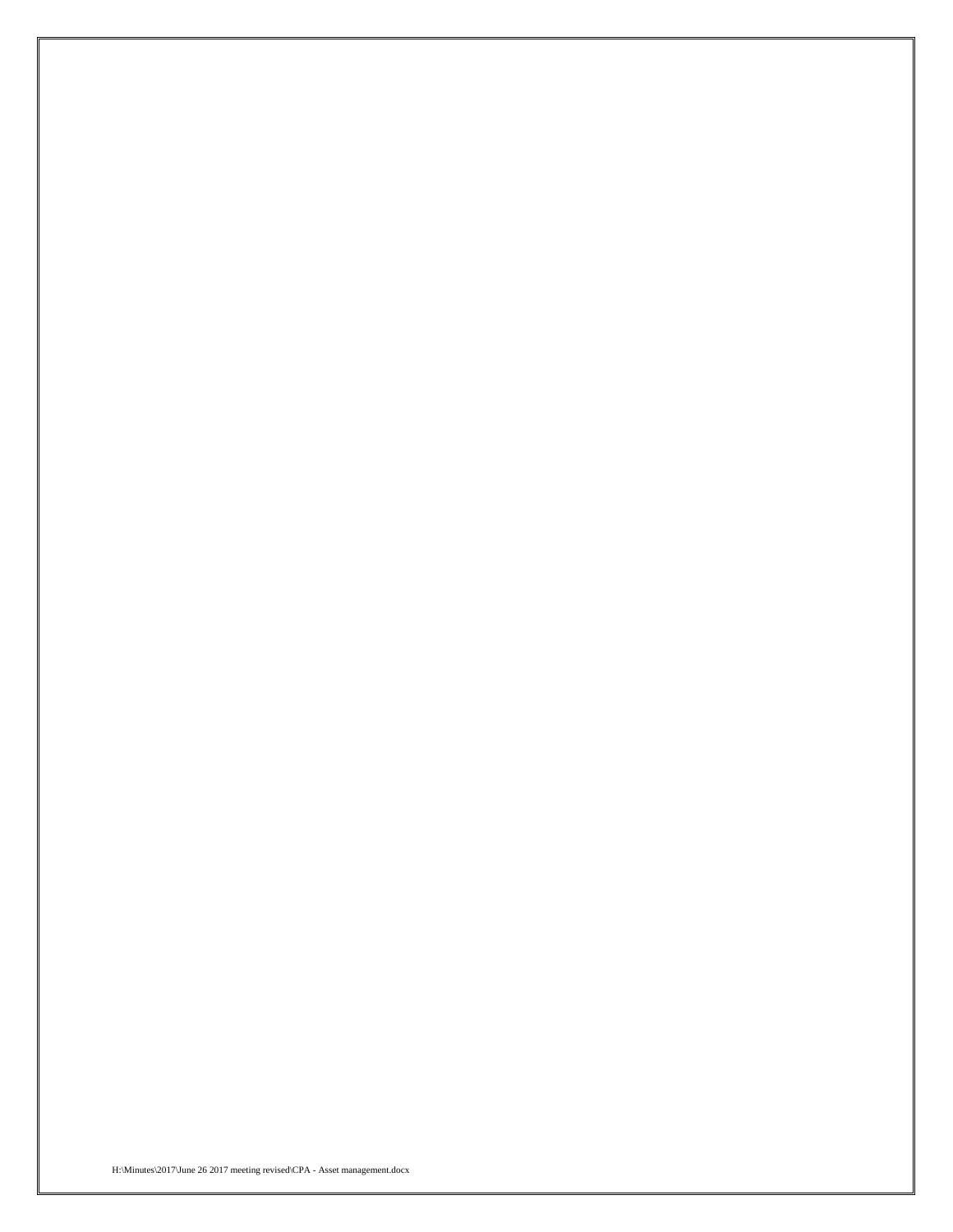

 **(610)398-2503 \* FAX (610)398-8413 \* Email: service@lehighcountyauthority.org**

#### **PROFESSIONAL SERVICES AUTHORIZATION**

Professional: D'HUY ENGINEERING, INC. **Date:** June 26, 2017 Bethlehem, PA 18018 **Approvals**

One East Broad St., Suite 310 **Requested By:** Charles Volk

**Department Head: Chief Executive Officer:**

**Description of Services (Work Scope, Steps, Check Points, etc.):**

#### **Suburban Division – Facility Condition Assessments, Water and Sewer Facilities**

D'Huy Engineering, Inc. will perform construction phase engineering, inspection, and management services for the construction of the Suburban Division Water and Wastewater Facilities Asset Management Upgrade Project, in accordance with their proposal dated June 7, 2017. The scope of services includes the following:

| Conduct pre-construction conference<br>Conduct progress meetings.<br>Perform project administration services, including payment<br>application review, change order, coordination, etc.<br>Respond to contractor requests for information (RFIs) |
|--------------------------------------------------------------------------------------------------------------------------------------------------------------------------------------------------------------------------------------------------|
|                                                                                                                                                                                                                                                  |
|                                                                                                                                                                                                                                                  |
|                                                                                                                                                                                                                                                  |
|                                                                                                                                                                                                                                                  |
|                                                                                                                                                                                                                                                  |
| Perform shop drawing review, approval, and distribution.                                                                                                                                                                                         |
| Conduct a minimum of three, 3-hour inspections per facility, and                                                                                                                                                                                 |
| additional visits up to 24 hours total.                                                                                                                                                                                                          |
| Perform twelve 2-hour inspection visits to the siphon chambers.                                                                                                                                                                                  |
| 8. Perform one substantial completion inspection per facility per                                                                                                                                                                                |
| contract.                                                                                                                                                                                                                                        |
| 9. Complete one combined final completion inspection per facility                                                                                                                                                                                |
| for both contracts.                                                                                                                                                                                                                              |
| 10. Construction management                                                                                                                                                                                                                      |
|                                                                                                                                                                                                                                                  |

**Cost Estimate (not to be exceeded without further authorization):** \$37,600

**Time Table and Completion Deadline:** Assumes work will be substantially complete by the end of October 2017.

**(For Authority Use Only)**

**Authorization Completion:** 

*.*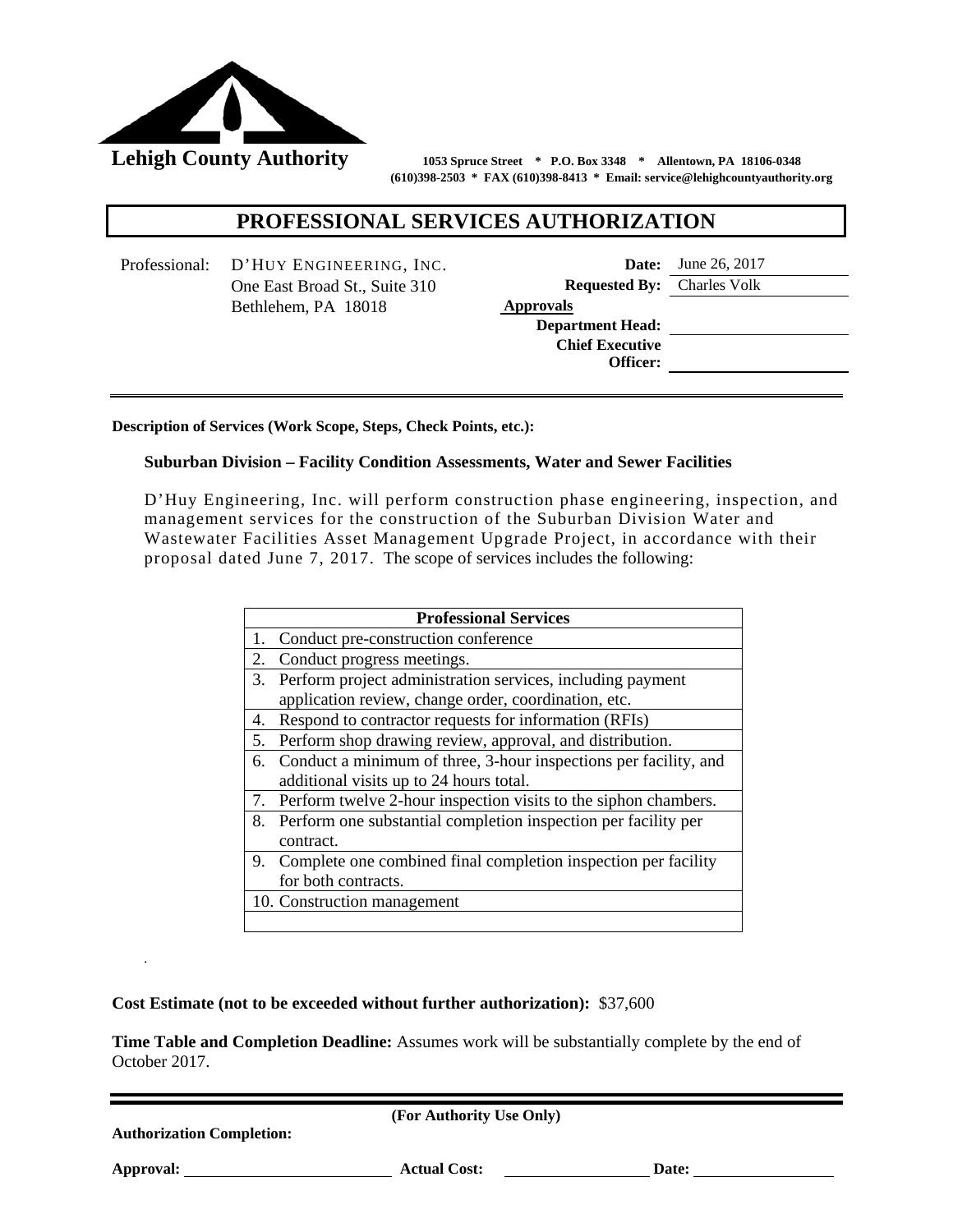## **PROFESSIONAL SERVICES AUTHORIZATION INDEMNIFICATION Allentown Division WWTP: Digester Cover System Replacements**

(To be signed by Professional and returned to the Authority)

I am or represent the Professional indicated above, and as such I am authorized to:  $\Box$  Accept the terms of the professional services authorization dated January 19, 2015 attached; and

Agree to indemnify and hold harmless LCA, the City of Allentown, their employees, agents, officials, representatives, attorneys, and assigns from any and all liability, arising out of all activities conducted by the Consultant in connection with this contract and/or the Consultant's performance hereof, including but not limited to payment of all fees for its/their attorneys and all incidental litigation expenses in the event LCA or any of its employees, agents, officials, representatives, attorneys, and assigns are sued upon a claim emanating from the Consultant's performance thereof. Professional shall not, however, be liable for any portion of a judgment nor associated litigation expenses, including attorney's fees, ultimately determined to be the result of the negligence of the Authority.

Name (signature): Name (printed)

Title: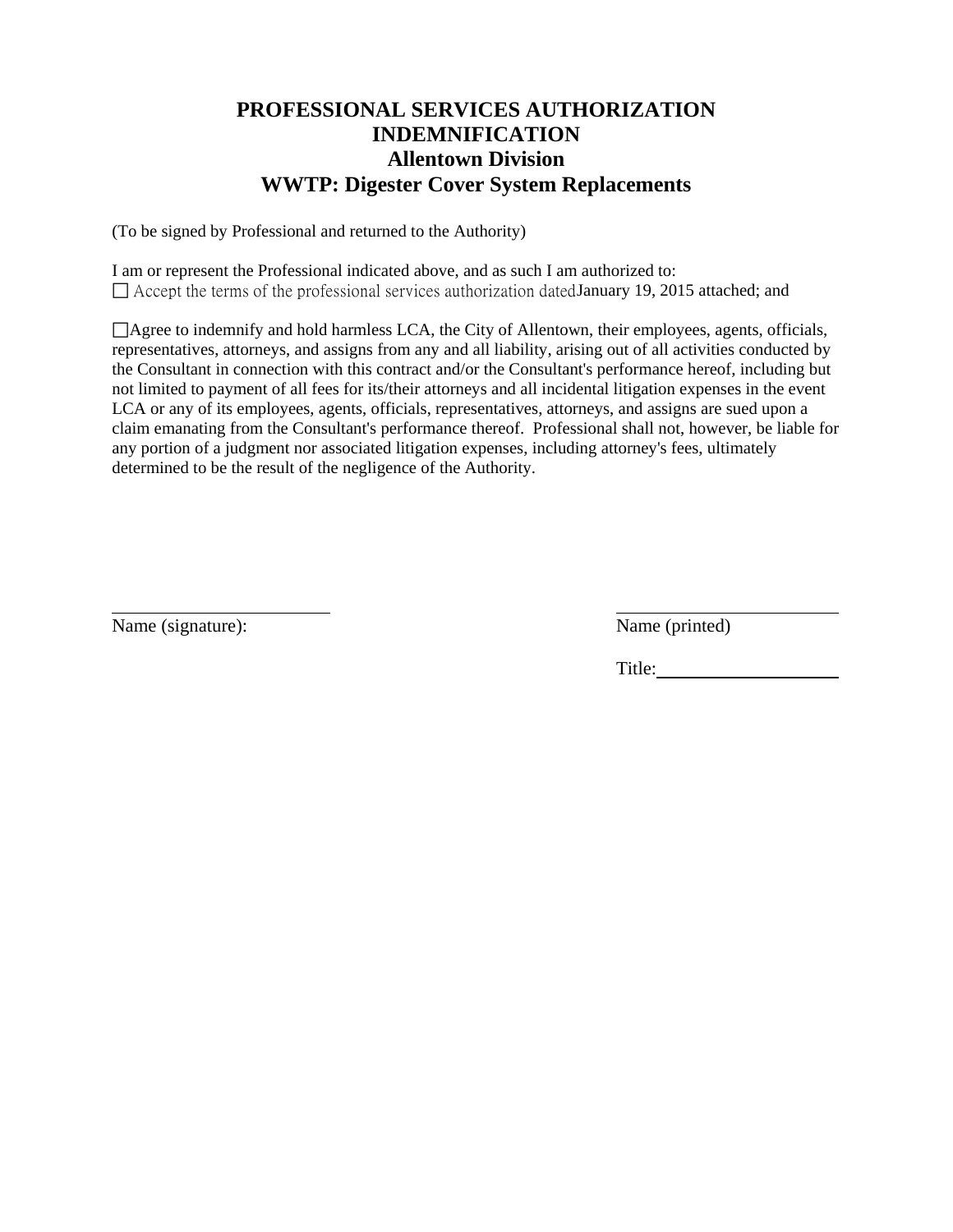

Lehigh County Authority 1053 Spruce Road \* P.O. Box 3348 \* Allentown, PA 18106-0348 (610)398-2503 \* FAX (610)398-8413 \* Email: **service@lehighcountyauthority.org**

#### **MEMORANDUM**

**Date:** June 16, 2017

**To:** Lehigh County Authority Board

**From:** Jason Peters, Capital Projects Coordinator

**Subject:** Allentown Division- Pre-Lease Valve Replacement Project Construction Phase

#### **MOTIONS /APPROVALS REQUESTED:**

| No.          | <b>Item</b>                                                                                                                          | Amount      |
|--------------|--------------------------------------------------------------------------------------------------------------------------------------|-------------|
| 1            | Capital Project Authorization:                                                                                                       | \$1,033,556 |
|              | <b>Construction Phase</b>                                                                                                            |             |
|              |                                                                                                                                      |             |
| $\mathbf{2}$ | <b>Contract Award:</b>                                                                                                               |             |
|              | General Construction – Wexcon, Inc. (*)                                                                                              | \$881,030   |
| 3            | Professional Services Authorization:                                                                                                 |             |
|              | Construction Engineering, Management and Inspection<br>Services Amendment No. $1 - Barry$ <i>Isett &amp; Associates, Inc.</i><br>(*` | \$17,526    |

(\*) Included in Capital Project Authorization

#### **PROJECT OVERVIEW:**

This project consists of the replacement of a minimum of 50 inoperable valves in multiple locations throughout the City of Allentown (COA) that existed prior to the lease settlement. The replacement of these valves will allow for greater operation flexibility in the water system, particularly when planned or unplanned outages occur, increasing the reliability of water service for our customers.

This project has been identified in the Lease Concession as Uncompleted Work and is required to be completed by Lehigh County Authority (LCA).

#### **FUNDING:**

The project is identified as Uncompleted Work and will be funded by the COA.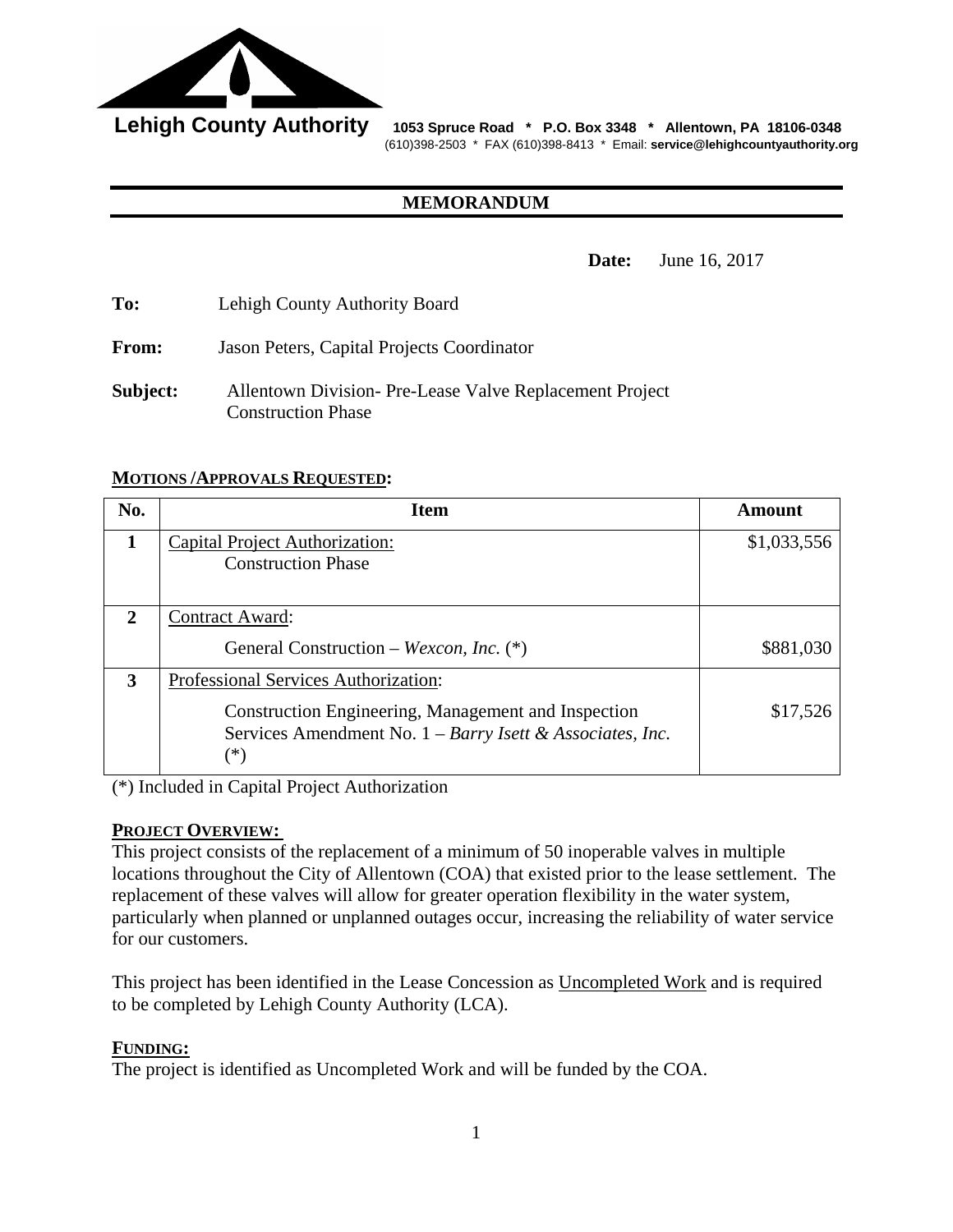#### **PROJECT STATUS:**

In February 2015 the Board approved the Design Phase of the Project. Working closely with all necessary LCA staff, COA and other outside agencies, LCA obtained all approvals and permits required for Construction Phase of this project.

#### **THIS APPROVAL - CONSTRUCTION PHASE:**

Includes the replacement of a minimum of 50 inoperable valves in multiple locations throughout the City of Allentown. Inoperable valves limit operations personnel from properly isolating system areas during maintenance and line repairs.

#### **BIDDING SUMMARY - CONSTRUCTION CONTRACTS:**

The project was advertised for bid on April 21, 2017. A pre-bid meeting was held on April 28, 2017, and bids were opened on May 30, 2017. Bid results are as follows:

| <b>General Construction</b>           |             |  |
|---------------------------------------|-------------|--|
| <b>Bidder</b><br><b>Amount</b>        |             |  |
| Wexcon, Inc.                          | \$881,030   |  |
| Anrich, Inc.                          | \$970,098   |  |
| Jaoa & Bradley Construction Co., Inc. | \$1.132.625 |  |

Reference checks for Wexcon, Inc. (Mohrsville PA) have identified no negative issues and the firm has completed numerous projects of similar size and nature. The firm appears qualified to perform the work and all bidding requirements have been met. Therefore, we recommend awarding the General Construction contract to Wexcon, Inc., subject to the receipt of the necessary Performance Bonds, Insurance and other required documentation.

#### **PROFESSIONAL SERVICES:**

Barry Isett & Associates, Inc., our design consultant, will provide Construction Engineering, Management and Inspection related services for the construction phase of the project. The work will generally include:

- Coordinate the issuance and receipt of all construction documents.
- Conduct a pre-construction meeting and prepare and distribute meeting minutes.
- Review all contractor submittals in accordance to the contract documents.
- Provide interpretations and clarification of the contract document to all requests for information.
- Provide full-time construction inspection.
- Prepare daily written and photo documentation.
- Review, prepare and recommend change orders as necessary.
- Conduct construction progress meeting as frequent as every 2 weeks and prepare and distribute meeting minutes.
- Provide progress reports to LCA and the City on a monthly basis based on the progress meetings minutes.
- Prepare record drawings.
- Prepare punch list and closeout documents.
- Coordinate and attend post-construction site visit and walk over.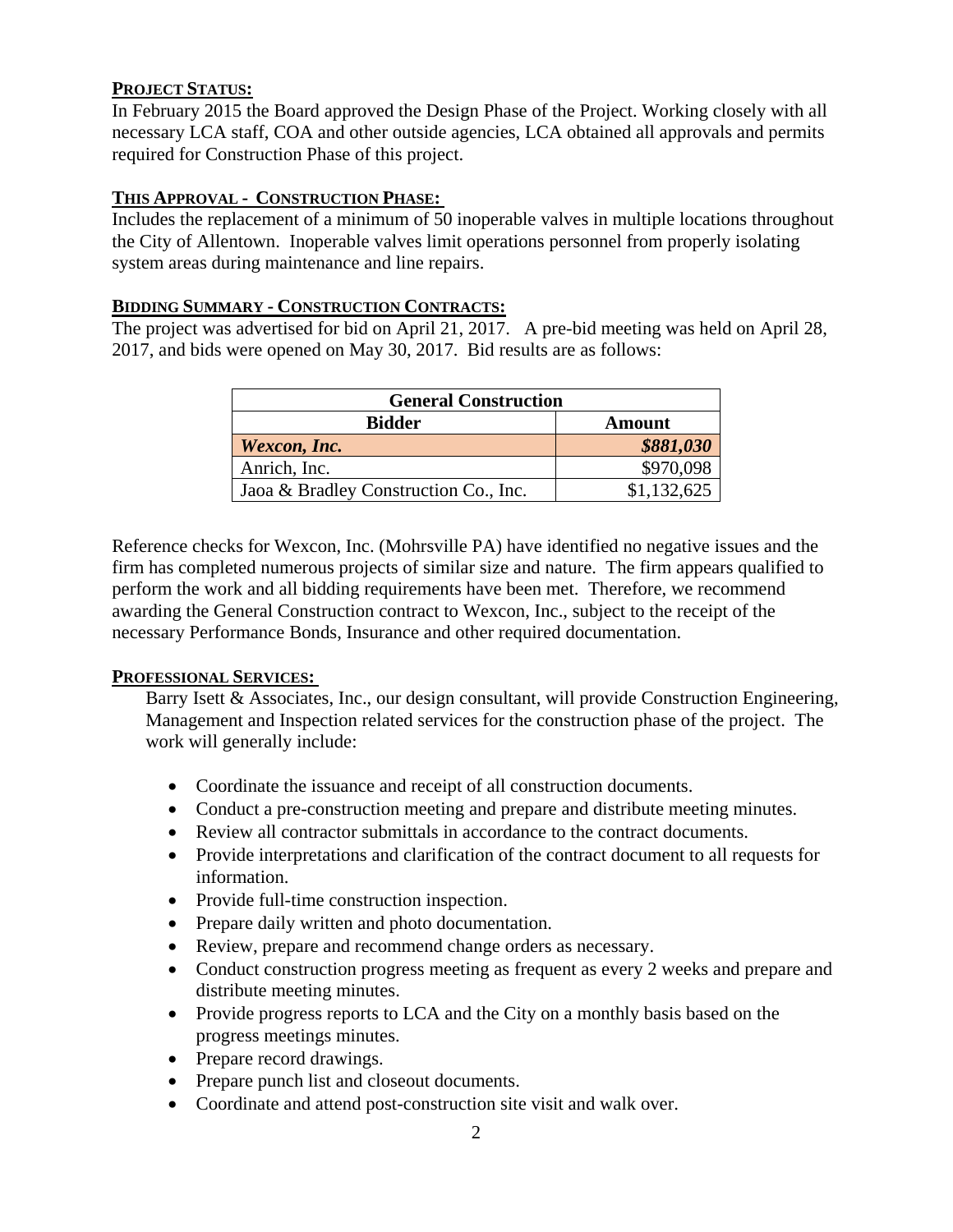• Collect GPS data of as-built construction information.

A Professional Services Authorization is attached for Board approval.

#### **SCHEDULE:**

Assuming approval of the Construction Phase at the June 26, 2017 Board meeting, all pre-lease valves replacements are anticipated to be operational by October 1, 2017 (i.e. the substantial completion date).

#### **FUTURE AUTHORIZATIONS:**

No future authorizations are anticipated at this time.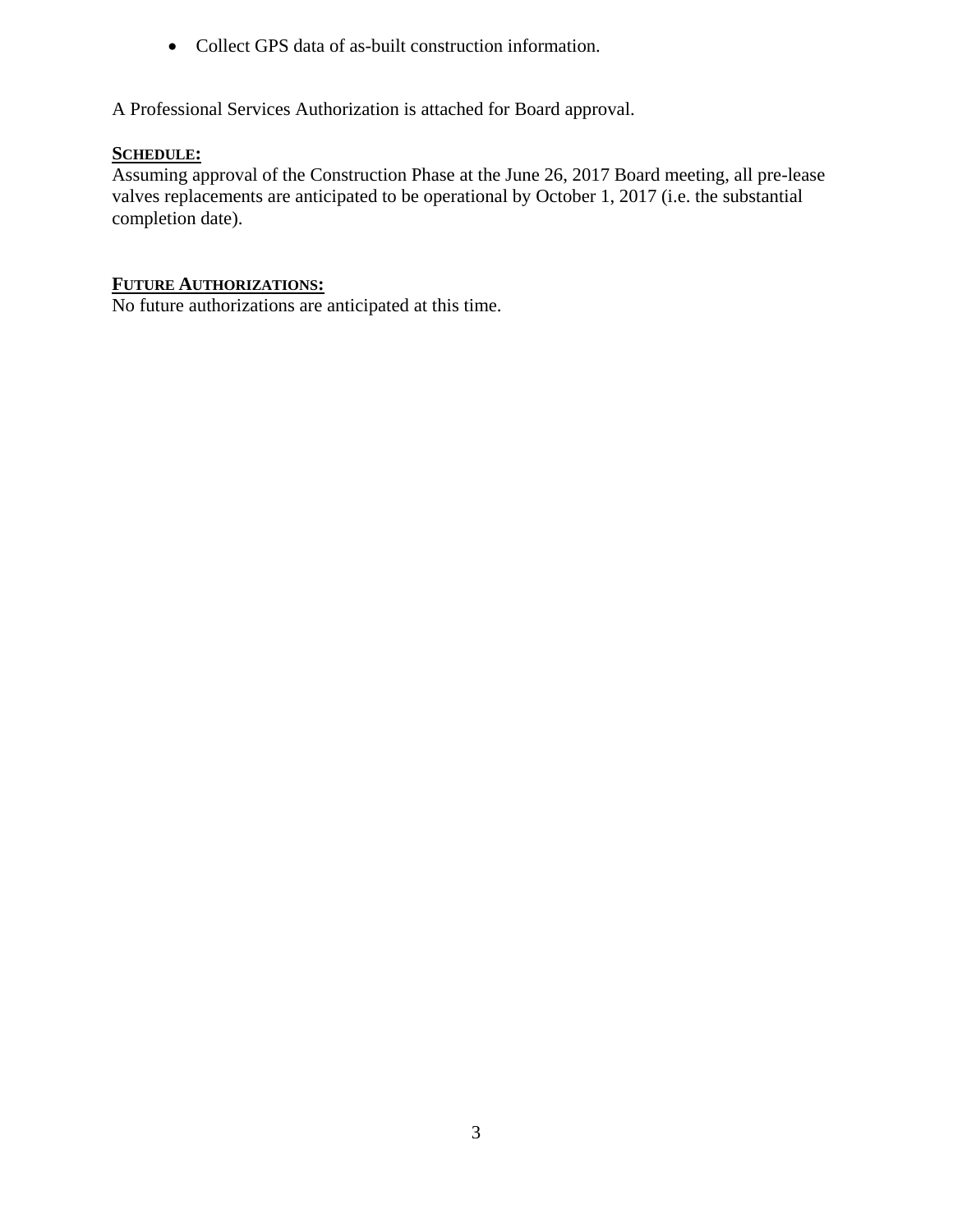| <b>CAPITAL PROJECT AUTHORIZATION</b> |  |
|--------------------------------------|--|
|--------------------------------------|--|

| <b>PROJECT NO.:</b>   | $AD-W-17-3$                                                                                   | <b>BUDGET FUND:</b> | Allentown Div\Water\Capital              |
|-----------------------|-----------------------------------------------------------------------------------------------|---------------------|------------------------------------------|
| <b>PROJECT TITLE:</b> | <b>Allentown Division – Pre-Lease Valve</b><br><b>Replacement Project- Construction Phase</b> |                     | <b>PROJECT TYPE:</b>                     |
|                       |                                                                                               |                     | Construction<br><b>Engineering Study</b> |
| THIS AUTHORIZATION:   | \$1,033,556                                                                                   |                     | <b>Equipment Purchase</b>                |
| To Date (W/Above)     | \$1,117,102                                                                                   |                     | Amendment                                |

### **DESCRIPTION AND BENEFITS:**

This project will consist of the replacement of a minimum of 50 inoperable valves in multiple locations throughout the City of Allentown (COA) that existed prior to the lease settlement. The replacement of these valves will allow for greater operation flexibility in the water system particularly when planned or unplanned outages occur, increasing the reliability of water service for our customers.

Please reference the cover memo for additional information.

| Previous Authorizations |     |
|-------------------------|-----|
| $\sim$<br>Design Phase  | ა46 |

| REQUESTED THIS AUTHORIZATION                                  |             |  |
|---------------------------------------------------------------|-------------|--|
| <b>Construction Phase</b>                                     |             |  |
| <b>Staff</b>                                                  | \$80,000    |  |
| <b>Professional Services</b>                                  |             |  |
| <b>Construction Administration, Inspection &amp; Closeout</b> | \$17,526    |  |
| <b>General Construction Contract</b>                          | \$881,030   |  |
| <b>Miscellaneous</b>                                          | \$5,000     |  |
| Contingency                                                   | \$50,000    |  |
| <b>Total This Authorization</b>                               | \$1,033,556 |  |

| <b>Future Authorization</b> |  |
|-----------------------------|--|
| None                        |  |
|                             |  |

| Total Estimated Project | \$1,117,102 |
|-------------------------|-------------|
|-------------------------|-------------|

| <b>REVIEW AND APPROVALS:</b> |  |  |  |
|------------------------------|--|--|--|
|------------------------------|--|--|--|

| Chairman | Date |
|----------|------|
|          |      |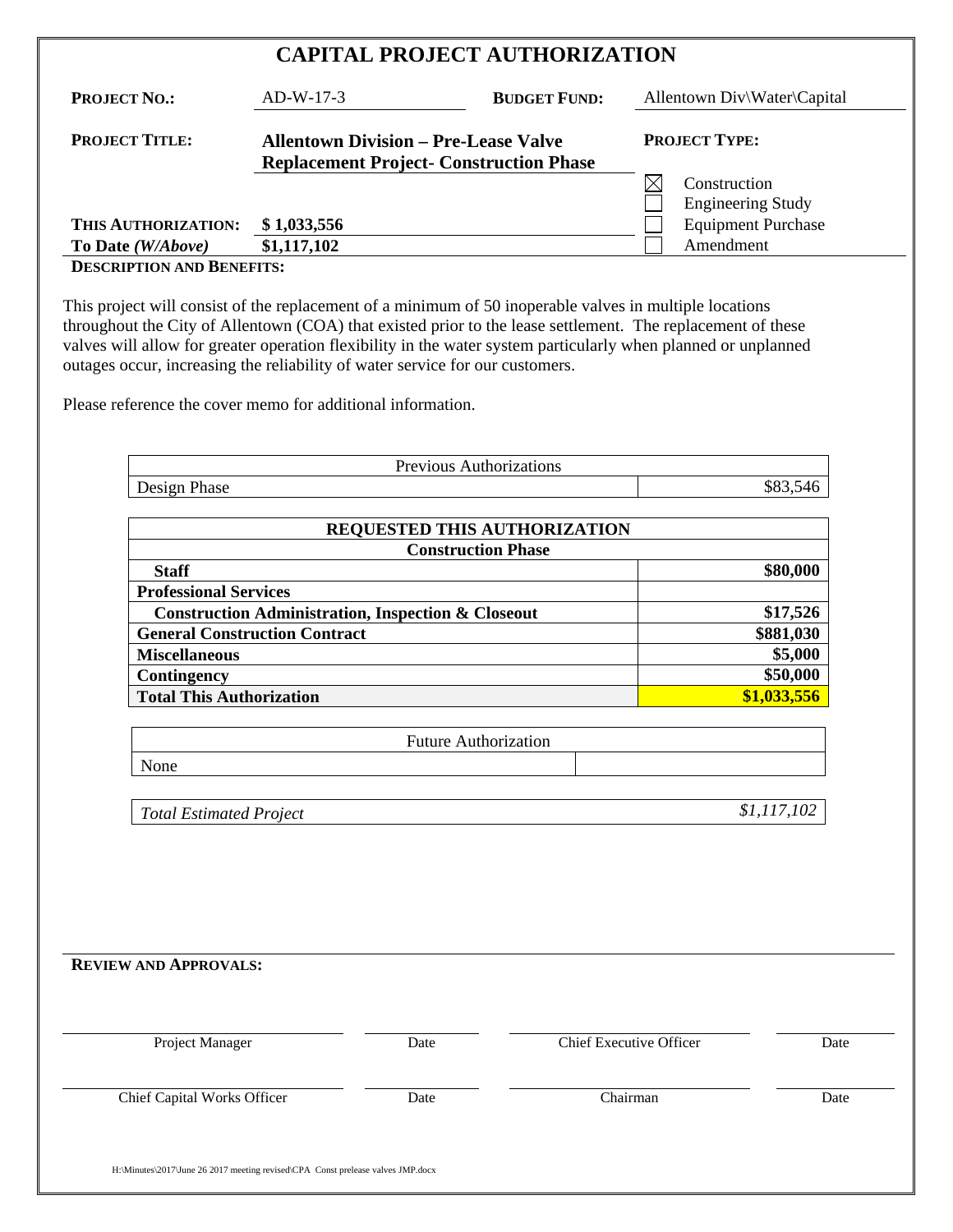

 **(610)398-2503 \* FAX (610)398-8413 \* Email: service@lehighcountyauthority.org**

## **PROFESSIONAL SERVICES AUTHORIZATION Amendment No.1**

**Professional:** BARRY ISETT & ASSOCIATES **Date:** June 16, 2017

85 S. Route 100 **Requested By:** Jason Peters **Approvals: Department Head: Chief Executive Officer:**

## **Description of Services (Work Scope, Steps, Check Points, etc.): Allentown Division – Pre-Lease Valve Replacements**

*Previous Authorization – Design Phase: \$23,546*

#### **This Authorization – Construction Phase: \$17,526**

Barry Isett & Associates will perform the following Construction related services for the Allentown Division – Pre-Lease Valve Replacement Project

| <b>Professional Services</b>         |
|--------------------------------------|
| 1. Construction Engineering Services |
| 2. Construction Management Services  |
| 3. Construction Inspection Services  |

**Note:** This project is identified as Uncompleted Work and will be funded by the City of Allentown.

#### **Cost Estimate (total not to be exceeded without further authorization):** \$41,072

**Time Table and Completion Deadline:** As required to meet various critical deadlines as set forth in the proposal.

**(For Authority Use Only) Authorization Completion: Approval:** Actual Cost: Date: Date: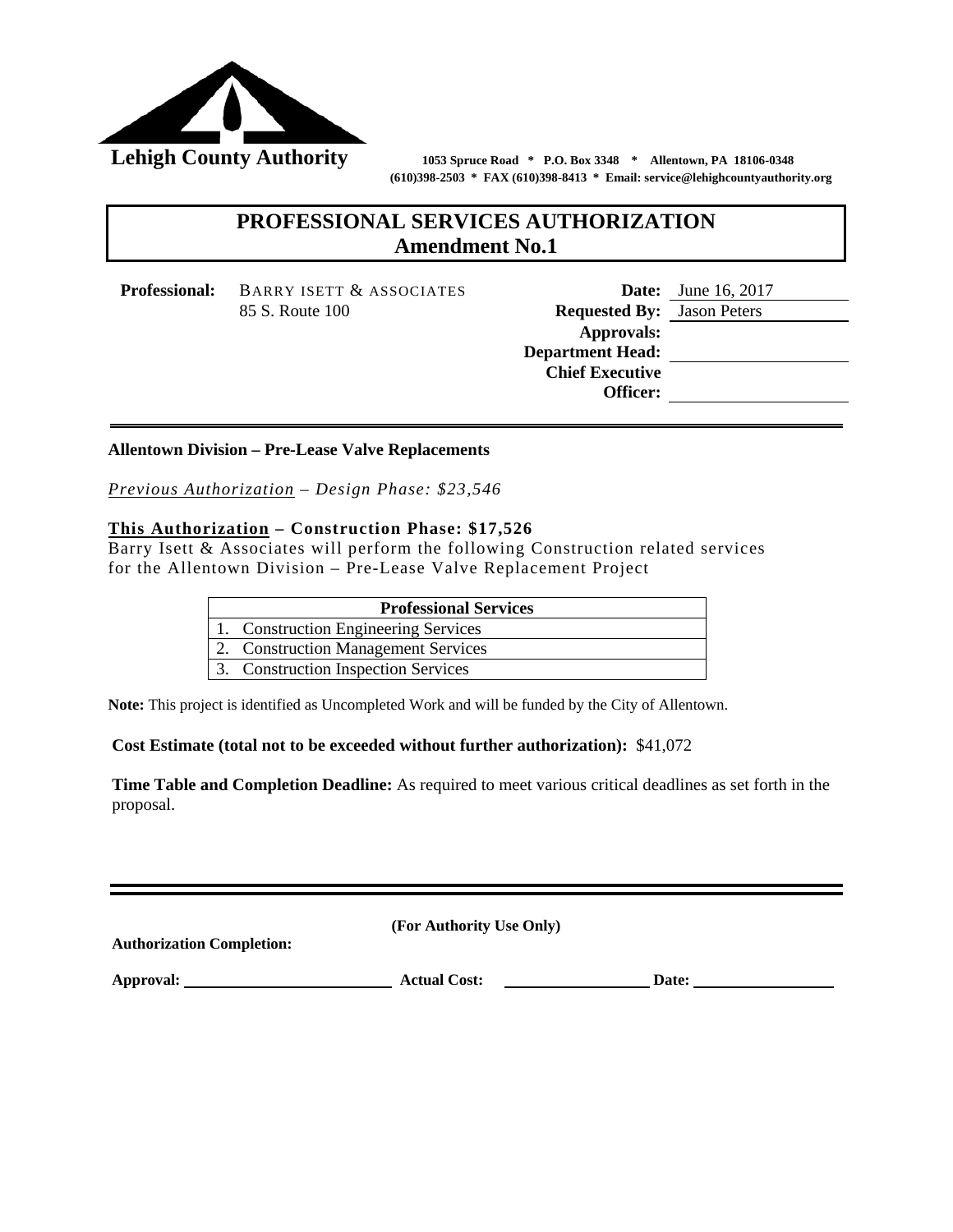## **MEMORANDUM**

**Date:** June 26, 2017

| To:      | <b>LCA Board of Directors</b>                                              |
|----------|----------------------------------------------------------------------------|
| From:    | Phil DePoe, LCA Capital Works Program Manager                              |
| Subject: | <b>Allentown Division</b>                                                  |
|          | Manhole Chimneys (i.e. Methodologies of Affixing Frame and Covers to Brick |
|          | <i>Sanitary Sewer Manholes</i> ) – (Cycle 4) Construction Phase            |

#### **MOTIONS / APPROVALS REQUESTED:**

| N <sub>0</sub> . | Item                                               | Amount   |
|------------------|----------------------------------------------------|----------|
|                  | Capital Project Authorization – Construction Phase | \$58,000 |
|                  | Contract Awards – Construction: Joao & Bradley (*) | \$49,460 |

*(\*) Included in the Capital Project Authorization.*

#### **PROJECT OVERVIEW:**

This project will install a frame and cover anchoring system for 10 aged brick manholes identified by previous City staff. The selected anchoring systems are intended to eliminate sewage overflows during high flow events. In addition, all manholes for this project will receive new bolt-down frames if not installed.

#### **FINANCIAL:**

The project is identified as Administrative Order Work and will be funded by the City.

#### **PROJECT STATUS:**

In accordance with the Lease Agreement, the City is responsible for determining what Administrative Order (AO) work is to take place, and LCA is responsible to execute said work. The design phase of this project was previously authorized by LCA.

The project was advertised for bid on June 2, 2017. A pre-bid meeting was held on June 8, 2017. Bids were received on June 15, 2017.

#### **THIS APPROVAL - CONSTRUCTION PHASE:**

Award is contingent upon receipt of the signed Agreement, Performance and Payment Bond, and required insurance paperwork.

#### **BIDDING SUMMARY - CONSTRUCTION CONTRACT:**

This project requires a General Construction Contract. The bidding results, which reflect the Base Bid, are as follows:

| <b>Contractor</b>                     | <b>Cost</b> |
|---------------------------------------|-------------|
| Joao & Bradley Construction           | \$49,460.00 |
| Co.                                   |             |
| <b>Quick Precision Solutions, LLC</b> | \$59,990.00 |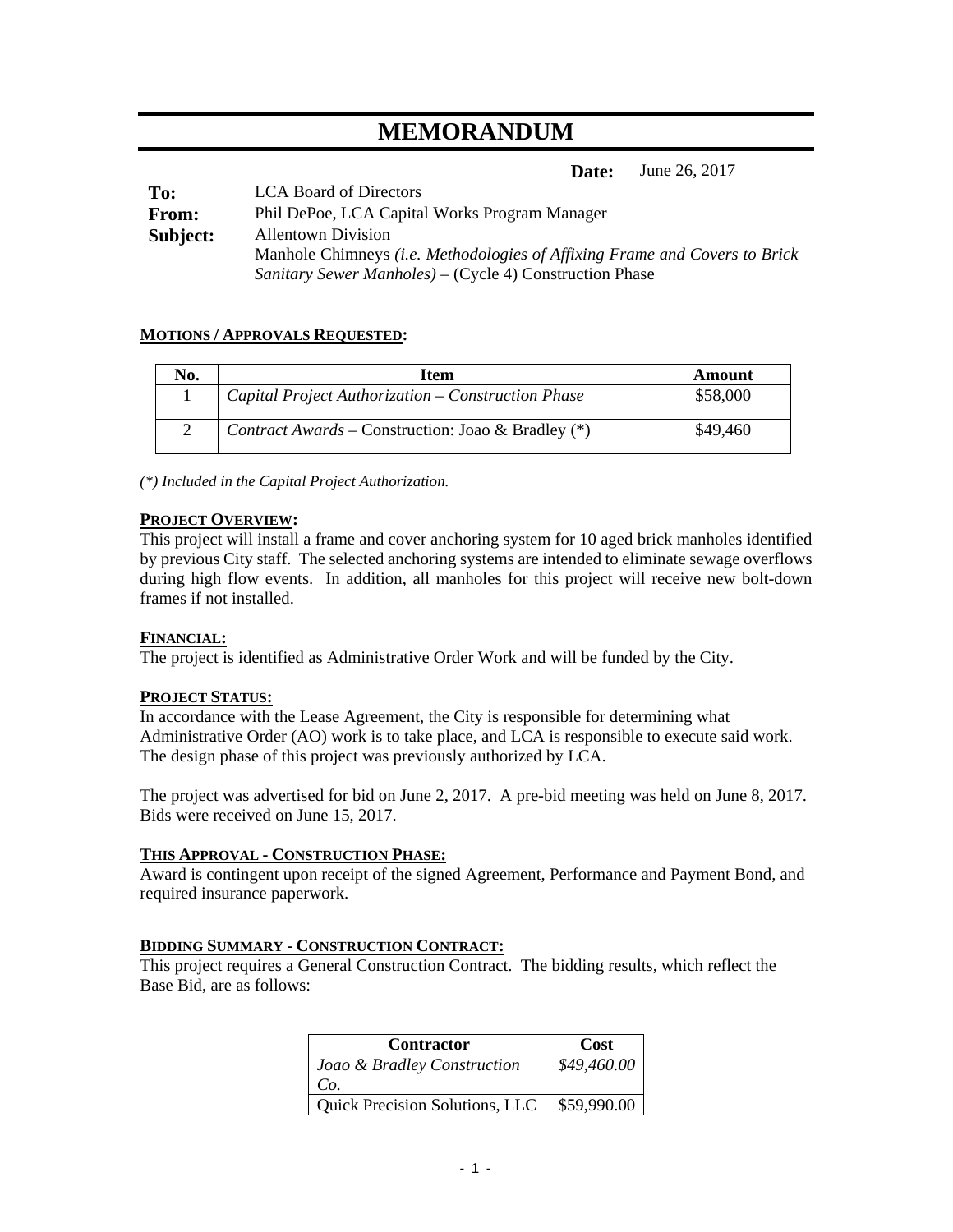Joao & Bradley Construction Co. successfully executed this project in 2014, 2015, and 2016. Therefore, we recommend awarding the General Construction to Joao & Bradley subject to receipt of the necessary Performance Bonds, Insurance and other required documentation.

#### **PROFESSIONAL SERVICES:**

None required. The City is providing construction inspection services.

#### **PROJECT SCHEDULE:**

Assuming approval of the Construction Phase at the June 26, 2017 Board Meeting, Notice to Proceed will be issued early July 2017 with an estimated completion date of late August 2017.

#### **FUTURE AUTHORIZATIONS:**

None anticipated.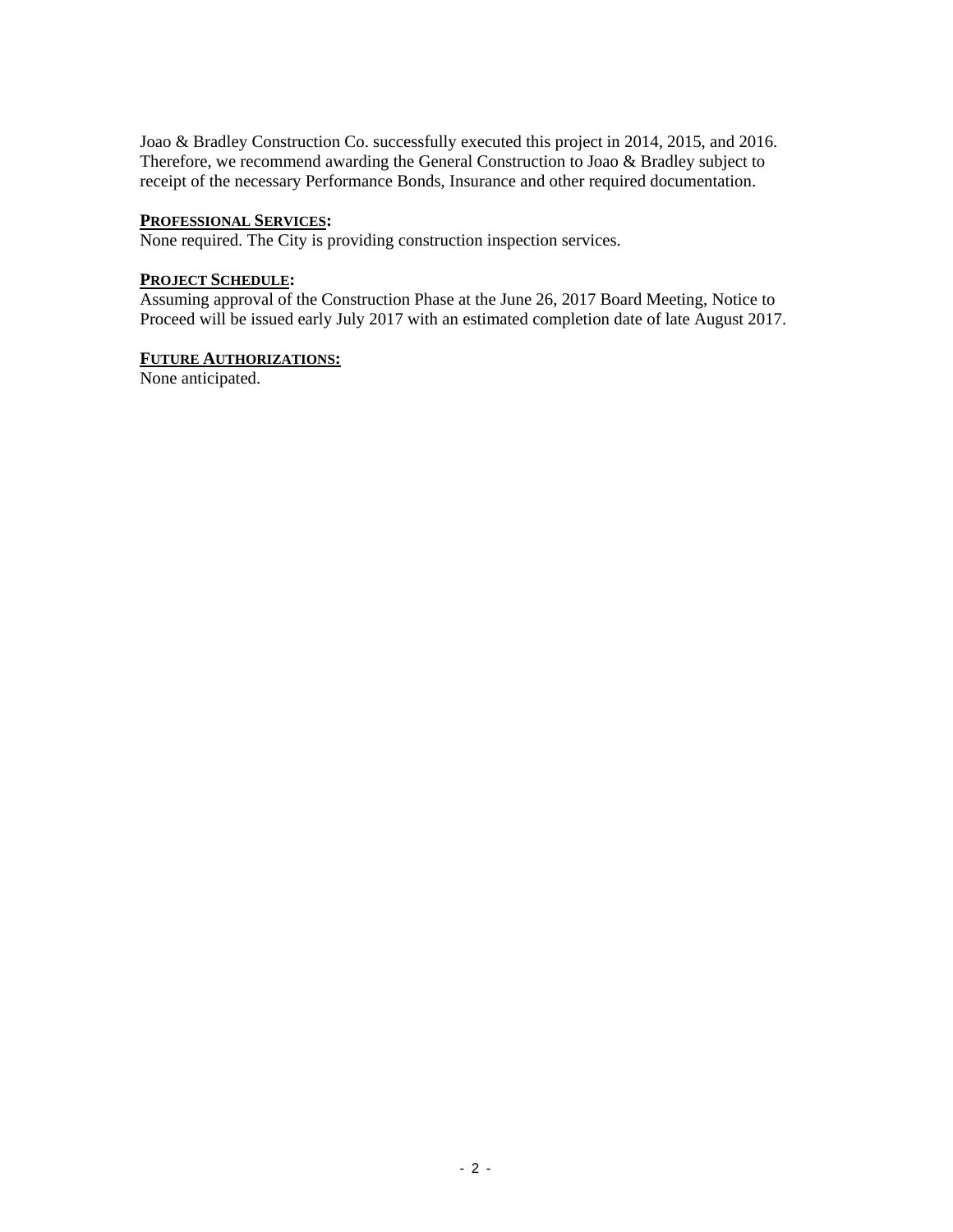## **CAPITAL PROJECT AUTHORIZATION**

| <b>PROJECT NO.:</b>                       | $AD-S-17-4$                                                                     | <b>BUDGET FUND:</b> | Allentown Div\Wastewater\Capital                                                         |  |
|-------------------------------------------|---------------------------------------------------------------------------------|---------------------|------------------------------------------------------------------------------------------|--|
| <b>PROJECT TITLE:</b>                     | <b>Allentown Division</b><br>Manhole Chimneys (Cycle 4) - Construction<br>Phase |                     | <b>PROJECT TYPE:</b>                                                                     |  |
| THIS AUTHORIZATION:<br>TO DATE (W/ABOVE): | \$58,000<br>\$65,000                                                            |                     | Construction<br><b>Engineering Study</b><br><b>Equipment Purchase</b><br>Amendment No. 1 |  |

#### **DESCRIPTION AND BENEFITS:**

This project will install a frame and cover anchoring system for 10 aged brick manholes identified by current LCA and City staff. The selected anchoring systems are intended to eliminate sewage overflows during high flow events. In addition, all manholes for this project will receive new bolt-down frames if not installed.

The design phase of this project was previously authorized. The project is identified as Administrative Order Work and will be funded by the City. The project is anticipated to be complete by late August 2017.

Please reference the cover memo for additional information.

#### **Authorization Status:**

| <b>Previous Authorizations</b>                 |         |
|------------------------------------------------|---------|
| Design Phase                                   | \$7,000 |
| <b>REQUESTED THIS AUTHORIZATION</b>            |         |
| <b>Construction Phase</b>                      |         |
| <b>Staff</b>                                   | 5,000   |
| <b>Professional Services</b>                   |         |
| <b>General Construction Contract</b>           | 49,460  |
| <b>Additional Authorization</b> <sup>(1)</sup> | 3,540   |
| <b>Contingencies</b>                           |         |
| <b>Total This Authorization</b>                |         |

**(1)This project will be funded by the City - the intent is to utilize a total sum of \$65,000. The City will provide authorization for additional manholes if necessary to reach their targeted budget goal.** 

| <b>Future Authorization</b>    |          |
|--------------------------------|----------|
| None Anticipated               |          |
|                                |          |
| <b>Total Estimated Project</b> | \$65,000 |

| Date | <b>Chief Executive Officer</b> | Date |
|------|--------------------------------|------|
| Date | Chairman                       | Date |
|      |                                |      |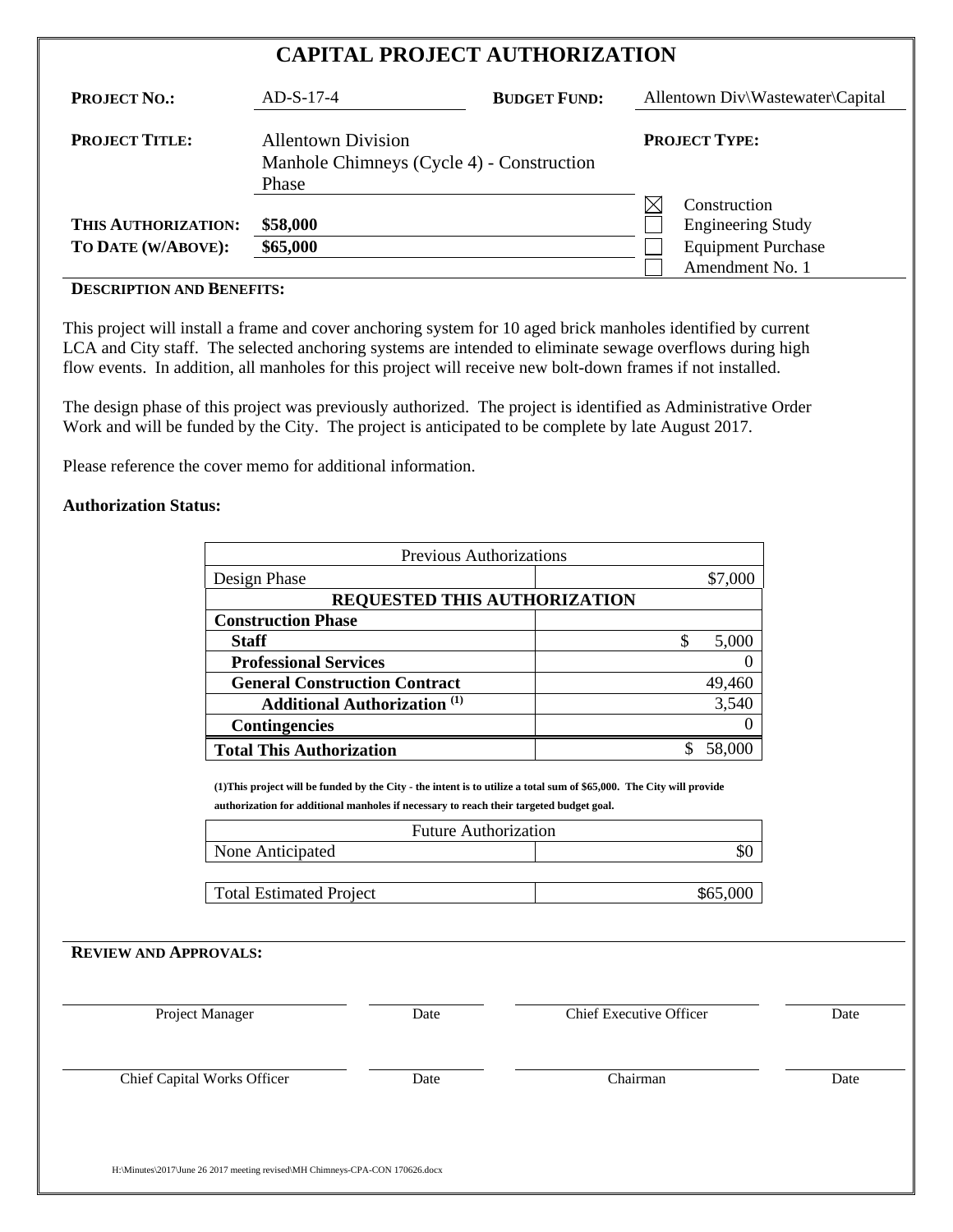#### **FINANCE & ADMINISTRATION**

#### **ACTION ITEMS**

#### **DISCUSSION ITEMS**

#### **1.** *LCA Strategic Goals & Key Performance Indicators* **– July meeting date TBD**

Authority staff will present a 2<sup>nd</sup> Quarter update on strategic goals, and share preliminary concepts of performance indicators (measures) being established to track and communicate organizational performance in the key attributes selected for improvement.

#### **2.** *Geographic Information System (GIS) Field Application* **– July meeting date TBD**

Authority staff will present a demonstration of a new application (app) for mobile devices that has been developed in-house to support field crews locating Authority assets.

#### **INFORMATION ITEMS**

#### **1.** *2018-2021 Capital Plan*

Staff is beginning to prepare project details for the annual revision / update of the Authority's 5 year Capital Plan. Preliminary details will be presented to the Board in July or August, with public comment period and adoption planned for September and October 2017.

#### **3.** *Recently Purchased Investments – Certificates of Deposit (CDs)*

| <b>CERTIFICATES OF DEPOSIT</b> |                                                          |                               |            |          |                 |          |  |  |  |  |  |
|--------------------------------|----------------------------------------------------------|-------------------------------|------------|----------|-----------------|----------|--|--|--|--|--|
|                                |                                                          |                               | Gross      | Date of  | Date            | Net Rate |  |  |  |  |  |
| Fund                           | Bank                                                     | Location                      | Amount     | Purchase | Due             | $\%$     |  |  |  |  |  |
|                                |                                                          |                               |            |          |                 |          |  |  |  |  |  |
|                                |                                                          |                               |            |          |                 |          |  |  |  |  |  |
| LLRI CR                        | Medallion Bank                                           | Salt Lake City, Ut 250,000.00 |            | 5/1/17   | 5/1/19          | 1.5      |  |  |  |  |  |
| Cons Wtr (2)                   | American Express Bank, FSB Salt Lake City, Ut 248,000.00 |                               |            | 5/3/17   | 5/3/19          | 1.55     |  |  |  |  |  |
| WW Capac                       | <b>Marlin Business Bank</b>                              | Salt Lake City, Ut 248,000.00 |            |          | 5/10/17 5/10/19 | 1.5      |  |  |  |  |  |
| <b>LLRICR</b>                  | Synchrony Bank                                           | Draper Ut                     | 248,000,00 |          | 5/26/17 5/28/19 | 1.65     |  |  |  |  |  |

| Cons Wtr (2)    | Consolidated Water (2)                            |
|-----------------|---------------------------------------------------|
| LLRI CR         | Little Lehigh Relief Interceptor Capital Reserves |
| Cons LL2 (314)  | Consolidated Little Lehigh Relief Interceptor 2   |
| WW Capac        | <b>Wastewater Capacity</b>                        |
| 2010 Wtr Cons A | 2010 Water Construction, Series A Bond            |
| Wtr R&R         | Renewal and Replacement                           |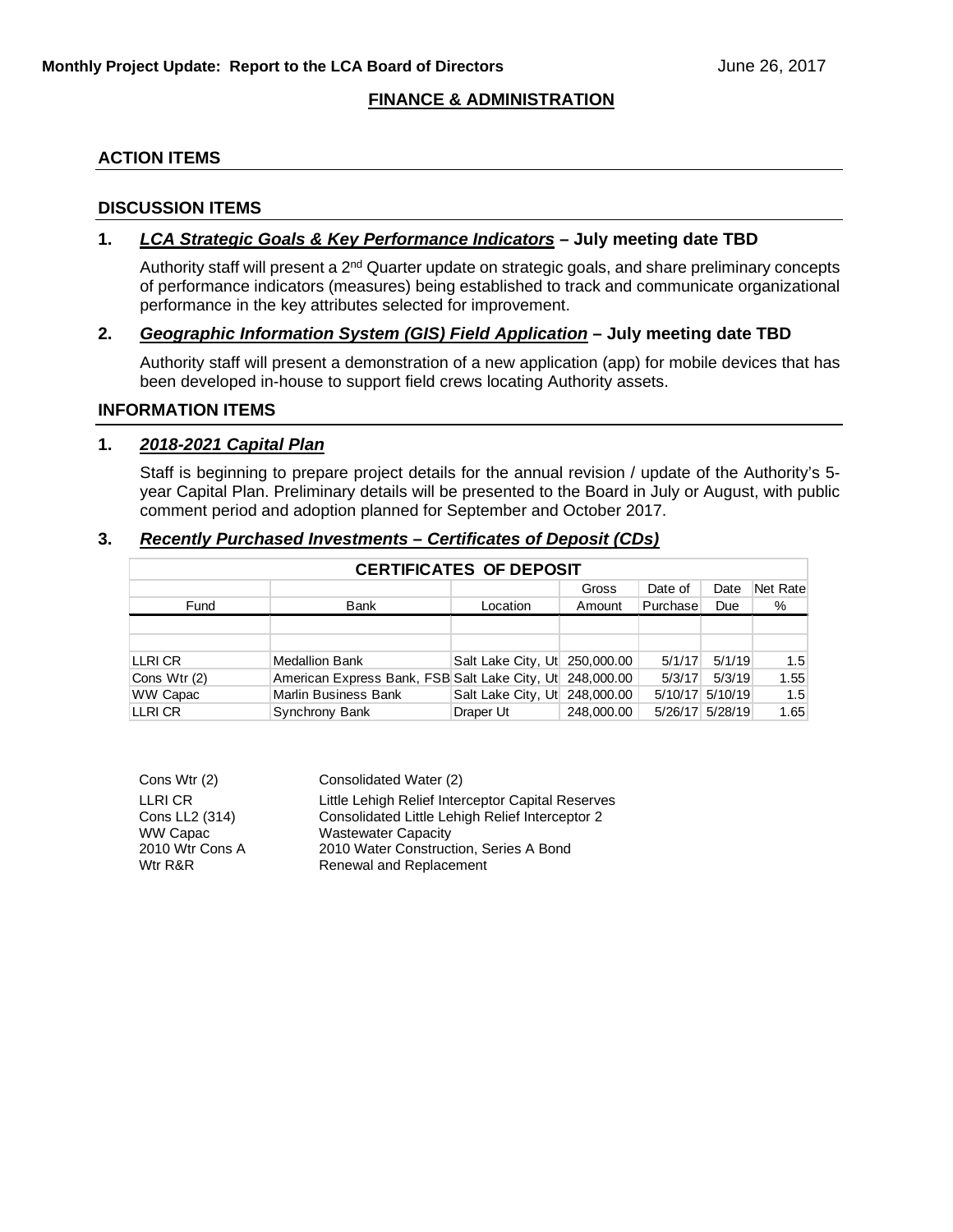#### **WATER**

#### **ACTION ITEMS**

#### **1.** *Suburban Division – Pine Lakes Pumping Station Improvements* **– June 26, 2017**

This project was originally bid in July 2016 and bids were subsequently rejected due to the lack of competiveness and significant exceedance of the engineer's estimate. The purpose of this project is to upgrade the original hydropneumatic well station (built in mid-1970s) to continue the level of service, replace aged and problematic equipment, reduce the probability and consequence of risk, and prolong the useful life of the station. The station is to be upgraded to a double pumping variable speed system with full SCADA telemetry. The project bids were opened on June 1 and staff requests authorization and award at the June 26, 2017 Board meeting.

#### **2.** *Suburban Division – Asset Management Facility Upgrades* **– June 26, 2017**

Project includes the construction of improvements that were identified and prioritized in the Building Condition and Assessment Study prepared by D'Huy Engineering in accordance with LCA's asset management goal. The project scope includes structural, HVAC, and electrical/code improvements to be performed on facilities that were assigned a high risk score (high consequence and probability of failure). Nine (9) water facilities and two (2) wastewater facilities are part of the project scope. The project bids were opened on May 30, and staff requests authorization and award at the June 26, 2017 Board meeting.

#### **3.** *Allentown Division – Pre-Lease Valve Replacements* **– June 26, 2017**

The project scope includes the replacement of approximately 50 inoperable valves in multiple locations throughout the City that existed prior to the lease settlement. The project is classified as uncompleted work and will be funded by the City of Allentown. The project bids were opened on May 30 and staff requests authorization and award at the June 26, 2017 Board meeting.

#### **DISCUSSION ITEMS**

#### **1.** *Stormwater Injection Wells* **– June 26, 2017**

Authority staff will share information gathered from meetings/discussions with representatives from the Lehigh County Conservation District and the Pa. Department of Environmental Protection about the permitting process for stormwater injection wells and ways for the Authority to participate in the process to ensure its concerns about source water protection are addressed.

#### **INFORMATION ITEMS**

#### **1**. *Allentown Division – Water Main Replacement Program- Cycle 3*

The project is the replacement of 4.39 miles of aged and/or failing Cast Iron water main in multiple locations throughout the City. The Construction phase was approved at the 4/11/16 Board meeting. The contractor, Joao & Bradley, Inc, completed construction according to schedule. As of May 31, 2017, LCA officially submitted all project closeout documentation for the required CCRC report to the City of Allentown. This Project is identified as Schedule-7 Work and is funded by LCA Allentown Division.

**2.** *Allentown Division - Water Filtration Plant / Water Distribution: Flood Pump Replacement* Upgrades to the existing stormwater pump/control for the WFP and D&C parking lot are needed due to equipment age. The existing flood pump (centrifugal) will be replaced with a new submersible flood pump. Miscellaneous electrical upgrades will also occur. In addition, a new raw water magmeter and two new chemical feed tanks will be installed at the Water Filtration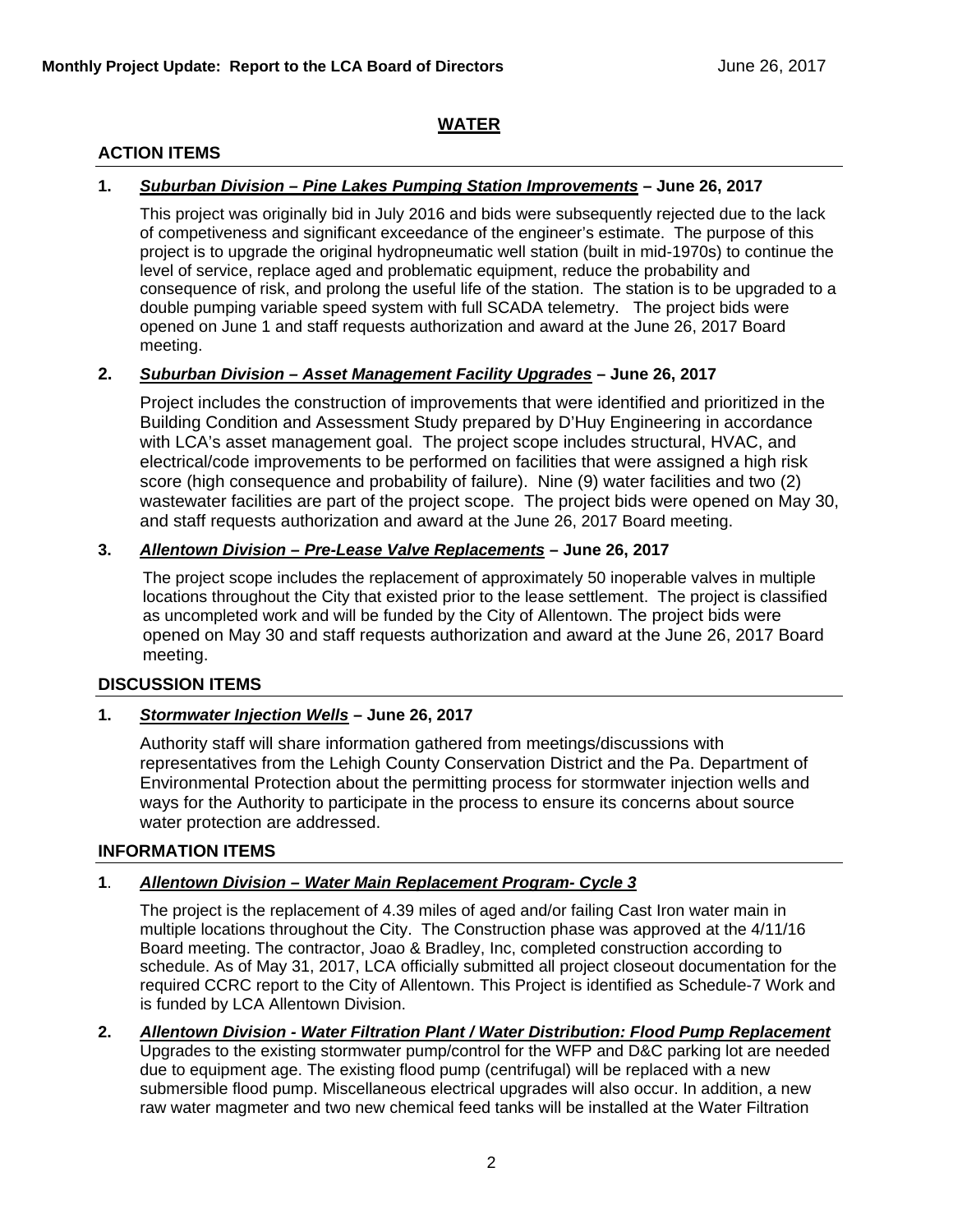Plant. Board Approval was granted at the January 23<sup>rd</sup> Board Meeting. Construction began in April of 2017 and completion is expected by August of 2017. This capital project is funded by the LCA Allentown Division. **(No Change)**

#### **3.** *Allentown Division – Water System Master Plan*

This project involves the creation of a Master Plan for the Allentown Water Plant, water storage tanks, water storage reservoirs, pressure booster stations, raw water springs, and surface water intakes. The Master Plan will involve several key sections including, but not limited to: full-scale condition assessments, treatment process optimization, and development of short term/long term capital plans. The Master Plan is a requirement included within the City of Allentown lease, and it also needs to be updated every 5 years throughout the life of the lease. The project kickoff meeting with Arcadis was held on May 4, 2016. Multiple workshops have also been held since then. Condition Assessments and process control audits/optimizations are to the point of final drafts and short-term and long-term capital plans are being developed. The project continues to move forward and is scheduled to be completed in June/July 2017 and it will be funded by the LCA Allentown Division.

#### **4.** *Allentown Division – Schantz Spring Main Replacement*

The project is the replacement of approximately 2,000 linear feet of 1903 vintage 30-inch diameter water main in Martin Luther King, Jr. Boulevard from the Water Filtration Plant heading towards Schribers Bridge. This project also includes addressing other leaks that were identified during the "SmartBall" technology leak detection work completed by the City of Allentown (COA). Design is currently being finalized following review of 90% design plans by the City. This Project is identified as Schedule-7 Work and will be funded by LCA Allentown Division. (**No Change**)

#### **5.** *Allentown Division – Hamilton Street Cedar Creek Bridge Water Main Relocation Project*

As part of the Pennsylvania Rapid Bridge Replacement Program, the replacement of the Cedar Creek Bridge on Hamilton Street has required the relocation of approximately 500 linear feet of water main. The Design phase was approved at the December 2016 Board meeting. As of June 2, 2017 LCA's engineer, Gannett Fleming, submitted the design of the relocation plans to the state and is awaiting their response/approval. It is anticipated that this work will be reimbursed 100% by the state and that all construction related activities will be incorporated within the state's work.

#### **6.** *Suburban Division – CLD Auxiliary Pump Station Project*

The project will feature the installation of a new booster pumping station and water main extension to pump water from the Lower System to the Upper System. The project will also involve installation of a SCADA system. The Public Water Supply (PWS) permit application package and 70% design drawings were received from the consultant and reviewed and returned by LCA with comments. (**No Change**)

#### **7.** *Suburban Division – Crestwood Alternate Water Supply*

The project consists of abandonment of existing wells and storage tank currently serving higher elevation customers and a connection of the pumping station to the main North Whitehall Division System. The project will also involve installation of a SCADA system. The project was be advertised for bid on June 6 and bids will be received on July 7, 2017.

#### **8.** *Suburban Division – Route 309 Crossing at Sand Spring Road*

A 12" water line will cross Route 309 through a previously installed 24" casing. Completion of this line will bring public water to the property line of Lehigh Carbon Community College. The design phase is completed. Penndot Highway Occupancy Permits have been obtained. An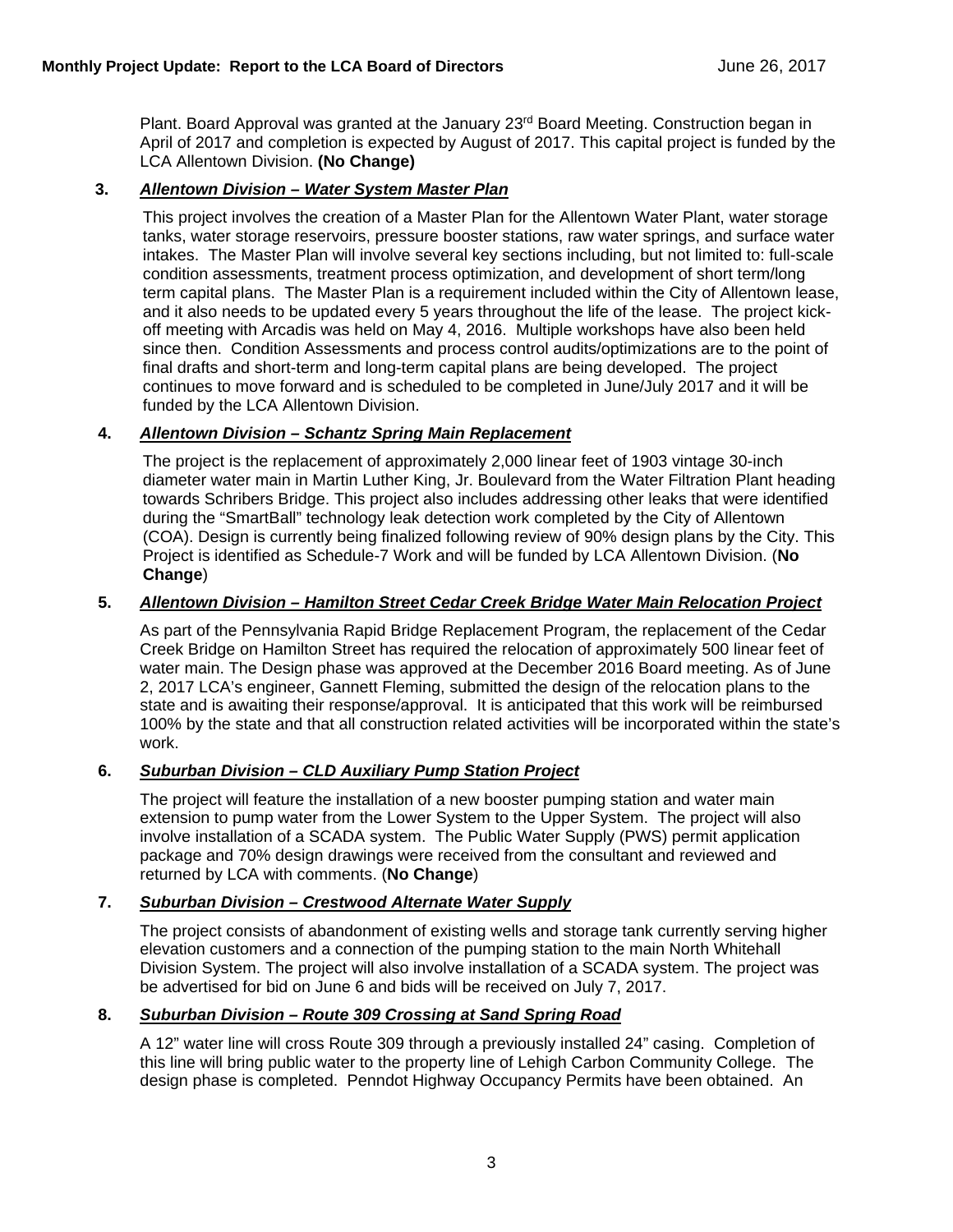easement agreement was secured with LCCC. The project is anticipated to be constructed as part of the upcoming Suburban Division main replacement project **(No Change).**

#### **9.** *Suburban Division - Water Main Replacement Program Cycles 1 & 2*

The project consists of the replacement of 2.85 miles of aged and/or failing cast iron water main. The Construction phase was approved at the 4/11/16 Board meeting. As of May 6, 2017 the contractor, Anrich Inc., completed all punch list items and deficiencies. LCA is in the process of closing out the project by mid-summer 2017.

#### **10.** *Suburban Division - Water Main Replacement Program Cycle 3*

The project consists of the replacement of a minimum of 1 mile of aged and/or failing cast iron water main. The design phase of this project was approved in early 2015. As of June 2, 2017 LCA's engineer, Gannett Fleming, submitted 90% design plans for LCA review and comment. The project is anticipated to be bid in Summer 2017.

#### **11.** *Suburban Division – Upper Milford-CLD Interconnection Project (Kohler Tract)*

The project will feature the installation of a new booster pumping station and water main extension to pump water from the Central Lehigh Division (CLD) to the 125-lot Kohler Tract subdivision in Upper Milford Township. Design has commenced and we are in the process of easement value determination and preparing offers to the three property owners where easements are needed. Design will be completed by the end of 2017.

#### **12.** *Suburban Division – Well Abandonments*

The project consists of the abandonment of six wells that are no longer used due to water quality issues:WL4, WL7, NL7, NL8, NL9, and NL10. ARRO Consulting Engineers has been contacted to prepare a proposal for professional services.

#### **13.** *Developments*

Water system construction is occurring in the following developments: Highgate, Phase 3 (Dunbar Tract) SF4/5, 17 residential lots (sfd), UMT Spring View (Bortz Tract), 14 commercial units, UMT Trexler Business Center, 1 Commercial Lot with 6 commercial buildings, LMT Trexler Fields, Phase 1B/8/9, 100 residential lots (sfa), UMT Water system plans are being reviewed for the following developments: 67 Werley Road, 112 apartments & clubhouse, UMT Ciocca Audi, 1 additional commercial building at existing business, LMT Diocesan Pastoral Center, 2 commercial lots, 3 additional lots and residual lot for existing cemetery, LMT Farr Tract, 17 residential lots (sfd), LMT Grant Street Townes, 18 residential lots (sfa), WashT Green Acres Mobile Home Court, master meter 590 existing units (sfd), UMT Hickory Park Estates, 3 residential lots (sfd), UMT Hillview Farms, 31 residential lots (sfd), LMT/SWT Indian Creek Industrial Park, 6 commercial lots, UMilT, water and sewer Kohler Tract, 125 residential lots (sfa), UMilT, water and sewer Lehigh Hills, Lot 2 Pad Sites, 2 commercial lots, UMT Lehigh Hills, Lot 5, Phase 1, 273 apartments & clubhouse, UMT Mary Ann's Plaza, 1 lot with 12 commercial units, NWT Morgan Hills, 40 residential lots (sfd), WeisT, water and sewer North Whitehall Commercial Center (Walmart), 5 commercial lots, NWT, water & sewer Schoeneck Road – Lot 1, 1 lot warehouse, LMT, water Shepherd's Corner, 1 commercial lot, LMT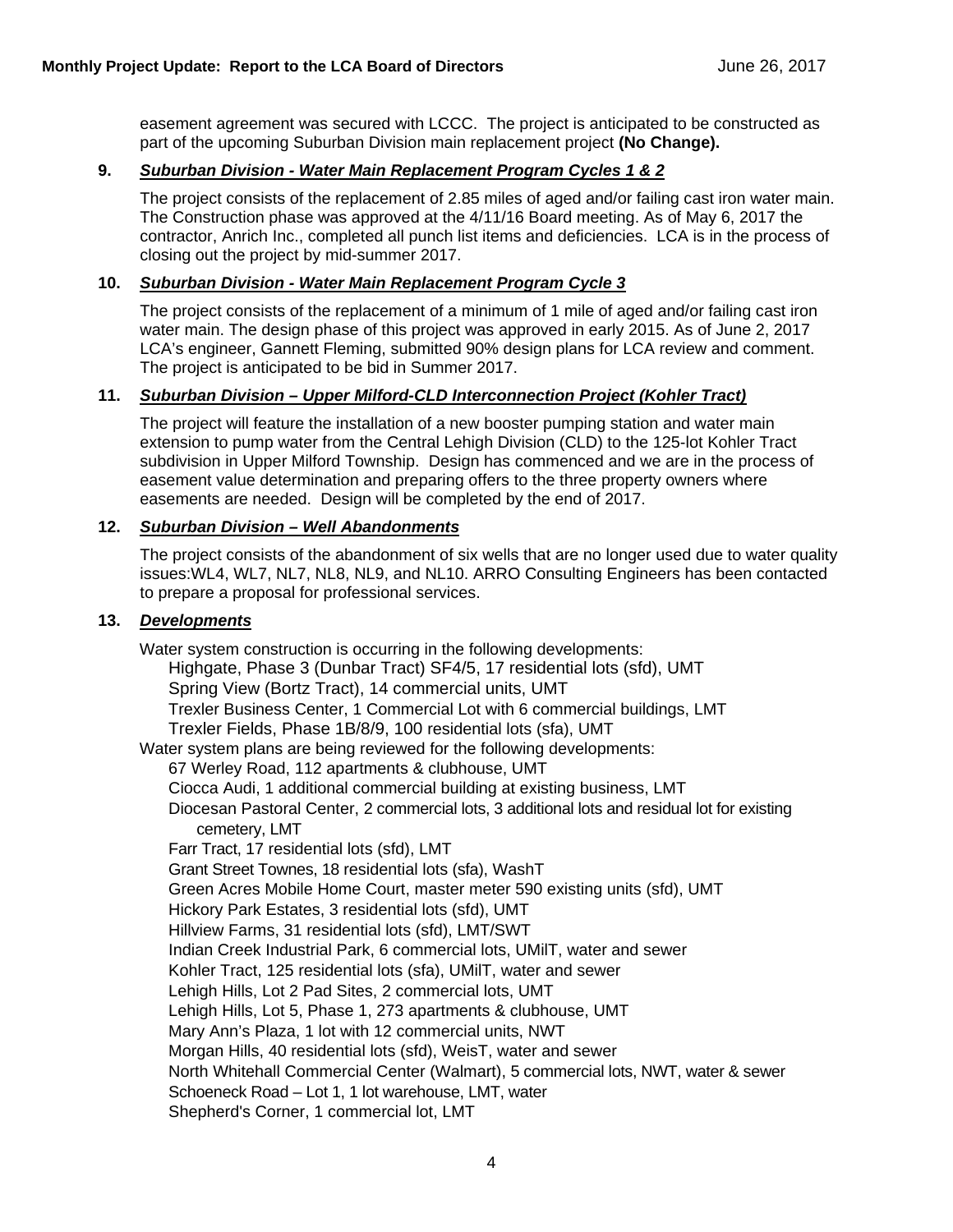Weilers Road Twins, 82 residential lots (sfa), UMT Woodmere Estates, 60 residential units (sfd), UMT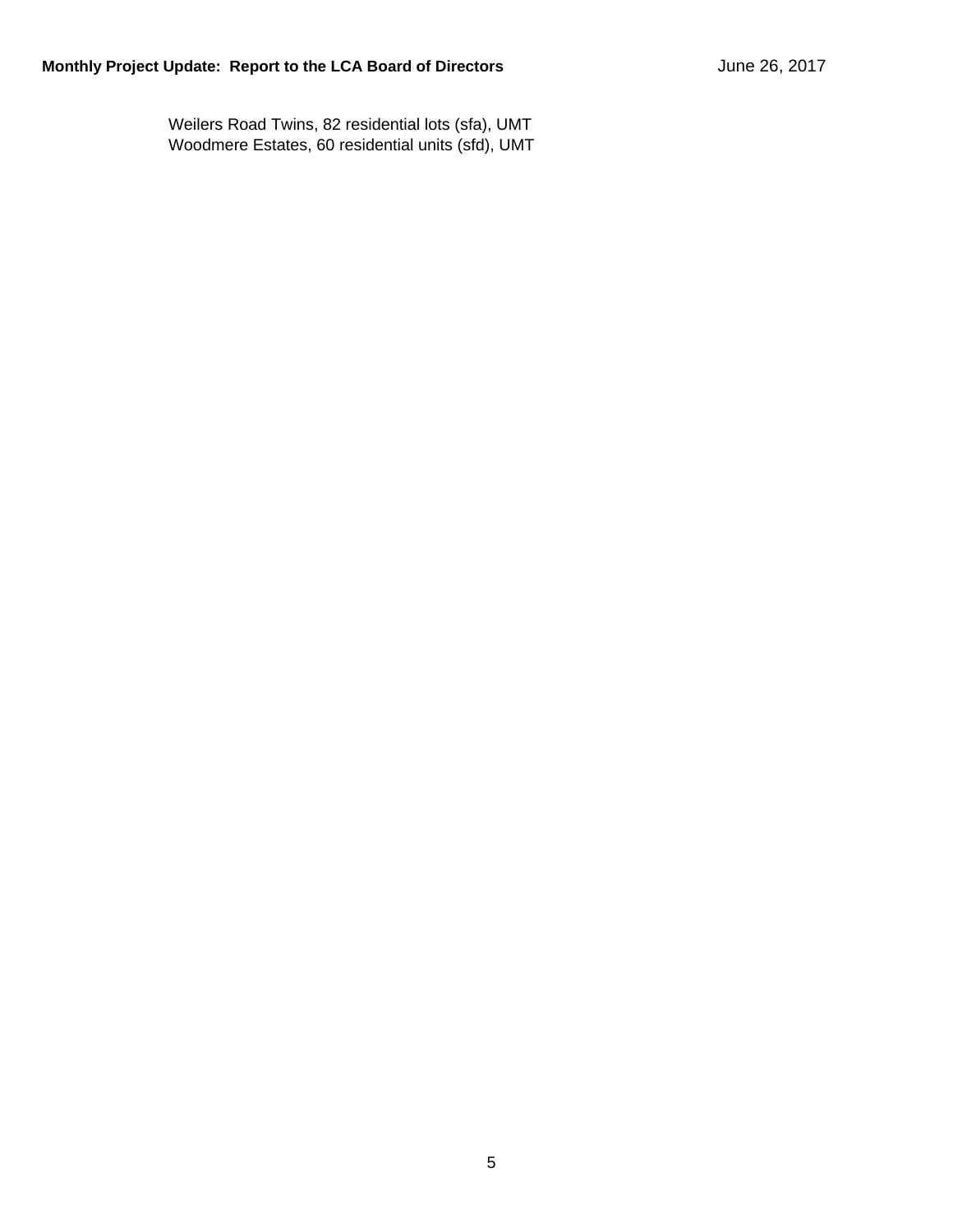#### **WASTEWATER**

#### **ACTION ITEMS**

#### **1.** *Allentown Division – Manhole Collars with Water Tight Frame and Covers: Cycle 4* **– June 26, 2017**

This project will permanently secure the frame and cover of 10 aged brick manholes identified by current LCA and City staff. This work will eliminate inflow from entering these manholes and eliminate the potential for sanitary sewer overflows (SSOs) from these manholes. Board approval of this project is requested at the June 26, 2017 Meeting. Construction is expected to begin in July of 2017. The project is identified as Administrative Order work and will be funded by the City. This will be the final cycle of the project.

#### **DISCUSSION ITEMS**

#### **INFORMATION ITEMS**

#### **1.** *Allentown Division – Wastewater Treatment Plant: Miscellaneous Improvements*

On 12/20/2016, the drive on Final Settling Tank #5 at Kline's Island WWTP experienced a complete failure. The drive is the original unit that was installed during construction of the clarifier in 1968. Procurement of a replacement drive has a long lead time of 14-17 weeks (update: the drive has been installed and the clarifier is now fully operational), which would place installation of the drive on a schedule well into the spring months when peak flows are often experienced and all tanks and drives must be fully operational. An emergency declaration allows staff to reduce this installation time by several weeks. A request for a retroactive emergency declaration was requested and approved at the January 9, 2017 Board meeting. The remaining mechanisms of Clarifier #5 and #6 have also reached the end of its useful life and will be replaced in late 2017. The design is currently underway and construction approval is expected this summer. This capital project will be funded by the LCA Allentown Division.

#### **2.** *Allentown Division – Wastewater Treatment Plant: Digester Cover Replacements*

This project involves the cover replacement of both the Primary Digester No. 1 and the Secondary Digester (the cover for Primary Digester No. 2 was previously replaced in 2010). A Major Capital Improvement (MCI) Conceptual Design has been approved by the City. Board approval of the construction phase was received at the 2/8/16 Board Meeting. The new Secondary Digester cover was installed in late October 2016 and construction was completed in late February of 2017. The new Primary No. 1 Digester is expected to be installed and operational by October 2017. This Project is identified in the Lease as a Schedule 7 (required) project and will be funded by the LCA Allentown Division. **(No Change)**

#### **3.** *Allentown Division – Kline's Island WWTP Phase 1 AO Improvements: Conceptual Design Development*

This portion of the Phase 1 Administrative Order project will develop conceptual designs for the blending and flow equalization alternatives at the wastewater treatment plant. This conceptual design concept has been approved by the City. The City has directed LCA to proceed with these alternatives pending a final determination in late May of 2017. Board approval has been approved for the development of this conceptual design (later to be included in the RFP for full design services). Board approval for the full engineering design phase of the project will be requested in Q4 of 2017. The project is identified as Administrative Order Work and will be funded by the City. Construction is expected to begin in early 2019 and is expected to be complete in late 2020.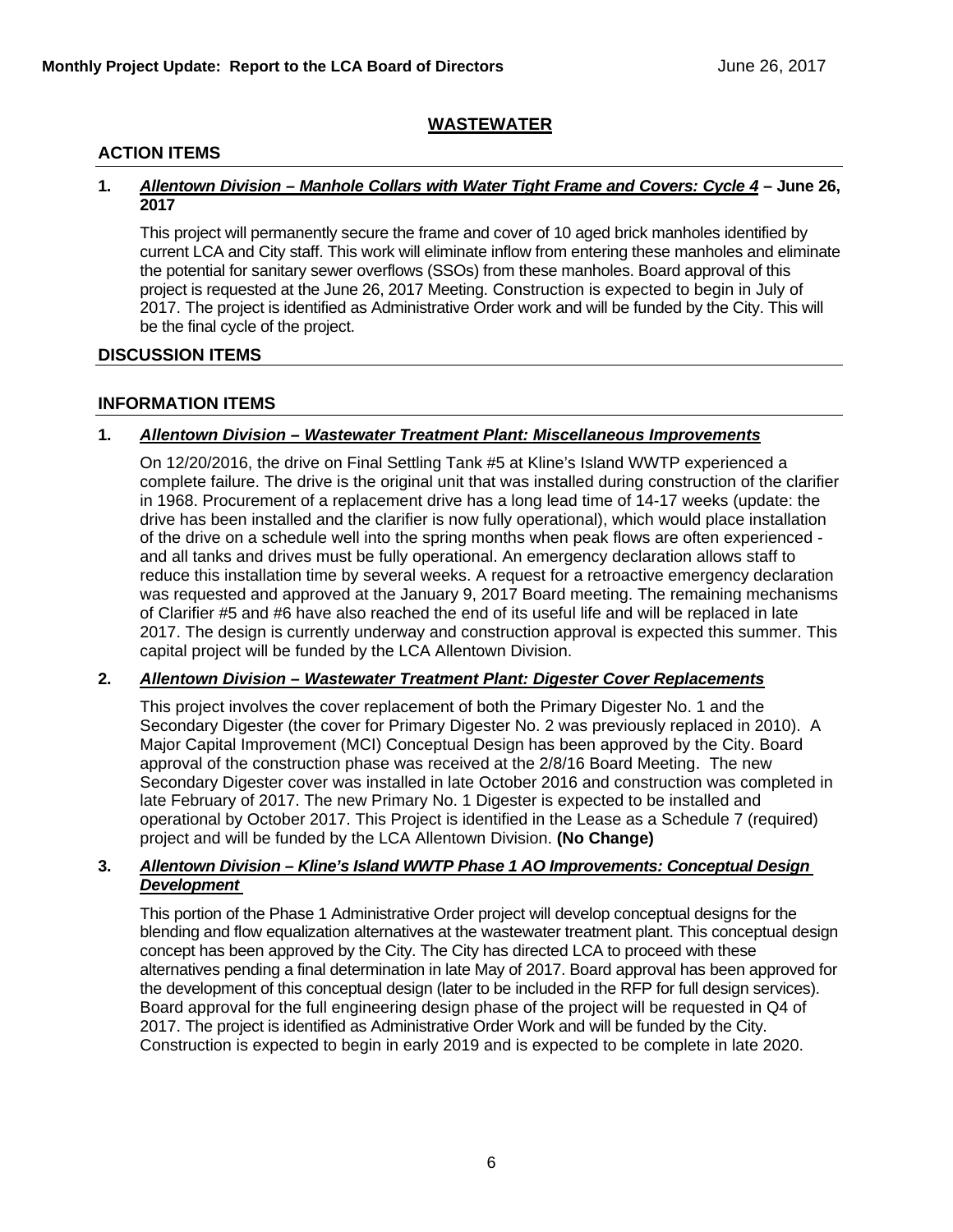#### **4.** *Allentown Division – Wastewater Treatment Plant: WWTP Security Upgrades*

This project involves the installation of security related equipment upgrades at the Kline's Island Wastewater Treatment Plant (WWTP). Enhanced security will further reduce the risk of breaches that may impair the operation of the facility. Board Approval of the CoStars Agreement with Tyco (to purchase the security cameras, doors, etc. upfront) was granted at the January 23rd Board Meeting. Approval of the electrical contractor to install the security equipment will was granted at the May 22, 2017 Board Meeting. Construction of the project is expected to begin in July of 2017. This Project is identified as an Uncompleted Work (UW) in the Lease Agreement and will be funded by the City of Allentown.

#### **5.** *Allentown Division – Wastewater Treatment Plant: Electrical Substation Replacements*

This project involves the replacement of the existing 12.4 kV Switchgear and existing Substation No. 1 and No. 2. The equipment was installed in 1977 and has reached the end of its useful life. The City has reviewed this and has approved this project as a Major Capital Project. Approval of the design engineer was granted at the May 8, 2017 Board Meeting. Approval of the construction contract will be requested at the December 11, 2017 Board Meeting. Construction of the project is expected to begin in January of 2018. This Major Capital Project will be funded by the LCA Allentown Division

#### **6.** *Suburban Division – Spring Creek Pump Station*

This project involves the following upgrades to the existing pumping station: Install a comminutor to reduce buildup of debris on the bar screens, replace the manually operated weir gates with new motorized weir gates, and upgrades to the SCADA system. Design of the project is 75% complete, with bid phase expected to begin in August 2017.

#### **7.** *Suburban Division – Test & Seal Project, Western Lehigh Interceptor Service Area*

Project consists of sanitary sewer cleaning, inspections via CCTV, cured-in-place point repairs, pressure testing and chemical grout sealing of joints, and post construction inspection for sanitary sewer lines located in western and central Lehigh County previously identified as areas subject to leakage. This project is part of the SCARP program. Construction began in August 2016 and is expected to finish by Summer 2017. (**No Change**)

#### **8.** *Suburban Division – Lynn Township WWTP Improvements, Phases 1 & 2*

This project will upgrade the wastewater treatment plant (WWTP) headworks to install a mechanical fine screen, in order to protect the influent pumps and mitigate rag buildup. The project is being funded by the Lynn Township Suburban Division. The Notice to Proceed was issued on 4/24/17. Due to the long lead time for delivery of the mechanical screen, work under the general construction contract is not anticipated to start until August. Some electrical work may be undertaken in the meantime. **(No change)**

#### **9.** *Suburban Division – SCARP*

Monthly meetings with the LCA Suburban Division Signatories began in January to negotiate a Memo of Cooperation for completion of the SCARP Capital Improvements Plan. Cash flow plans prepared by the Program Consultant have been presented to the Signatories so they can begin analyzing their borrowing needs and schedule. A communications plan has been developed to help the Signatories with discussions with their Boards and the public. The LCA AO Program Consultant will be making a presentation at both LMT and Macungie Borough at their request. Meetings are also taking place monthly with the City Signatories in preparation for signing a Memo of Understanding.

Negotiations have begun with the City Solicitor's on a Memo of Understanding for the AO Project and means for paying for the City infrastructure.

A meeting between the City, LCA, EPA, and DEP has been scheduled in Philadelphia in mid-June. Attorneys for all parties will be present. The City capital improvements plan and the LCA capital improvements plan will be presented in anticipation for the December 31 submission to EPA.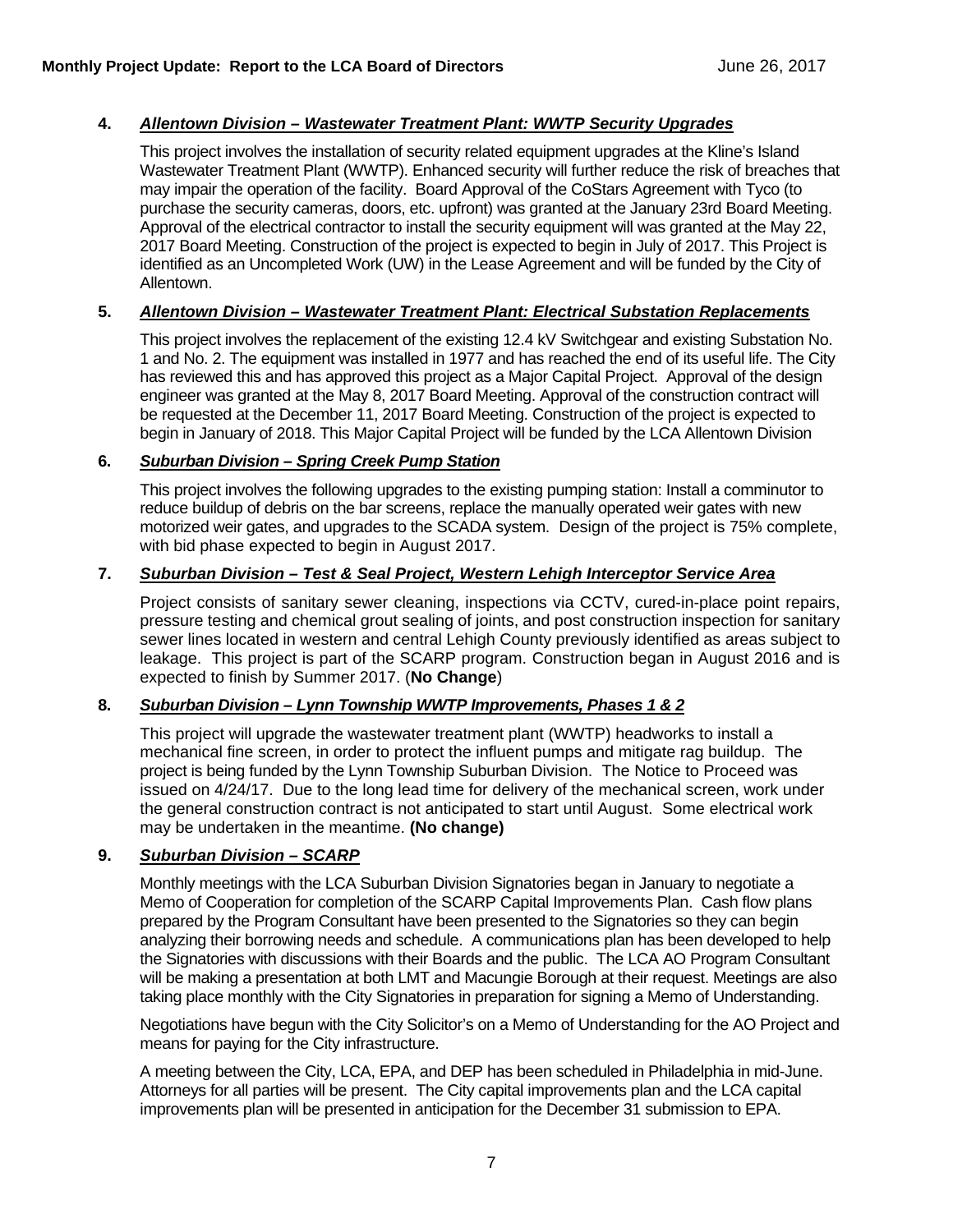#### **10.** *Suburban Division – Park Pump Station Upgrade*

The Park Pump Station is to be upgraded to address station capacity and age/condition issues, and prolong the service life of this critical facility. The existing pumps are to be replaced with dry pit submersible units, existing motors are to be replaced with high efficiency units, and the old rheostat type motor drives are to be replaced with variable speed drives. The MCC is also to be replaced along with miscellaneous mechanical improvements. The project is currently in design phase with design completion and start of bid phase planned for Fall 2017. **(No change)**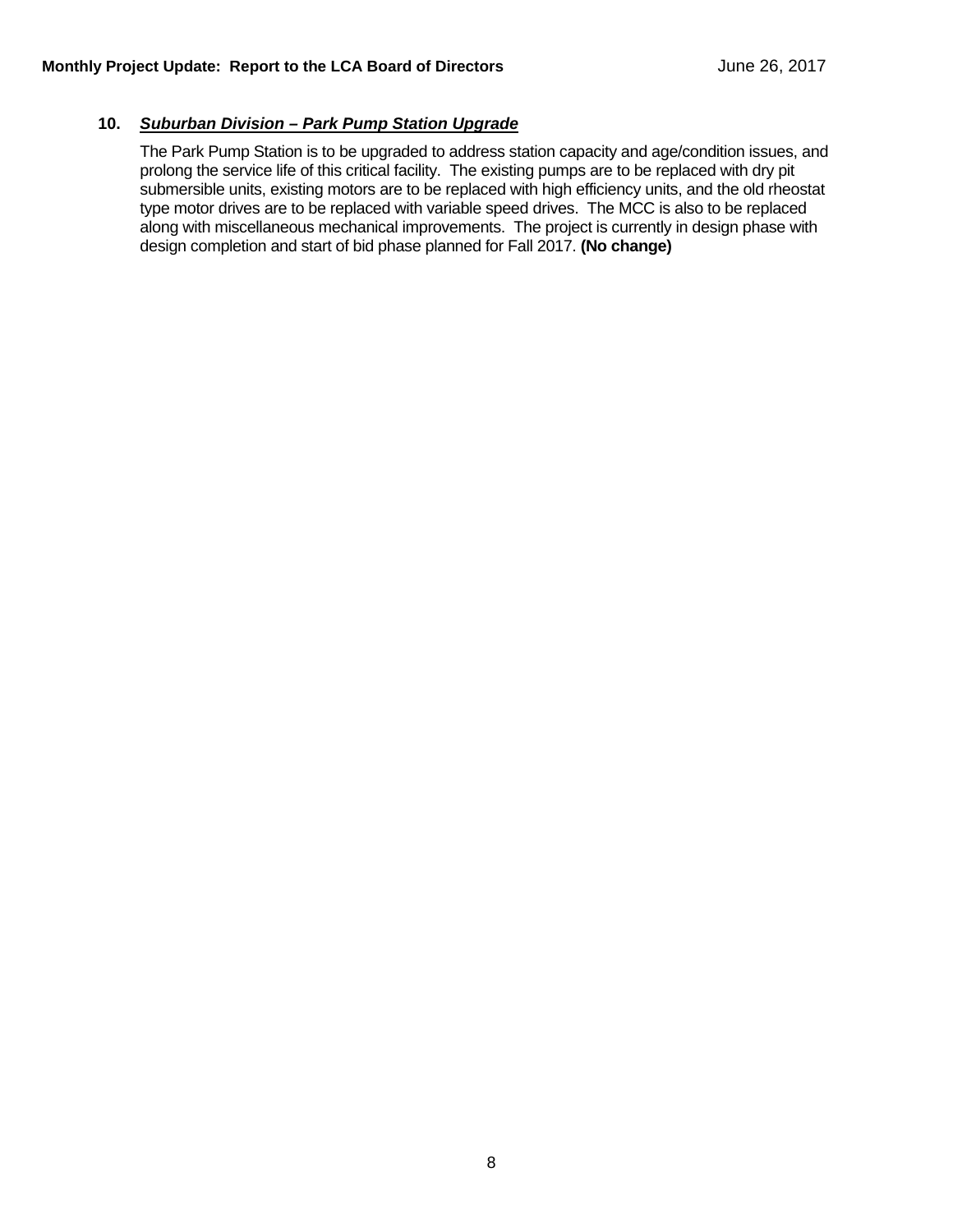# LEHIGH COUNTY AUTHORITY

FINANCIAL REPORT – MAY 2017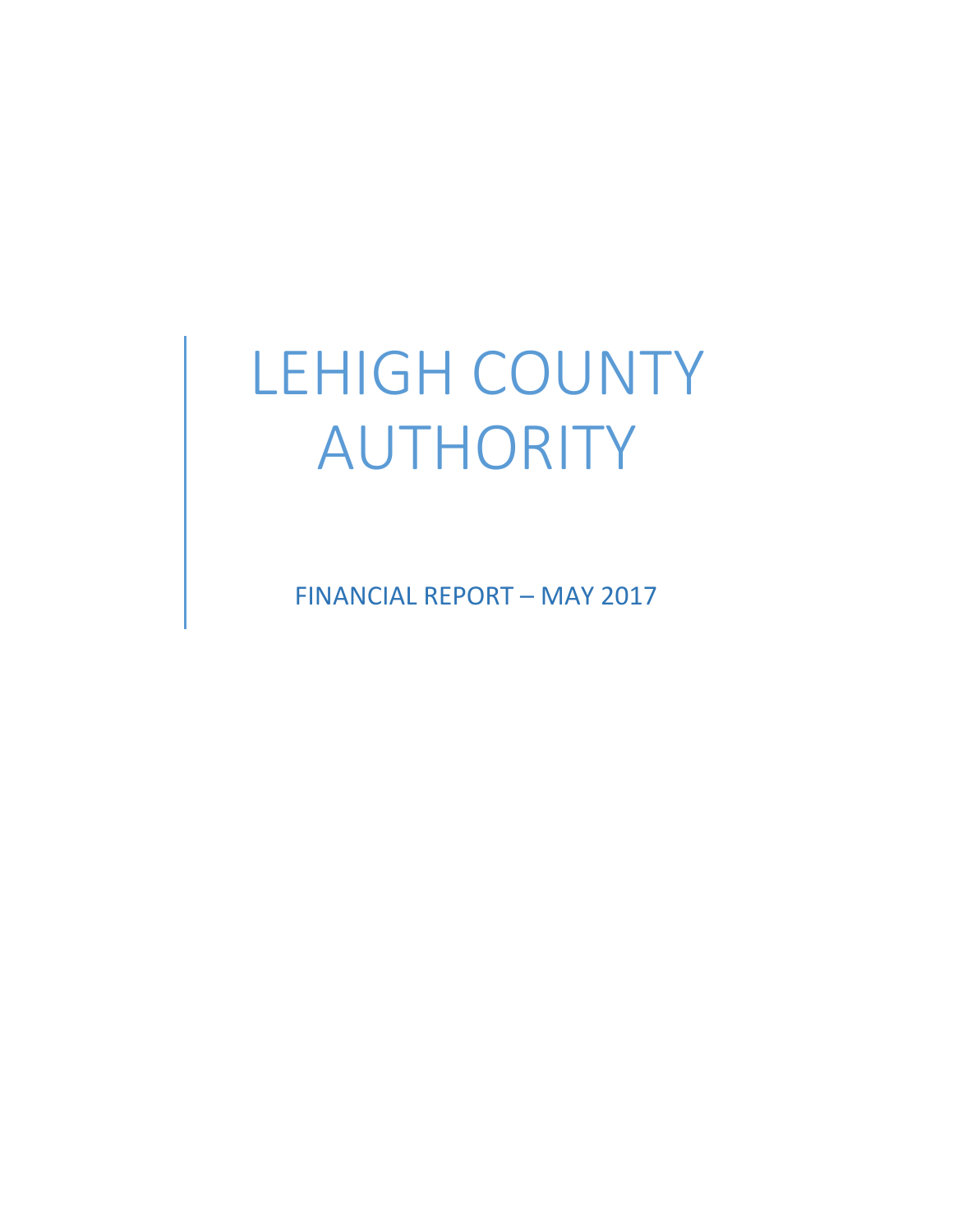## FINANCIAL REPORT MAY 2017

## 1. SUMMARY

#### A. Month

|                                       |            |            |               | <b>MAY 2017</b>   |               |                |            |
|---------------------------------------|------------|------------|---------------|-------------------|---------------|----------------|------------|
| <b>MONTH</b>                          | Actual     | Forecast   | <b>Budget</b> | <b>Prior Year</b> | <b>FC Var</b> | <b>Bud Var</b> | PY Var     |
| <b>Income Statement</b>               |            |            |               |                   |               |                |            |
| Suburban Water                        | 93,775     | 5,528      | (68, 171)     | 85,268            | 88,247        | 161,946        | 8,507      |
| Suburban Wastewater                   | 121,035    | 136,316    | 62,136        | (9, 166)          | (15, 281)     | 58,899         | 130,202    |
| City Division                         | (625, 913) | (689, 370) | (1,271,591)   | (391,996)         | 63,457        | 645,678        | (233, 917) |
|                                       |            |            |               |                   |               |                |            |
| <b>Cash Flow Statement (Indirect)</b> |            |            |               |                   |               |                |            |
| Suburban Water                        | (42, 987)  | (401, 011) | (587, 404)    | 101,266           | 358,024       | 544.417        | (144, 253) |
| Suburban Wastewater                   | 374,116    | 233,538    | (230, 810)    | 194,347           | 140,578       | 604,926        | 179,768    |
| City Division                         | 900,967    | 770,594    | 84,237        | 867,693           | 130,373       | 816,730        | 33,274     |

#### Net income

Suburban Water and Suburban Wastewater reported positive net income for the month. City Division was negative.

Compared to forecast, Suburban Water was better, Suburban Wastewater was lower, and City Division was better.

Compared to budget, all three funds were better.

#### Cash Flows

Suburban Wastewater and City Division reported positive cash flows for the month.

Compared to forecast, all three funds had better cash flows.

Compared to budget, all three funds were better.

#### B. YTD

|                                       |             |               |               | <b>MAY 2017</b>   |               |                |             |
|---------------------------------------|-------------|---------------|---------------|-------------------|---------------|----------------|-------------|
| <b>YTD</b>                            | Actual      | Forecast      | <b>Budget</b> | <b>Prior Year</b> | <b>FC Var</b> | <b>Bud Var</b> | PY Var      |
| <b>Income Statement</b>               |             |               |               |                   |               |                |             |
| Suburban Water                        | (42, 794)   | (167, 431)    | (232, 392)    | 206,747           | 124,637       | 189,598        | (249, 541)  |
| Suburban Wastewater                   | 539.564     | 388.532       | (205, 413)    | 283,715           | 151,033       | 744.977        | 255,849     |
| City Division                         | (1,825,676) | (1,907,852)   | (5,214,675)   | (3,463,471)       | 82,176        | 3,388,999      | 1,637,794   |
|                                       |             |               |               |                   |               |                |             |
| <b>Cash Flow Statement (Indirect)</b> |             |               |               |                   |               |                |             |
| Suburban Water                        | (734, 680)  | (1, 120, 126) | (2,828,557)   | 323,936           | 385,446       | 2,093,877      | (1,058,616) |
| Suburban Wastewater                   | 1,728,072   | 874.640       | (1,670,143)   | 1,251,866         | 853,431       | 3,398,215      | 476,205     |
| City Division                         | 5,423,727   | 5,319,967     | 2.320.465     | 2.968.179         | 103,760       | 3,103,262      | 2,455,548   |
|                                       |             |               |               |                   |               |                |             |
| Debt Service Coverage Ratio           |             |               |               |                   |               |                |             |
| Suburban Water                        | 1.43        | 1.32          | 1.10          | 1.67              | 0.10          | 0.32           | (0.25)      |
| Suburban Wastewater                   | 8.97        | 8.41          | 2.32          | 7.62              | 0.56          | 6.65           | 1.35        |
| City Division                         | 1.39        | 1.37          | 1.13          | 1.30              | 0.02          | 0.26           | 0.09        |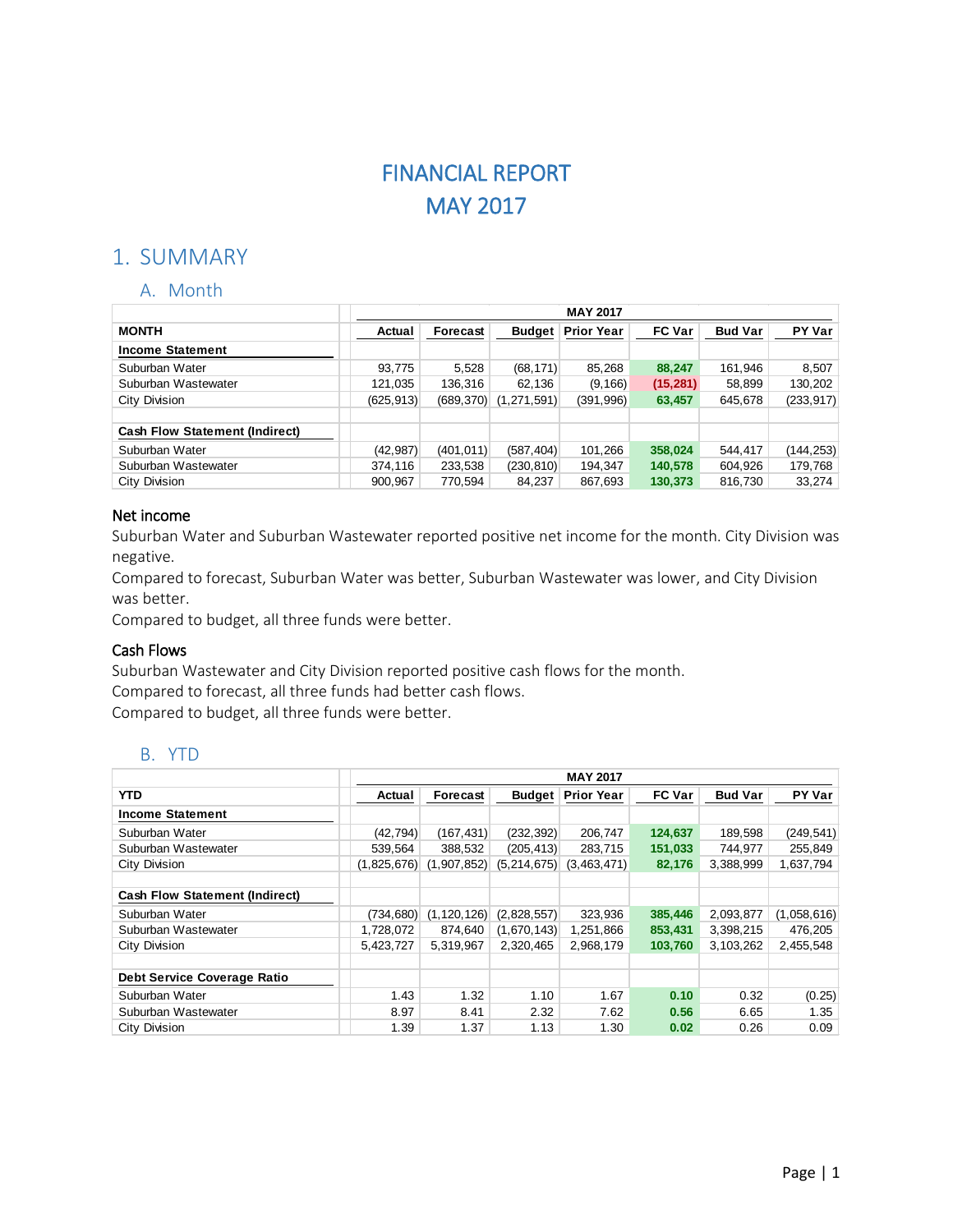#### Net income

YTD net income for Suburban Wastewater was positive but negative for both Suburban Water and City Division.

Compared to forecast, however, all three funds had better net income. Compared to budget, all three funds are better.

#### Cash Flows

YTD cash flows for both Suburban Wastewater and City Division were positive. All three funds reported a cash flow that was higher than forecast. All three funds have better than budget cash flow.

#### Debt Service Coverage Ratio

YTD debt service coverage ratios are better than forecast and budget across all three funds and the ratios for all three funds are better than the 1.20 internal target.

## 2. SUBURBAN WATER

#### A. Month

| <b>MONTH - SUBURBAN WATER</b>     |            |            |               | <b>MAY 2017</b>   |               |                |           |
|-----------------------------------|------------|------------|---------------|-------------------|---------------|----------------|-----------|
| <b>Income Statement</b>           | Actual     | Forecast   | <b>Budget</b> | <b>Prior Year</b> | <b>FC Var</b> | <b>Bud Var</b> | PY Var    |
| <b>Operating Revenues</b>         | 674.048    | 667,789    | 695,883       | 648,062           | 6,259         | (21, 835)      | 25,986    |
| Operating (Expenses)              | (632, 664) | (662, 566) | (734, 533)    | (584, 879)        | 29,902        | 101,869        | (47, 786) |
|                                   |            |            |               |                   |               |                |           |
| Operating Income                  | 41.384     | 5,223      | (38, 650)     | 63,183            | 36,161        | 80,034         | (21, 799) |
|                                   |            |            |               |                   |               |                |           |
| Non-Operating Revenues (Expenses) | 136,180    | 120,483    | 66,167        | 105,931           | 15,697        | 70,013         | 30,249    |
|                                   |            |            |               |                   |               |                |           |
| Income Before Interest            | 177,564    | 125,706    | 27,517        | 169,114           | 51,858        | 150,047        | 8,450     |
|                                   |            |            |               |                   |               |                |           |
| Interest Income                   | 7,097      | 6,795      | 16,667        | 4,473             | 302           | (9,570)        | 2,624     |
| Interest Expense                  | (90, 886)  | (126, 973) | (112, 355)    | (88, 319)         | 36,087        | 21,469         | (2, 566)  |
| <b>Capital Contributions</b>      |            |            |               |                   |               |                |           |
|                                   |            |            |               |                   |               |                |           |
| <b>NET INCOME</b>                 | 93,775     | 5,528      | (68, 171)     | 85,268            | 88,247        | 161,946        | 8,507     |

Net income was positive and was favorable to forecast by \$88k. We had favorable variances to forecast across all major categories.

| <b>MONTH - SUBURBAN WATER</b>         |            | <b>MAY 2017</b> |               |                   |               |                |           |  |
|---------------------------------------|------------|-----------------|---------------|-------------------|---------------|----------------|-----------|--|
| <b>Cash Flow Statement (Indirect)</b> | Actual     | Forecast        | <b>Budget</b> | <b>Prior Year</b> | <b>FC Var</b> | <b>Bud Var</b> | PY Var    |  |
| Net Income                            | 93,775     | 5,528           | (68, 171)     | 85,268            | 88,247        | 161,946        | 8,507     |  |
| Add: Depreciation & Amortization      | 245,832    | 245,832         | 245.833       | 245,832           |               | (1)            |           |  |
| Add: Non-Cash Interest Expense        |            |                 |               |                   | (1)           |                |           |  |
| Add: Capex Charged to Expense         | 1,825      | 187             | 8.333         | 91                | 1,638         | (6,508)        | 1,734     |  |
| <b>Principal Payments</b>             | (138, 969) | (128, 565)      | (152, 816)    | (136, 592)        | (10, 404)     | 13,847         | (2,376)   |  |
| Investments Converting To Cash        |            |                 |               |                   |               |                |           |  |
| New Borrowing                         |            |                 |               |                   |               |                |           |  |
| <b>Capital Expenditures</b>           | (245, 450) | (523, 994)      | (620, 583)    | (93, 333)         | 278,544       | 375,133        | (152,117) |  |
|                                       |            |                 |               |                   |               |                |           |  |
| <b>NET FUND CASH FLOWS</b>            | (42, 987)  | (401, 011)      | (587, 404)    | 101,266           | 358,024       | 544.417        | (144,253) |  |

Cash flows were negative but better than forecast by \$358k with a favorable effect from higher net income and lower capital spending.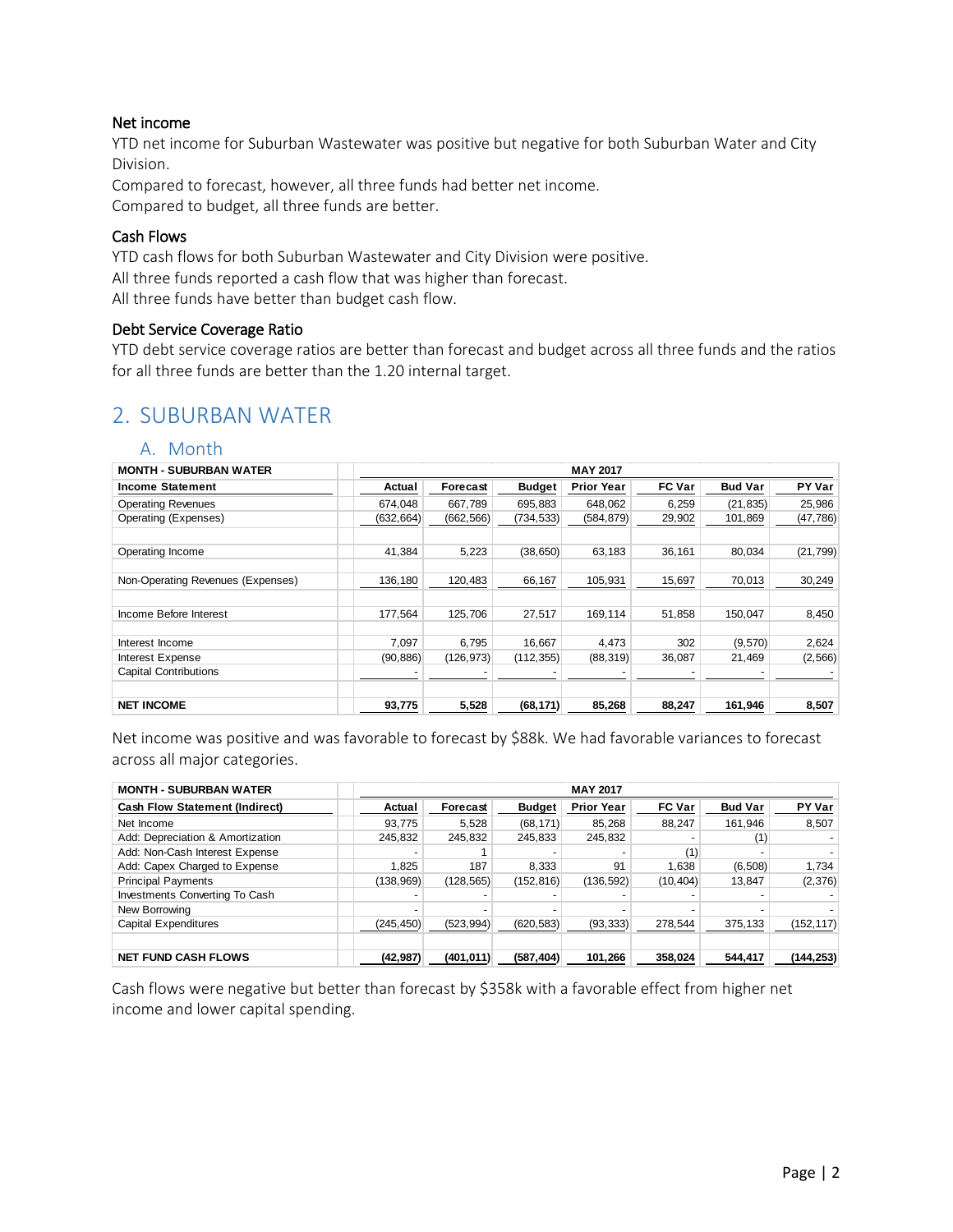#### B. YTD

| <b>YTD - SUBURBAN WATER</b>       |               |             |               | <b>MAY 2017</b>   |               |                |            |
|-----------------------------------|---------------|-------------|---------------|-------------------|---------------|----------------|------------|
| <b>Income Statement</b>           | Actual        | Forecast    | <b>Budget</b> | <b>Prior Year</b> | <b>FC Var</b> | <b>Bud Var</b> | PY Var     |
| <b>Operating Revenues</b>         | 3,472,268     | 3,459,946   | 3,587,878     | 3,455,702         | 12,322        | (115, 610)     | 16,566     |
| Operating (Expenses)              | (3, 176, 663) | (3,230,830) | (3,672,665)   | (3,070,330)       | 54,167        | 496,002        | (106, 333) |
|                                   |               |             |               |                   |               |                |            |
| Operating Income                  | 295,606       | 229,116     | (84, 787)     | 385,372           | 66.489        | 380,393        | (89, 766)  |
|                                   |               |             |               |                   |               |                |            |
| Non-Operating Revenues (Expenses) | 138,294       | 114,417     | 330,835       | 223,780           | 23,876        | (192,541)      | (85, 486)  |
|                                   |               |             |               |                   |               |                |            |
| Income Before Interest Expense    | 433,899       | 343,534     | 246.048       | 609,152           | 90,366        | 187,851        | (175, 253) |
|                                   |               |             |               |                   |               |                |            |
| Interest Income                   | 32,157        | 33.974      | 83,335        | 39,605            | (1, 817)      | (51, 178)      | (7, 448)   |
| Interest Expense                  | (508, 851)    | (544, 939)  | (561, 775)    | (442, 010)        | 36,088        | 52,924         | (66, 840)  |
| <b>Capital Contributions</b>      |               |             |               |                   |               |                |            |
|                                   |               |             |               |                   |               |                |            |
| <b>NET INCOME</b>                 | (42, 794)     | (167, 431)  | (232, 392)    | 206,747           | 124,637       | 189,598        | (249, 541) |

YTD net income was negative but is \$125k better than forecast. This is due favorable variances across all categories except for interest income where were are down slightly.

Compared to budget, net income is favorable by \$190k due mainly, to lower operating expenses.

| <b>YTD - SUBURBAN WATER</b>           |           | <b>MAY 2017</b> |               |                   |               |                |             |  |
|---------------------------------------|-----------|-----------------|---------------|-------------------|---------------|----------------|-------------|--|
| <b>Cash Flow Statement (Indirect)</b> | Actual    | Forecast        | <b>Budget</b> | <b>Prior Year</b> | <b>FC Var</b> | <b>Bud Var</b> | PY Var      |  |
| Net Income                            | (42, 794) | (167,431)       | (232, 392)    | 206.747           | 124,637       | 189,598        | (249, 541)  |  |
| Add: Depreciation & Amortization      | 1,229,160 | 1,229,160       | 1,229,165     | 1,229,160         |               | (5)            |             |  |
| Add: Non-Cash Interest Expense        |           | 2               |               | (0)               | (2)           |                |             |  |
| Add: Capex Charged to Expense         | 2,825     | 934             | 41.665        | 2.395             | 1.891         | (38, 840)      | 430         |  |
| <b>Principal Payments</b>             | (663,580) | (642, 824)      | (764,080)     | (682, 411)        | (20, 756)     | 100,500        | 18,830      |  |
| Investments Converting To Cash        |           |                 |               |                   |               |                |             |  |
| New Borrowing                         |           |                 |               |                   |               |                |             |  |
| <b>Capital Expenditures</b>           | ,260,291) | (1,539,968)     | (3, 102, 915) | (431, 956)        | 279,676       | 1,842,624      | (828, 336)  |  |
|                                       |           |                 |               |                   |               |                |             |  |
| <b>NET FUND CASH FLOWS</b>            | (734,680) | (1, 120, 126)   | (2,828,557)   | 323,936           | 385,446       | 2,093,877      | (1,058,616) |  |

YTD cash flow is negative but is \$385k favorable to forecast on higher net income driven and lower capital spending.

Compared to budget, cash flow is favorable by \$2.1m on higher net income along with lower capital spending.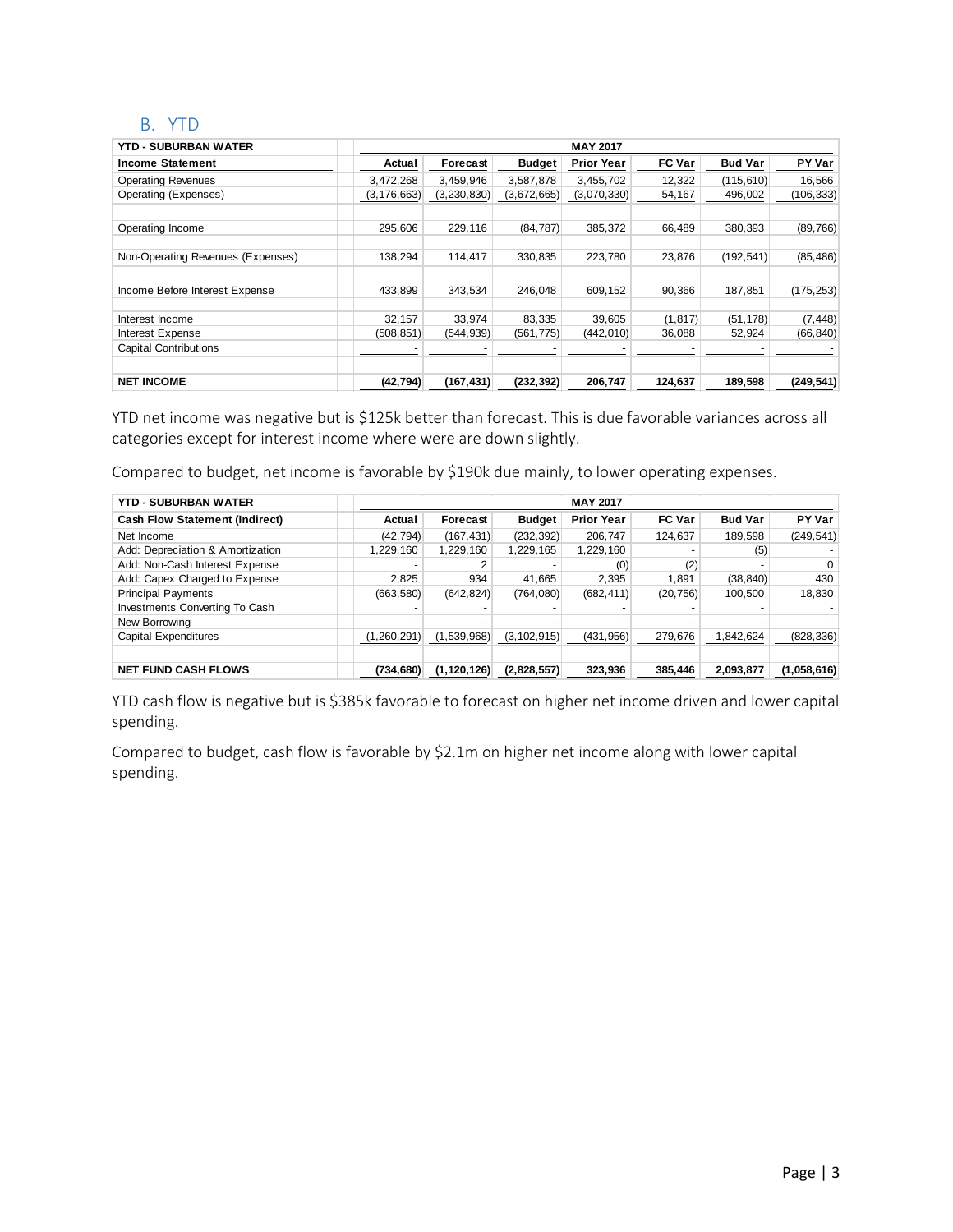## 3. SUBURBAN WASTEWATER

#### A. Month

| <b>MONTH - SUBURBAN WASTEWATER</b> |             |             |               | <b>MAY 2017</b>   |               |                |            |
|------------------------------------|-------------|-------------|---------------|-------------------|---------------|----------------|------------|
| <b>Income Statement</b>            | Actual      | Forecast    | <b>Budget</b> | <b>Prior Year</b> | <b>FC Var</b> | <b>Bud Var</b> | PY Var     |
| <b>Operating Revenues</b>          | 1,425,174   | 1,420,980   | 1,603,552     | 1,556,271         | 4,194         | (178, 378)     | (131, 097) |
| Operating (Expenses)               | (1,374,020) | (1,379,370) | (1, 546, 447) | (1,606,720)       | 5,350         | 172,427        | 232,700    |
|                                    |             |             |               |                   |               |                |            |
| Operating Income                   | 51,154      | 41,610      | 57,105        | (50, 449)         | 9,544         | (5, 951)       | 101,603    |
|                                    |             |             |               |                   |               |                |            |
| Non-Operating Revenues (Expenses)  | 100,571     | 108,204     | 66,083        | 58,108            | (7,633)       | 34,488         | 42,463     |
|                                    |             |             |               |                   |               |                |            |
| Income Before Interest Expense     | 151.725     | 149.814     | 123.188       | 7.659             | 1.911         | 28.537         | 144.066    |
|                                    |             |             |               |                   |               |                |            |
| Interest Income                    | (12,004)    | 4,602       | 9,917         | 785               | (16, 606)     | (21, 921)      | (12, 789)  |
| Interest Expense                   | (18, 685)   | (18, 100)   | (70, 969)     | (17, 610)         | (585)         | 52,284         | (1,075)    |
| <b>Capital Contributions</b>       |             |             |               |                   |               |                |            |
|                                    |             |             |               |                   |               |                |            |
| <b>NET INCOME</b>                  | 121,035     | 136,316     | 62,136        | (9, 166)          | (15, 281)     | 58,899         | 130,202    |

Net income was positive lower than forecast by \$15k on lower non-operating revenues and lower interest income. Interest income is being unfavorably impacted by lower invested balances.

| <b>MONTH - SUBURBAN WASTEWATER</b>    |                          |            |               | <b>MAY 2017</b>   |               |                |         |
|---------------------------------------|--------------------------|------------|---------------|-------------------|---------------|----------------|---------|
| <b>Cash Flow Statement (Indirect)</b> | Actual                   | Forecast   | <b>Budget</b> | <b>Prior Year</b> | <b>FC Var</b> | <b>Bud Var</b> | PY Var  |
| Net Income                            | 121,035                  | 136,316    | 62.136        | (9, 166)          | (15, 281)     | 58,899         | 130,202 |
| Add: Depreciation & Amortization      | 364.694                  | 364.694    | 327,083       | 334,133           |               | 37.611         | 30,561  |
| Add: Non-Cash Interest Expense        | 3,448                    | 2,928      |               | 2,865             | 520           | 3,448          | 583     |
| Add: Capex Charged to Expense         |                          |            | 25,000        | 119               |               | (25,000)       | (119)   |
| <b>Principal Payments</b>             | (39, 449)                | (39,602)   | (93, 946)     | (41, 812)         | 153           | 54.497         | 2,363   |
| Investments Converting To Cash        | $\overline{\phantom{a}}$ |            |               |                   |               |                |         |
| New Borrowing                         |                          |            |               |                   |               |                |         |
| <b>Capital Expenditures</b>           | (75, 612)                | (230, 798) | (551,083)     | (91, 791)         | 155,186       | 475,471        | 16,179  |
|                                       |                          |            |               |                   |               |                |         |
| <b>NET FUND CASH FLOWS</b>            | 374,116                  | 233,538    | (230, 810)    | 194,347           | 140,578       | 604,926        | 179,768 |

Cash flows were positive and better than forecast due to lower capital spending.

#### B. YTD

| <b>YTD - SUBURBAN WASTEWATER</b>  |             |             |               | <b>MAY 2017</b>   |               |                |            |
|-----------------------------------|-------------|-------------|---------------|-------------------|---------------|----------------|------------|
| <b>Income Statement</b>           | Actual      | Forecast    | <b>Budget</b> | <b>Prior Year</b> | <b>FC Var</b> | <b>Bud Var</b> | PY Var     |
| <b>Operating Revenues</b>         | 7,115,814   | 7,144,898   | 7,501,667     | 7,459,370         | (29,085)      | (385, 853)     | (343, 556) |
| Operating (Expenses)              | (7,014,124) | (7,016,847) | (7, 732, 235) | (7,676,200)       | 2,723         | 718,111        | 662,076    |
|                                   |             |             |               |                   |               |                |            |
| Operating Income                  | 101,689     | 128.051     | (230, 568)    | (216, 830)        | (26, 362)     | 332,257        | 318,519    |
|                                   |             |             |               |                   |               |                |            |
| Non-Operating Revenues (Expenses) | 525,888     | 327,970     | 330,415       | 581,204           | 197,917       | 195,473        | (55, 316)  |
|                                   |             |             |               |                   |               |                |            |
| Income Before Interest Expense    | 627,577     | 456,021     | 99,847        | 364,374           | 171,556       | 527,730        | 263,203    |
|                                   |             |             |               |                   |               |                |            |
| Interest Income                   | 2,267       | 23.009      | 49,585        | 3,904             | (20, 742)     | (47, 318)      | (1,637)    |
| Interest Expense                  | (90, 280)   | (90, 499)   | (354, 845)    | (84, 563)         | 218           | 264,565        | (5,717)    |
| <b>Capital Contributions</b>      |             |             |               |                   |               |                |            |
|                                   |             |             |               |                   |               |                |            |
| <b>NET INCOME</b>                 | 539,564     | 388,532     | (205, 413)    | 283,715           | 151,033       | 744,977        | 255,849    |

YTD net income is positive and is better than forecast by \$151k due to higher tapping fees that are more than offsetting some of the smaller unfavorable variances.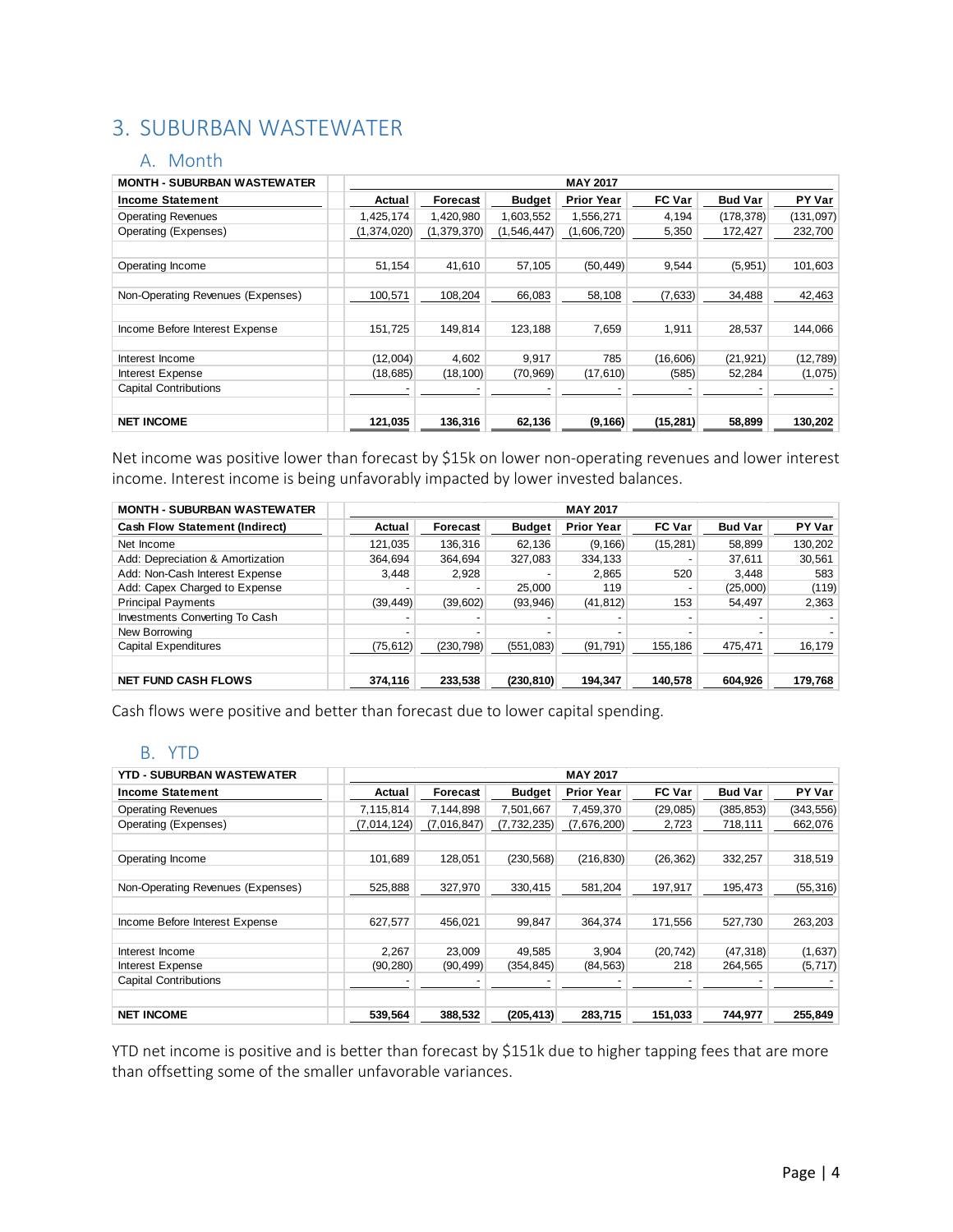Compared to budget, net income is up by \$755k lower operating expenses, higher tapping fees, and lower interest expense to offset an unfavorable operating revenue variance.

| <b>YTD - SUBURBAN WASTEWATER</b>      |            | <b>MAY 2017</b> |               |                   |               |                |         |  |  |
|---------------------------------------|------------|-----------------|---------------|-------------------|---------------|----------------|---------|--|--|
| <b>Cash Flow Statement (Indirect)</b> | Actual     | Forecast        | <b>Budget</b> | <b>Prior Year</b> | <b>FC Var</b> | <b>Bud Var</b> | PY Var  |  |  |
| Net Income                            | 539.564    | 388,532         | (205, 413)    | 283,715           | 151,032       | 744.977        | 255,849 |  |  |
| Add: Depreciation & Amortization      | 1,823,470  | 1,823,470       | 1,635,415     | 1,670,665         |               | 188,055        | 152,805 |  |  |
| Add: Non-Cash Interest Expense        | 14.361     | 14,639          |               | 14.634            | (278)         | 14.361         | (273)   |  |  |
| Add: Capex Charged to Expense         | 133        | -               | 125,000       | 940               | 133           | (124, 867)     | (807)   |  |  |
| <b>Principal Payments</b>             | (197, 634) | (198, 010)      | (469,730)     | (197, 663)        | 376           | 272,096        | 29      |  |  |
| Investments Converting To Cash        | -          |                 |               |                   |               |                |         |  |  |
| New Borrowing                         |            |                 |               |                   |               |                |         |  |  |
| <b>Capital Expenditures</b>           | (451, 822) | (1, 153, 991)   | (2,755,415)   | (520, 424)        | 702,169       | 2,303,593      | 68,602  |  |  |
|                                       |            |                 |               |                   |               |                |         |  |  |
| <b>NET FUND CASH FLOWS</b>            | 1.728.072  | 874,640         | (1,670,143)   | 1,251,866         | 853,431       | 3,398,215      | 476,205 |  |  |

YTD cash flow is positive and \$853k better than forecast due to higher net income and lower capital spending.

Compared to budget, cash flow is up by \$3.4m from higher net income and lower capital spending as well.

## 4. CITY DIVISION

#### A. Month

| <b>MONTH - CITY DIVISION</b>      |               |               |               | <b>MAY 2017</b>   |               |                |            |
|-----------------------------------|---------------|---------------|---------------|-------------------|---------------|----------------|------------|
| <b>Income Statement</b>           | Actual        | Forecast      | <b>Budget</b> | <b>Prior Year</b> | <b>FC Var</b> | <b>Bud Var</b> | PY Var     |
| <b>Operating Revenues</b>         | 2,538,192     | 2,530,388     | 2,230,624     | 2,390,293         | 7,804         | 307,568        | 147,898    |
| Operating (Expenses)              | (1,916,128)   | (1,942,188)   | (1,871,840)   | (1,565,502)       | 26,060        | (44, 288)      | (350, 626) |
|                                   |               |               |               |                   |               |                |            |
| Operating Income                  | 622.063       | 588,200       | 358.784       | 824.791           | 33.863        | 263,279        | (202, 728) |
|                                   |               |               |               |                   |               |                |            |
| Non-Operating Revenues (Expenses) | (127, 399)    | (150, 583)    | (283, 834)    | (80, 446)         | 23,184        | 156,435        | (46, 953)  |
|                                   |               |               |               |                   |               |                |            |
| Income Before Interest Expense    | 494.665       | 437,617       | 74.950        | 744,345           | 57,048        | 419,715        | (249, 681) |
|                                   |               |               |               |                   |               |                |            |
| Interest Income                   | 142,363       | 135.954       | 25.167        | 179.117           | 6,409         | 117,196        | (36, 754)  |
| <b>Interest Expense</b>           | (1, 262, 941) | (1, 262, 941) | (1, 371, 708) | (1,315,458)       |               | 108,767        | 52,517     |
| <b>Capital Contributions</b>      |               |               |               |                   |               |                |            |
|                                   |               |               |               |                   |               |                |            |
| <b>NET INCOME</b>                 | (625, 913)    | (689, 370)    | (1, 271, 591) | (391, 996)        | 63,457        | 645,678        | (233, 917) |

Net income was negative but \$63k better than forecast with favorable variances across all categories.

| <b>MONTH - CITY DIVISION</b>          |            |            |               | <b>MAY 2017</b>   |               |                |            |
|---------------------------------------|------------|------------|---------------|-------------------|---------------|----------------|------------|
| <b>Cash Flow Statement (Indirect)</b> | Actual     | Forecast   | <b>Budget</b> | <b>Prior Year</b> | <b>FC Var</b> | <b>Bud Var</b> | PY Var     |
| Net Income                            | (625, 913) | (689, 370) | (1, 271, 591) | (391, 996)        | 63.457        | 645.678        | (233, 917) |
| Add: Depreciation & Amortization      | 450.000    | 450.000    | 466.667       | 450.000           |               | (16, 667)      |            |
| Add: Non-Cash Interest Expense        | 1.262.941  | 1.262.941  | 1,371,708     | 1,315,458         |               | (108.767)      | (52, 517)  |
| Add: Capex Charged to Expense         | 135.756    | 166.488    | 658.667       | 161.112           | (30, 732)     | (522, 911)     | (25, 356)  |
| <b>Principal Payments</b>             |            |            |               |                   |               |                |            |
| Cash Outlays on Lease & Lease Reserve |            |            | (252,000)     |                   |               | 252.000        |            |
| Investments Converting To Cash        |            |            |               |                   |               |                |            |
| New Borrowing                         |            |            |               |                   |               |                |            |
| Capital Expenditures                  | (321, 816) | (419, 465) | (889, 214)    | (666, 881)        | 97,649        | 567,398        | 345,065    |
|                                       |            |            |               |                   |               |                |            |
| <b>NET FUND CASH FLOWS</b>            | 900,967    | 770,594    | 84,237        | 867,693           | 130,373       | 816,730        | 33,274     |

Cash flow was positive and was \$131k better than forecast due to higher net income and lower capital spending.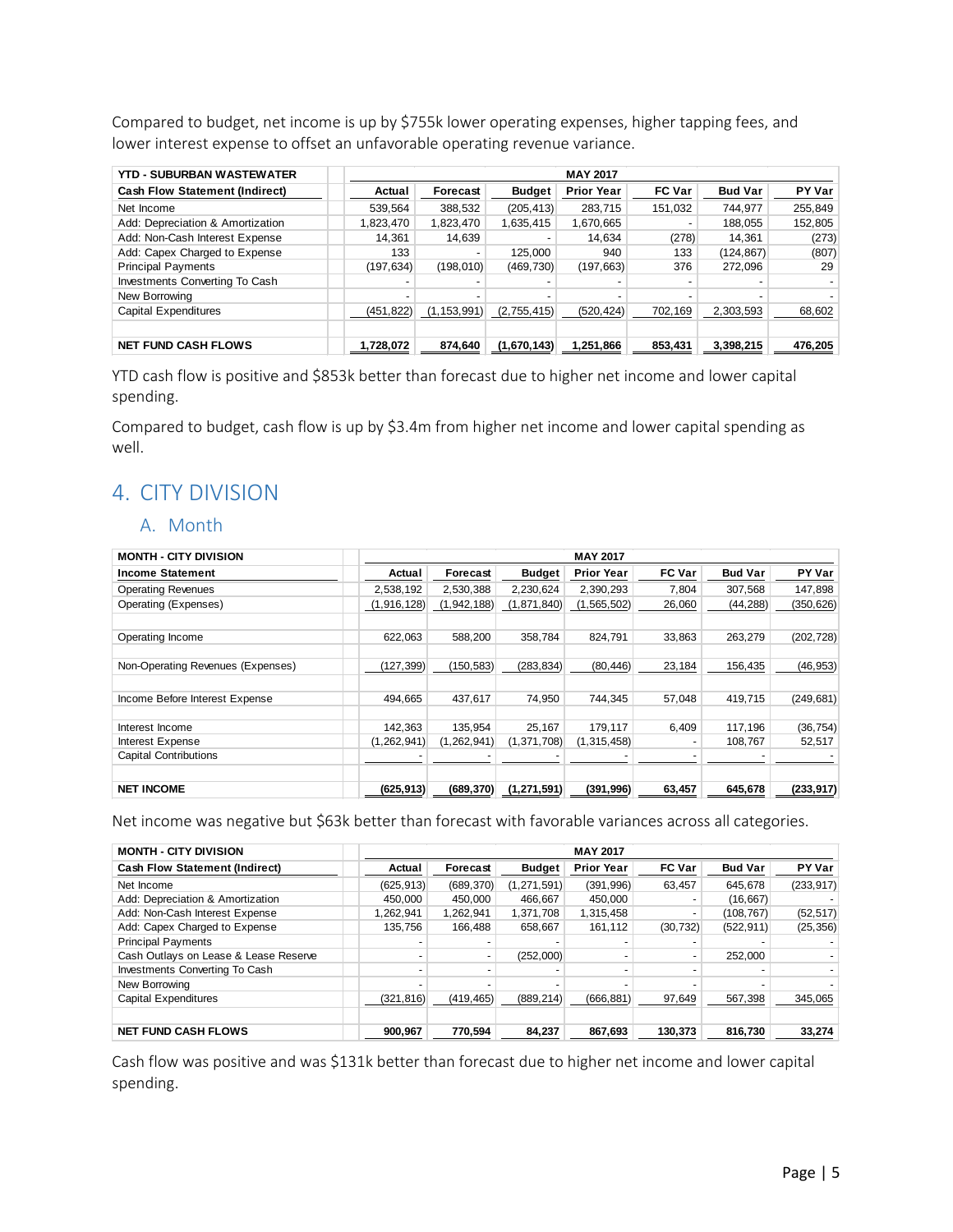#### B. YTD

| <b>YTD - CITY DIVISION</b>        |             |               |               | <b>MAY 2017</b>   |               |                |            |
|-----------------------------------|-------------|---------------|---------------|-------------------|---------------|----------------|------------|
| <b>Income Statement</b>           | Actual      | Forecast      | Budget        | <b>Prior Year</b> | <b>FC Var</b> | <b>Bud Var</b> | PY Var     |
| <b>Operating Revenues</b>         | 13,333,795  | 13,314,937    | 12,296,400    | 12,523,263        | 18,858        | 1,037,395      | 810,532    |
| Operating (Expenses)              | (8,798,649) | (8,894,941)   | (9,359,200)   | (8, 250, 176)     | 96,291        | 560,551        | (548, 473) |
|                                   |             |               |               |                   |               |                |            |
| Operating Income                  | 4.535.146   | 4,419,996     | 2.937.200     | 4.273.087         | 115.149       | 1.597.946      | 262,058    |
|                                   |             |               |               |                   |               |                |            |
| Non-Operating Revenues (Expenses) | (231, 342)  | (192, 914)    | (1, 419, 170) | (1,339,485)       | (38, 428)     | 1,187,828      | 1,108,142  |
|                                   |             |               |               |                   |               |                |            |
| Income Before Interest Expense    | 4,303,803   | 4,227,082     | 1,518,030     | 2,933,602         | 76.721        | 2,785,773      | 1,370,201  |
|                                   |             |               |               |                   |               |                |            |
| Interest Income                   | 185,225     | 179.770       | 125,835       | 180.217           | 5,455         | 59,390         | 5,008      |
| <b>Interest Expense</b>           | (6,314,705) | (6, 314, 705) | (6, 858, 540) | (6,577,290)       |               | 543,835        | 262,585    |
| <b>Capital Contributions</b>      |             |               |               |                   |               |                |            |
|                                   |             |               |               |                   |               |                |            |
| <b>NET INCOME</b>                 | (1,825,676) | (1,907,852)   | (5, 214, 675) | (3,463,471)       | 82,176        | 3,388,999      | 1,637,794  |

YTD net income is negative but \$82k better than forecast with higher operating revenues and lower operating expenses partially offset by lower capital recovery and project reimbursement fees.

Compared to budget, income is \$3.4m favorable with favorable variances across all categories.

| <b>YTD - CITY DIVISION</b>            |             |               |               | <b>MAY 2017</b>   |               |                |            |
|---------------------------------------|-------------|---------------|---------------|-------------------|---------------|----------------|------------|
| <b>Cash Flow Statement (Indirect)</b> | Actual      | Forecast      | <b>Budget</b> | <b>Prior Year</b> | <b>FC Var</b> | <b>Bud Var</b> | PY Var     |
| Net Income                            | (1,825,676) | (1,907,852)   | (5, 214, 675) | (3,463,471)       | 82.176        | 3.388.999      | 1.637.794  |
| Add: Depreciation & Amortization      | 2,250,000   | 2,250,000     | 2,333,335     | 2,250,000         |               | (83, 335)      |            |
| Add: Non-Cash Interest Expense        | 6,314,705   | 6,314,705     | 6,858,540     | 6,577,290         |               | (543, 835)     | (262, 585) |
| Add: Capex Charged to Expense         | 442.358     | 432.439       | 3,293,335     | 1,208,588         | 9,919         | (2,850,977)    | (766, 230) |
| <b>Principal Payments</b>             |             |               |               |                   |               |                |            |
| Cash Outlays on Lease & Lease Reserve | (252,000)   | (252.000)     | (504.000)     | (250,000)         |               | 252.000        | (2,000)    |
| Investments Converting To Cash        |             |               |               |                   |               |                |            |
| New Borrowing                         |             |               |               |                   |               |                |            |
| Capital Expenditures                  | (1,505,660) | (1, 517, 325) | (4, 446, 070) | (3,354,228)       | 11,665        | 2,940,410      | 1,848,568  |
|                                       |             |               |               |                   |               |                |            |
| <b>NET FUND CASH FLOWS</b>            | 5,423,727   | 5,319,967     | 2,320,465     | 2,968,179         | 103,760       | 3,103,262      | 2,455,548  |

YTD cash flow is positive and \$104k better than forecast on higher net income and lower capital spending.

Compared to budget, cash flow is up \$3.1m from higher net income and lower capital spending partially offset by higher interest expense and higher expensed capex.

## 5. FULL YEAR FORECAST

Through May, we are running favorable to forecast on net income and cash flow. That will help make up some of the interest income issue we reported for the Q2 forecast and provide some push to get us closer to budget than the forecast was.

We will report on June and then start another forecast cycle.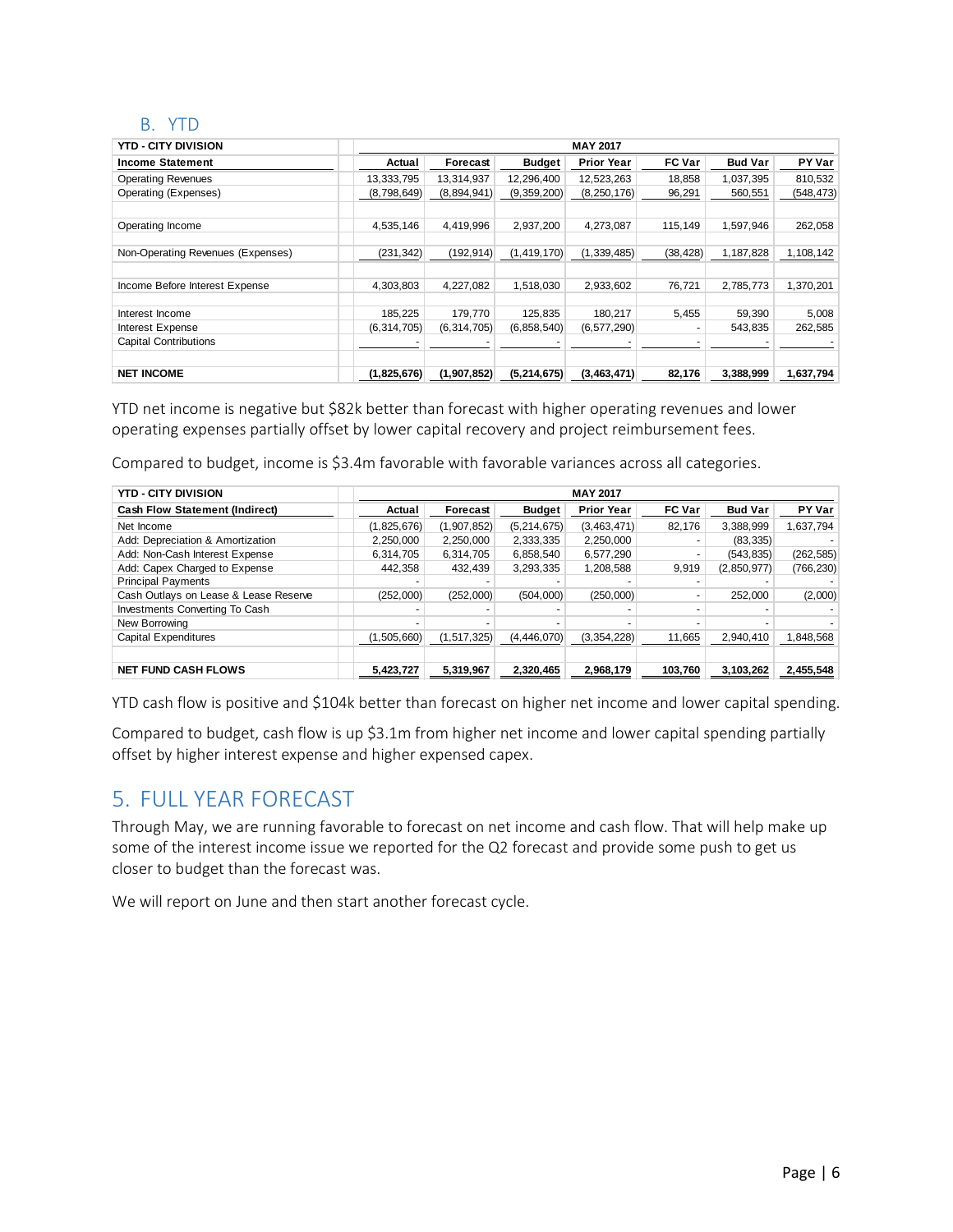The Q2 Forecast for the full year is as follows:

|                                    |                 |                | <b>Variance to</b> |
|------------------------------------|-----------------|----------------|--------------------|
|                                    | <b>Forecast</b> | <b>Budget</b>  | <b>Budget</b>      |
| <b>INCOME STATEMENT</b>            |                 |                |                    |
| Suburban Water                     | (240,735)       | (34, 673)      | (206,061)          |
| Suburban Wastewater                | (235, 352)      | (237,977)      | 2,625              |
| <b>City Division</b>               | (10, 277, 442)  | (10, 217, 568) | (59,874)           |
| <b>TOTAL LCA</b>                   | (10,753,529)    | (10, 490, 218) | (263, 311)         |
|                                    |                 |                |                    |
| <b>CASH FLOW STATEMENT</b>         |                 |                |                    |
| Suburban Water                     | 8,746,797       | (81,469)       | 8,828,266          |
| Suburban Wastewater                | 37,287,310      | 7,121,675      | 30,165,635         |
| <b>City Division</b>               | 3,359,258       | 3,424,640      | (65,382)           |
| <b>TOTAL LCA</b>                   | 49,393,365      | 10,464,846     | 38,928,519         |
|                                    |                 |                |                    |
| <b>DEBT SERVICE COVERAGE RATIO</b> |                 |                |                    |
| Suburban Water                     | 1.20            | 1.27           | (0.07)             |
| Suburban Wastewater                | 2.52            | 2.45           | 0.07               |
| <b>City Division</b>               | 1.25            | 1.25           | (0.00)             |

#### Net income

Suburban Water is down to budget due to lower interest income as invested balances are lower. Suburban Wastewater is up slightly to budget.

City Division is down due to lower interest income on lower invested balances

#### Cash Flows

Suburban Water is up due to higher borrowing – we are borrowing \$15m to cover projects for three years instead of the budgeted \$5.9m for one year. Adjusting for borrowing, cash flow would be down on lower interest income.

Suburban Wastewater is also up due to higher borrowing as the forecast has borrowing for \$25m of AO work along with an additional \$16m of other wastewater projects covering a three year period. Adjusting for borrowing, cash flow would be up slightly on higher net income.

City Division is down on the lower interest income.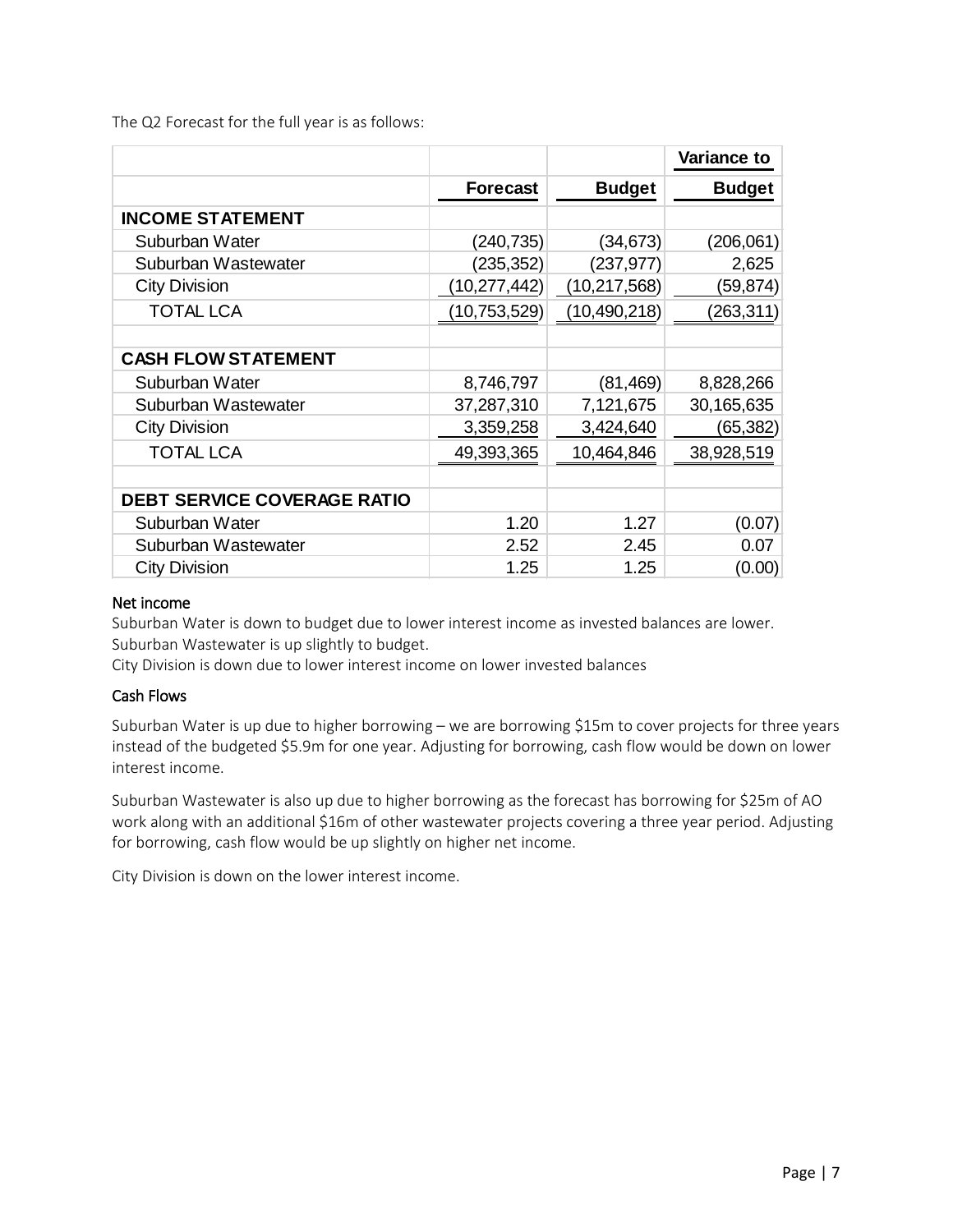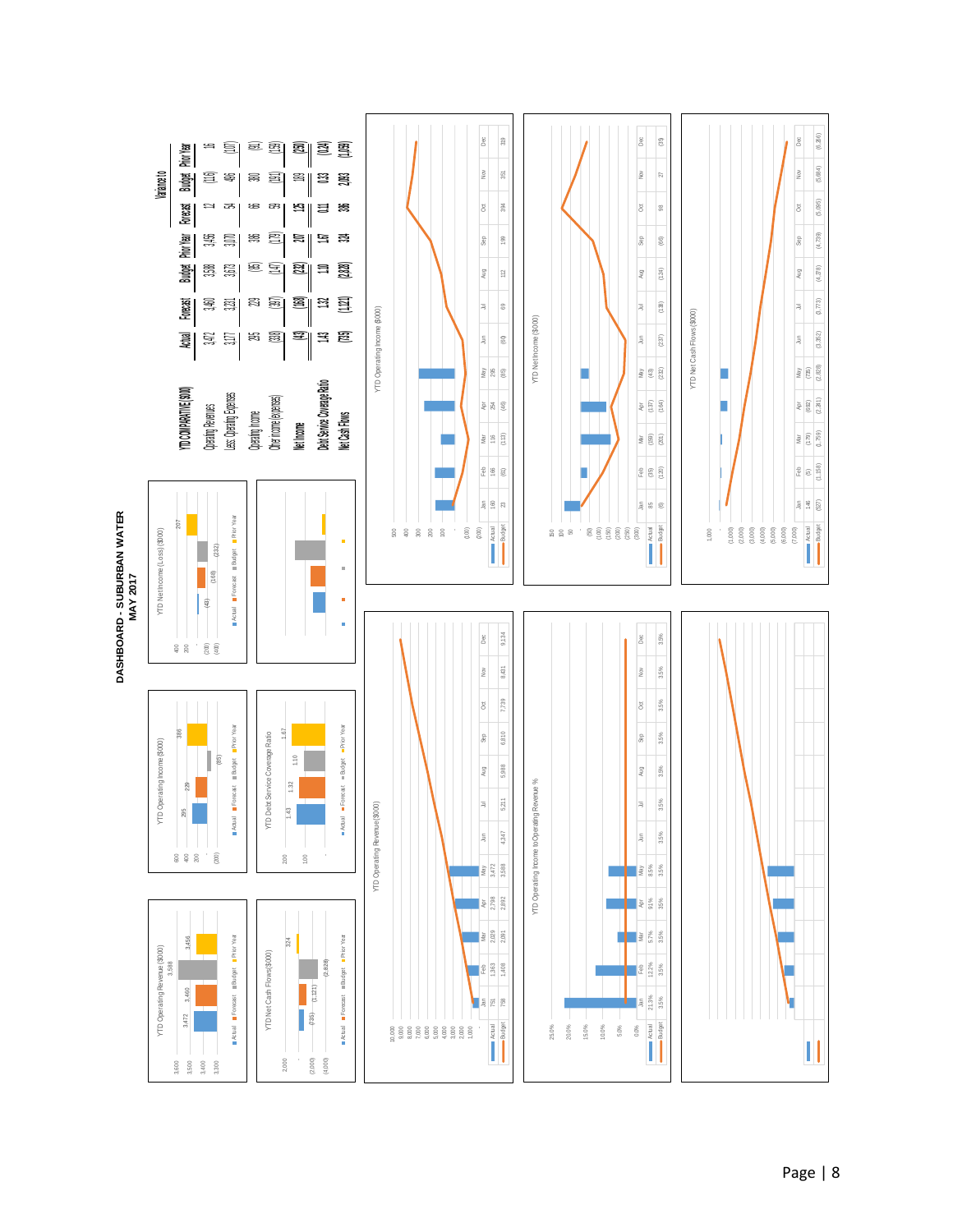| MONTHLY FINANCIAL STATEMENTS<br>LEHIGH COUNTY AUTHORITY<br>SUBURBAN WATER                                                            |                                                             |                            |                             |                           |                                                          |                                 |                             |                                                                                                                                       |                               |                            |                                 |                         |                           |                                           |                                          |
|--------------------------------------------------------------------------------------------------------------------------------------|-------------------------------------------------------------|----------------------------|-----------------------------|---------------------------|----------------------------------------------------------|---------------------------------|-----------------------------|---------------------------------------------------------------------------------------------------------------------------------------|-------------------------------|----------------------------|---------------------------------|-------------------------|---------------------------|-------------------------------------------|------------------------------------------|
| <b>MONTH - SUBURBAN WATER</b>                                                                                                        |                                                             |                            |                             | <b>MAY 2017</b>           |                                                          |                                 |                             | YTD - SUBURBAN WATER                                                                                                                  |                               |                            |                                 | MAY 2017                |                           |                                           |                                          |
| Income Statement                                                                                                                     | Actual                                                      | Forecast                   | Budget                      | Prior Year                | FC Var                                                   | Bud Var                         | <b>PYVar</b>                | Income Statement                                                                                                                      | Actual                        | Forecast                   | Budget                          | <b>Prior Year</b>       | FC Var                    | Bud Var                                   | <b>PY Var</b>                            |
| Operating Revenues<br>Operating (Expenses)                                                                                           | 674,048                                                     | 667,789                    | 695,883                     | 648,062                   | 6,259                                                    | $(21, 835)$<br>101,869          | 25,986                      | <b>Operating Revenues</b>                                                                                                             | 3,472,268                     | 3,459,946                  | 3,587,878                       | 3,455,702               | 12,322                    | (115, 610)                                | 16,566                                   |
|                                                                                                                                      | (632, 664)                                                  | ,566)<br>(662,             | (734, 533)                  | (584, 879)                | 29,902                                                   |                                 | (47, 786)                   | Operating (Expenses)                                                                                                                  | (3, 176, 663)                 | , 830)<br>(3, 230,         | 672,665<br>ಲೆ                   | (070, 330)<br>න         | 54,167                    | 496,002                                   | (106, 333)                               |
| Operating Income                                                                                                                     | 41,384                                                      | 5,223                      | (38, 650)                   | 63,183                    | 36,161                                                   | 80,034                          | (21, 799)                   | Operating Income                                                                                                                      | 295,606                       | 229,116                    | (84, 787)                       | 385,372                 | 66,489                    | 380,393                                   | (89,766)                                 |
| Non-Operating Revenues (Expenses)                                                                                                    | 136,180                                                     | 120,483                    | 66,167                      | 105,931                   | 15,697                                                   | 70,013                          | 30,249                      | Non-Operating Revenues (Expenses)                                                                                                     | 138,294                       | 114,417                    | 330,835                         | 223,780                 | 23,876                    | (192, 541)                                | (85,486)                                 |
| Income Before Interest                                                                                                               | 177,564                                                     | 125,706                    | $27,517$                    | 169,114                   | 51,858                                                   | 150,047                         | 8,450                       | Expense<br>Income Before Interest                                                                                                     | 433,899                       | 343,534                    | 246,048                         | 609,152                 | 90,366                    | 187,851                                   | (175, 253)                               |
| Capital Contributions<br>Interest Expense<br>Interest Income                                                                         | (90,886)                                                    | (126, 973)<br>6,795        | (112, 355)<br>16,667        | (88,319)<br>4,473         | 302<br>36,087                                            | $(9,570)$<br>21,469             | 2,624<br>(2,566)            | Capital Contributions<br>Interest Expense<br>Interest Income                                                                          | (508, 851)<br>32,157          | (544, 939)<br>974<br>ಣೆ    | (561, 775)<br>83,335            | (442, 010)<br>39,605    | $(1, 817)$<br>36,088      | (51, 178)<br>52,924                       | $(7,448)$<br>$(66,840)$                  |
| NET INCOME                                                                                                                           | 93,775                                                      | 5,528                      | (68, 17)                    | 85,268                    | 88,247                                                   | 161,946                         | 8,507                       | NET INCOME                                                                                                                            | (42, 794)                     | (167, 431)                 | (232, 392)                      | 206,747                 | 124,637                   | 189,598                                   | (249, 541)                               |
| <b>MONTH - SUBURBAN WATER</b>                                                                                                        |                                                             |                            |                             | MAY 2017                  |                                                          |                                 |                             | YTD - SUBURBAN WATER                                                                                                                  |                               |                            |                                 | <b>MAY 2017</b>         |                           |                                           |                                          |
| Cash Flow Statement (Indirect)                                                                                                       | Actual                                                      | Forecast                   | <b>Budget</b>               | Prior Year                | FC Var                                                   | Bud Var                         | PY Var                      | Cash Flow Statement (Indirect)                                                                                                        | Actual                        | Forecast                   | Budget                          | <b>Prior Year</b>       | FC Var                    | <b>Bud Var</b>                            | <b>PYVar</b>                             |
| Net Income                                                                                                                           | 93,775                                                      | 5,528                      | (68,171)<br>245,833         | 85,268                    | 88,247                                                   | 161,946                         | 8,507                       | Net Income                                                                                                                            | (42, 794)                     | (167, 431)                 | (232, 392)                      | 206,747                 | 124,637                   | 189,598                                   | (249, 541)                               |
| Add: Depreciation & Amortization                                                                                                     | 245,832                                                     | 245,832                    |                             | 245,832                   |                                                          | ε                               |                             | Add: Depreciation & Amortization<br>Add: Non-Cash Interest Expense                                                                    | ,229,160                      | ,229,160<br>$\sim$         | 229,165                         | 1,229,160               |                           | ම                                         |                                          |
| Add: Non-Cash Interest Expense<br>Add: Capex Charged to Expense                                                                      |                                                             | 187                        | 8,333                       | 5                         | ε<br>1,638                                               |                                 |                             | Add: Capex Charged to Expense                                                                                                         | 2,825                         | 934                        | 41,665                          | $\frac{6}{2,395}$       | $^{(2)}$<br>1,891         |                                           | 430                                      |
| Principal Payments                                                                                                                   | 1,825<br>(138,969)                                          | (128, 565)                 | (152, 816)                  | (136, 592)                | (10, 404)                                                | $(6,508)$<br>13,847             | $1,734$<br>(2,376)          | Principal Payments                                                                                                                    | (663, 580)                    | (642, 824)                 | (764,080)                       | (682, 411)              | (20, 756)                 | $(38, 840)$<br>$100, 500$                 | 18,830                                   |
| Investments Converting To Cash                                                                                                       |                                                             |                            |                             |                           |                                                          |                                 |                             | Investments Converting To Cash                                                                                                        |                               |                            |                                 |                         |                           |                                           |                                          |
| Capital Expenditures<br>New Borrowing                                                                                                | (245, 450)                                                  | (523, 994)                 | (620,58                     | (93, 333)                 | 278,544                                                  | 375,133                         | (152, 117)                  | Capital Expenditures<br>New Borrowing                                                                                                 | (1,260,291)                   | (1,539,968)                | (3, 102, 915)                   | (431, 956)              | 279,676                   | 1,842,624                                 | (828, 336)                               |
| NET FUND CASH FLOWS                                                                                                                  | (42, 987)                                                   | (401,011)                  | (587,404                    | 101,266                   | 358,024                                                  | 544,417                         | (144, 253)                  | NET FUND CASH FLOWS                                                                                                                   | (734, 680)                    | (1, 120, 126)              | (2,828,557)                     | 323,936                 | 385,446                   | 2,093,877                                 | (1,058,616)                              |
| <b>MONTH - SUBURBAN WATER</b>                                                                                                        |                                                             |                            |                             | <b>MAY 2017</b>           |                                                          |                                 |                             | YTD - SUBURBAN WATER                                                                                                                  |                               |                            |                                 | <b>MAY 2017</b>         |                           |                                           |                                          |
| Cash Flow Statement (Direct)                                                                                                         | Actual                                                      | Forecast                   | Budget                      | Prior Year                | FC Var                                                   | Bud Var                         | PY Var                      | Cash Flow Statement (Direct)                                                                                                          | Actual                        | Forecast                   | Budget                          | Prior Year              | FC Var                    | <b>Bud Var</b>                            | PYVar                                    |
| <b>Operating Revenues</b>                                                                                                            | 674,048                                                     | 667,789                    | 695,883                     | 648,062                   | 6,259                                                    | (21, 835)                       | 25,986                      | <b>Operating Revenues</b>                                                                                                             | 3,472,268                     | 3,459,946                  | 3,587,878                       | 3,455,702               | 12,322                    | (115, 610)                                | 16,566                                   |
| Operating Expenses (Ex Depreciation)<br>Interest Income                                                                              | (386, 832)                                                  | (416, 734)                 | (488,700                    | (339, 047)                | 29,902                                                   | 101,868                         | (47, 786)<br>2,624          | Operating Expenses (Ex Depreciation)                                                                                                  | (1, 947, 503)<br>32           | (2,001,670)<br>974<br>33   | ,443,500)<br>83,335<br>ø,       | (1, 841, 170)           | (1, 817)<br>54,167        | 495,997                                   | (106, 333)<br>(7,448)                    |
|                                                                                                                                      | 7,097                                                       | 6,795                      | 16,667                      | 4,473                     | $\approx$                                                | (9,570)                         |                             | Interest Income                                                                                                                       | .157                          |                            |                                 | 39,605                  |                           | (51, 178)                                 |                                          |
| Cash Available For Debt Service                                                                                                      | 294,313                                                     | 257,850                    | 223,850                     | 313,488                   | 36,463                                                   | 70,463                          | (19, 175)                   | Cash Available For Debt Service                                                                                                       | 1,556,923                     | 1,492,251                  | 1,227,713                       | 1,654,137               | 64,672                    | 329,210                                   | (97, 214)                                |
| Principal Payments<br>Interest Payments                                                                                              | $(90, 886)$<br>$(138, 969)$                                 | (126, 972)<br>(128, 565)   | (112,355)<br>(152,816)      | (88, 319)<br>(136, 592)   | (10, 404)<br>36,086                                      | 21,469<br>13,847                | $(2, 566)$<br>$(2, 376)$    | Principal Payments<br>Interest Payments                                                                                               | (508, 851)<br>(663, 580)      | (642, 824)<br>(544, 937)   | (561,775)<br>(764,080)          | (442,010)<br>(682, 411) | (20, 756)<br>36,086       | 52,924<br>100,500                         | (66, 840)<br>18,830                      |
| Net Cash Available After Debt Service                                                                                                | 64,458                                                      | 2,313                      | (41, 321)                   | 88,576                    | 62,145                                                   | 105,779                         | (24, 118)                   | Net Cash Available After Debt Service                                                                                                 | 384,492                       | 304,490                    | (98, 142)                       | 529,716                 | 80,002                    | 482,634                                   | (145, 224)                               |
|                                                                                                                                      |                                                             |                            |                             |                           |                                                          |                                 |                             |                                                                                                                                       |                               |                            |                                 |                         |                           |                                           |                                          |
| Non-Operating Revenues (Expenses)<br>Non-Cash Working Capital Changes<br>Add: Capex Charged to Expense<br>Less: Project Reimbursemen | $\begin{array}{c} 136,180 \\ 1,825 \\ (25,397) \end{array}$ | (37,000)<br>120,483<br>187 | 66,167<br>8,333<br>(27,833) | $\overline{5}$<br>105,931 | $\begin{array}{c} 15,697 \\ 1,638 \\ 11,603 \end{array}$ | $\frac{70,013}{6,508}$<br>2,436 | 30,249<br>1,734<br>(25,397) | Non-Operating Revenues (Expenses)<br>Non-Cash Working Capital Changes<br>Add: Capex Charged to Expense<br>Less: Project Reimbursement | (25, 397)<br>2,825<br>138,294 | (37,000)<br>934<br>114,417 | (139, 165)<br>330,835<br>41,665 | 223,780<br>2,395        | 23,876<br>1,891<br>11,603 | $(192, 541)$<br>$(38, 840)$<br>$113, 768$ | (85, 486)<br>$\frac{1}{30}$<br>(25, 397) |
| Net Cash Available For Capital                                                                                                       | 177,066                                                     | 85,983                     | 5,346                       | 194,598                   | 91,083                                                   | 171,720                         | (17, 532)                   | Net Cash Available For Capital                                                                                                        | 500,214                       | 382,841                    | 135, 193                        | 755,891                 | 117,373                   | 365,021                                   | (255, 677)                               |
| Investments Converting To Cash<br>Project Reimbursement<br>Capital Contributions<br>New Borrowing                                    | 25,397                                                      | 37,000                     | 27,833                      |                           | (11,603)                                                 | (2, 436)                        | 25,397                      | Cash<br>۴<br>Investments Converting<br>Project Reimbursemen<br>Capital Contributions<br>New Borrowing                                 | $\sim$<br>25,397              | 000<br>57,                 | $\sim$<br>139,165               | $\sim$                  | (11, 603)                 | (113, 768)                                | 25,397                                   |
| Capital Expenditures                                                                                                                 | (245, 450)                                                  | (523, 994)                 | (620,583                    | (93, 333)                 | 278,544                                                  | 375,133                         | (152, 117)                  | Capital Expenditures                                                                                                                  | (1,260,291)                   | (1,539,968)                | (3, 102, 915)                   | (431, 956)              | 279,676                   | 1,842,624                                 | (828,336)                                |
| NET FUND CASH FLOWS                                                                                                                  | (42, 987)                                                   | (401, 011)                 | (587,404                    | 101,266                   | 358,024                                                  | 544,417                         | (144, 253)                  | NET FUND CASH FLOWS                                                                                                                   | (734, 680)                    | (1, 120, 126)              | (2,828,557)                     | 323,936                 | 385,446                   | 2,093,877                                 | (1,058,616)                              |
| DEBT SERVICE COVERAGE RATIO                                                                                                          |                                                             |                            | 270,517                     | 419,510                   |                                                          |                                 |                             | Total Cash Available For Debt Service<br>DEBT SERVICE COVERAGE RATIO                                                                  | 1,672,645                     | 1,570,602                  | 1,461,048                       | 1,880,312               |                           |                                           |                                          |
|                                                                                                                                      | 406,921<br>229,855                                          | 341,520<br>255,537         | 265,171                     | 224,912                   |                                                          |                                 |                             | Debt Service                                                                                                                          | 1,172,431                     | ,187,761                   | 325,855                         |                         |                           |                                           |                                          |
| Total Cash Available For Debt Service<br>Debt Service<br>DSCR                                                                        | 1.77                                                        | 1.34                       | 1.02                        | 1.87                      |                                                          |                                 |                             | <b>DSCR</b>                                                                                                                           | 1,43                          | 1.32                       | 1.10                            | $124,421$<br>1.67       |                           |                                           |                                          |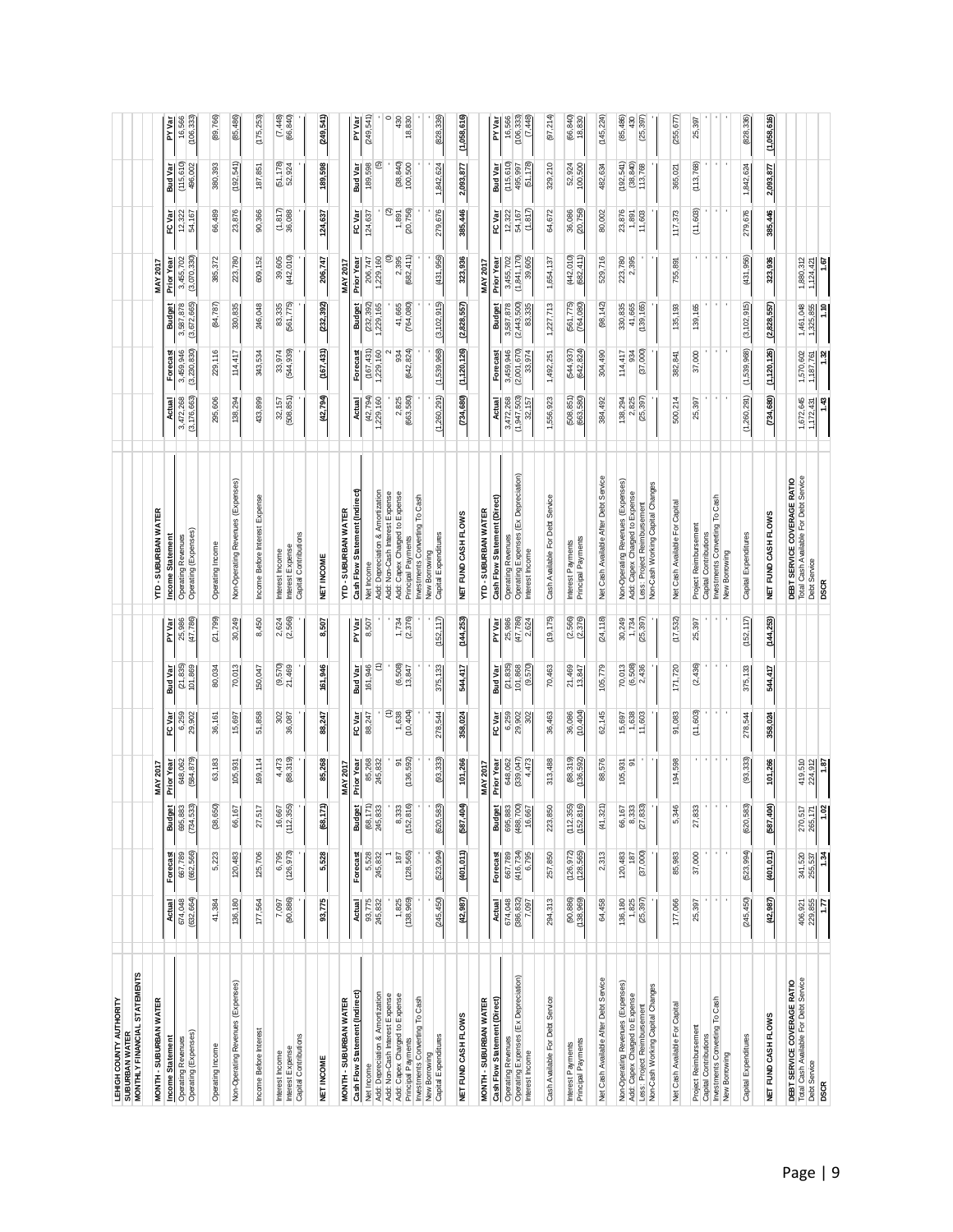

## Page | 10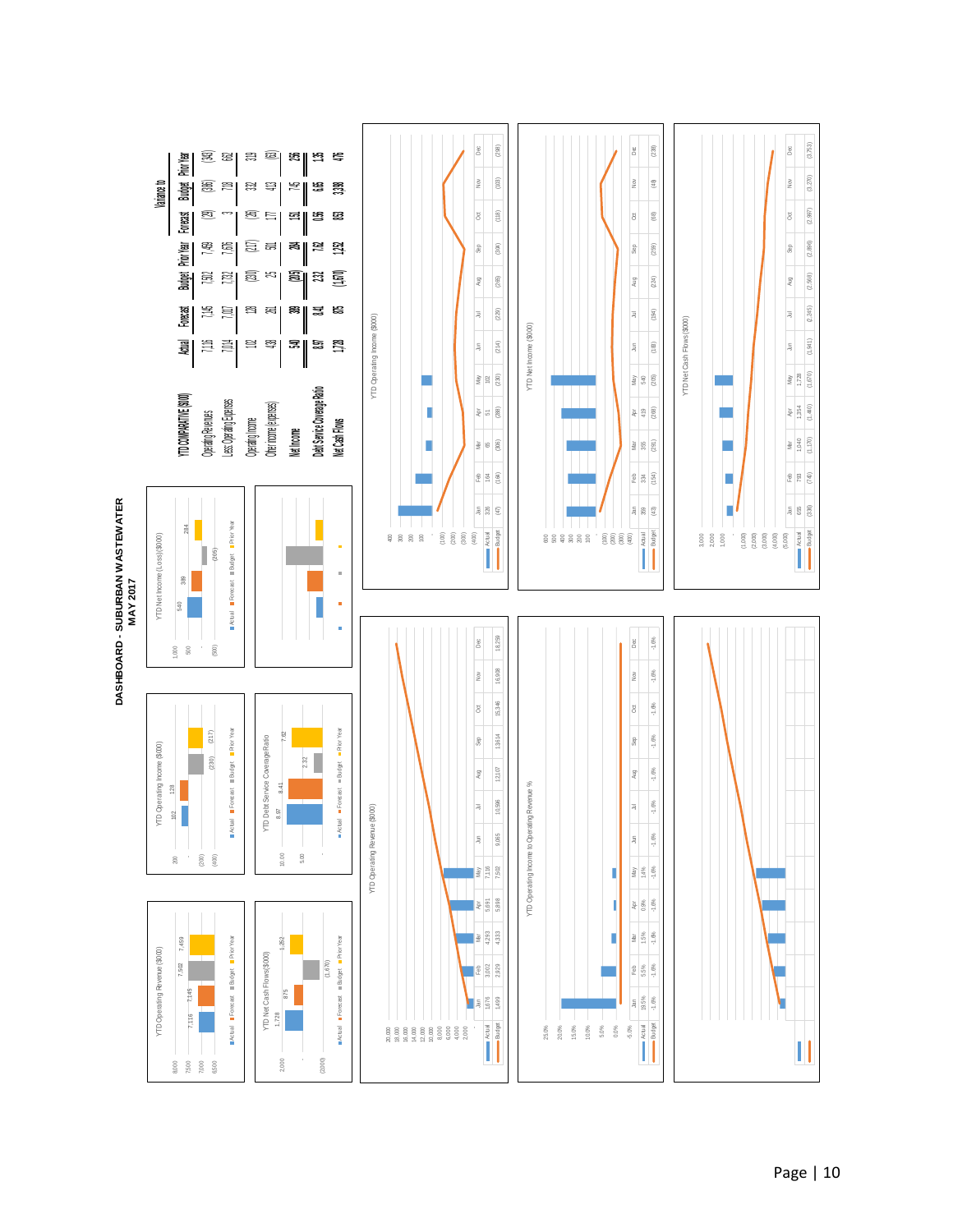| <b>LEHIGH COUNTY AUTHORITY</b><br>SUBURBAN WASTEWATER                                       |                            |                            |                                                   |                                 |                                                        |                             |                          |                                                                    |                             |                               |                               |                            |                       |                       |                         |
|---------------------------------------------------------------------------------------------|----------------------------|----------------------------|---------------------------------------------------|---------------------------------|--------------------------------------------------------|-----------------------------|--------------------------|--------------------------------------------------------------------|-----------------------------|-------------------------------|-------------------------------|----------------------------|-----------------------|-----------------------|-------------------------|
| MONTHLY FINANCIAL STATEMENTS                                                                |                            |                            |                                                   |                                 |                                                        |                             |                          |                                                                    |                             |                               |                               |                            |                       |                       |                         |
| <b>MONTH - SUBURBAN WASTEWATER</b>                                                          |                            |                            |                                                   | <b>MAY 2017</b>                 |                                                        |                             |                          | YTD - SUBURBAN WASTEWATER                                          |                             |                               |                               | <b>MAY 2017</b>            |                       |                       |                         |
| Income Statement                                                                            | Actual                     | Forecast                   | 희<br>Budg                                         | Prior Year                      | FC Var                                                 | <b>Bud Var</b>              | <b>PY Var</b>            | Income Statement                                                   | Actual                      | Forecast                      | <b>Budget</b>                 | Prior Year                 | FC Var                | Bud Var               | <b>PYVar</b>            |
| Operating Revenues<br>Operating (Expenses)                                                  | 1,425,174<br>(1,374,020)   | (1, 379, 370)<br>1,420,980 | $1,603,552$<br>$(1,546,447)$                      | 1,556,271<br>(1,606,720)        | 4,194<br>5,350                                         | (178, 378)<br>427<br>172.   | $(131,097)$<br>$232,700$ | Operating Revenues<br>Operating (Expenses)                         | ,014,124)<br>7,115,814<br>Ε | (016, 847)<br>7,144,898<br>E. | 7,501,667<br>(7,732,235)<br>⊵ | (7, 676, 200)<br>7,459,370 | (29, 085)<br>723<br>N | (385, 853)<br>718,111 | (343, 556)<br>662,076   |
| Operating Income                                                                            | 51,154                     | 41,610                     | 57,105                                            | (50, 449)                       | 544<br>တ                                               | (5, 951)                    | 101,603                  | Operating Income                                                   | 101,689                     | 128,051                       | (230, 568)                    | (216, 830)                 | (26, 362)             | 332,257               | 318,519                 |
| Non-Operating Revenues (Expenses)                                                           | 100,571                    | 108,204                    | 66,083                                            | 58,108                          | (7, 633)                                               | 34,488                      | 42,463                   | Non-Operating Revenues (Expenses)                                  | 525,888                     | 327,970                       | 330,415                       | 581,204                    | 197,917               | 195,473               | (55, 316)               |
| Income Before Interest Expense                                                              | 151,725                    | 149,814                    | 88<br>123, 11                                     | 7,659                           | 1,911                                                  | 28,537                      | 144,066                  | Expense<br>Income Before Interest                                  | L'S<br>627                  | 456,021                       | 99,847                        | 364,374                    | 171,556               | 527,730               | 263,203                 |
| Capital Contributions<br>Interest Expense<br>Interest Income                                | $(12,004)$<br>$(18,685)$   | (18, 100)<br>4,602         | 9,917<br>(70,969)                                 | (17, 610)<br>785                | (16, 606)<br>(585)                                     | $(21, 921)$<br>52,284       | (12, 789)<br>(1,075)     | Capital Contributions<br>Interest Expense<br>Interest Income       | (90, 280)<br>2,267          | (90, 499)<br>23,009           | 49,585<br>(354,845)           | (84, 563)<br>3,904         | $(20, 742)$<br>$218$  | $(47,318)$<br>264,565 | $(1,637)$<br>$(5,717)$  |
| NET INCOME                                                                                  | 121,035                    | 136,316                    | $\frac{1}{2}$<br>62,1                             | (9, 166)                        | (15, 281)                                              | 58,899                      | 130,202                  | NET INCOME                                                         | 539,564                     | 388,532                       | (205, 413)                    | 283,715                    | 151,033               | 744,977               | 255,849                 |
| MONTH - SUBURBAN WASTEWATER                                                                 |                            |                            |                                                   | <b>MAY 2017</b>                 |                                                        |                             |                          | YTD - SUBURBAN WASTEWATER                                          |                             |                               |                               | <b>MAY 2017</b>            |                       |                       |                         |
| Cash Flow Statement (Indirect)                                                              | Actual                     | Forecast                   | 히<br>Budg                                         | <b>Prior Year</b>               | FC Var                                                 | Bud Var                     | PY Var                   | Cash Flow Statement (Indirect)                                     | Actual                      | Forecast                      | <b>Budget</b>                 | Prior Year                 | FC Var                | Bud Var               | <b>PYVar</b>            |
| Net Income                                                                                  | 121,035<br>364,694         | 136,316                    | 62,136                                            |                                 | (15, 281)                                              | 58,899                      | 130,202                  | Net Income                                                         | 539,564                     | 388,532                       | (205, 413)                    | 283,715                    | 151,032               | 744,977               | 255,849                 |
| Add: Depreciation & Amortization                                                            |                            | 364,694                    | .083<br>327                                       | $\frac{(9, 166)}{234, 133}$     |                                                        | 37,611                      | 30,561                   | Add: Depreciation & Amortization                                   | ,823,470                    | 823,470                       | ,635,415                      | 1,670,665                  |                       | 188,055               | 152,805                 |
| Add: Non-Cash Interest Expense<br>Add: Capex Charged to Expense                             | 3,448                      | 2,928                      |                                                   | 119                             | 520                                                    |                             | (119)<br>583             | Add: Non-Cash Interest Expense<br>Add: Capex Charged to Expense    | 133<br>14,361               | 14,639                        | 125,000                       | 14,634<br>940              | (278)                 | (124, 867)<br>14,361  | (273)<br>(807)          |
|                                                                                             | (39, 449)                  | (39, 602)                  | 25,000<br>(93,946)                                | (41, 812)                       | 153                                                    | 3,448<br>(25,000)<br>54,497 | 2,363                    | Principal Payments                                                 | (197, 634)                  | (198, 010)                    | (469, 730)                    | (197, 663)                 | $\frac{133}{376}$     | 272,096               | 29                      |
| Principal Payments<br>Investments Converting To Cash                                        |                            |                            |                                                   |                                 |                                                        |                             |                          | Investments Converting To Cash                                     |                             |                               |                               |                            |                       |                       |                         |
| Capital Expenditures<br>New Borrowing                                                       | (75, 612)                  | (230, 798)                 | (551, 083)                                        | (91, 791)                       | 155,186                                                | 475,471                     | 16,179                   | Capital Expenditures<br>New Borrowing                              | (451,822)                   | (1, 153, 991)                 | (2,755,415)                   | (520, 424)                 | 702,169               | 593<br>2,303,         | 68,602                  |
| NET FUND CASH FLOWS                                                                         | 374,116                    | 233,538                    | (230, 810)                                        | 194,347                         | 140,578                                                | 604,926                     | 179,768                  | NET FUND CASH FLOWS                                                | 1,728,072                   | 874,640                       | (1,670,143)                   | 1,251,866                  | 853,431               | 3,398,215             | 476,205                 |
| MONTH - SUBURBAN WASTEWATER                                                                 |                            |                            |                                                   | <b>MAY 2017</b>                 |                                                        |                             |                          | YTD - SUBURBAN WASTEWATER                                          |                             |                               |                               | <b>MAY 2017</b>            |                       |                       |                         |
| Cash Flow Statement (Direct)                                                                | Actual                     | Forecast                   | 힙<br>Budg                                         | Prior Year                      | FC Var                                                 | Bud Var                     | <b>PY Var</b>            | Cash Flow Statement (Direct)                                       | Actual                      | Forecast                      | <b>Budget</b>                 | Prior Year                 | FC Var                | Bud Var               | <b>PYVar</b>            |
|                                                                                             | 1,425,174                  | 1,420,980                  |                                                   |                                 | 4,194                                                  |                             |                          | <b>Operating Revenues</b>                                          | 7,115,814                   | 7,144,898                     |                               | 7,459,370                  | (29, 085)             | (385, 853)            |                         |
| Operating Revenues<br>Operating Expenses (Ex Depreciation)                                  | (1,009,326)                | (1,014,676)                | 1,603,552<br>(1,219,364)<br>9,917                 | 1,556,271<br>(1,272,587)<br>785 | 5,350                                                  | $(178, 378)$<br>$210,038$   | $(131,097)$<br>$263,261$ | Operating Expenses (Ex Depreciation)                               | (5, 190, 654)               | $(5, 193, 377)$<br>$23,009$   | 7,501,667<br>(6,096,820)      | (6,005,535)                | $2,723$<br>$(20,742)$ | 906,166               | $(343, 556)$<br>814,881 |
| Interest Income                                                                             | (12,004)                   | 4,602                      |                                                   |                                 | (16, 606)                                              | (21, 921)                   | (12, 789)                | Interest Income                                                    | 2,267                       |                               | 49,585                        | 3,904                      |                       | (47, 318)             | (1,637)                 |
| Cash Available For Debt Service                                                             | 403,844                    | 410,906                    | 394,105                                           | 284,469                         | (7,062)                                                | 9,739                       | 119,375                  | Cash Available For Debt Service                                    | ,927,427                    | 1,974,531                     | 1,454,432                     | 1,457,739                  | (47, 104)             | 472,995               | 469,688                 |
| Principal Payments<br>Interest Payments                                                     | $(15, 238)$<br>$(39, 449)$ | $(15, 172)$<br>$(39, 602)$ | $(70, 969)$<br>$(93, 946)$                        | (14, 746)<br>(41, 812)          | $\begin{array}{c}\n 66 \\  \hline\n 153\n \end{array}$ | 55,731<br>54,497            | $(492)$<br>$2,363$       | Principal Payments<br>Interest Payments                            | $(75, 919)$<br>$(197, 634)$ | $(75, 859)$<br>$(198, 010)$   | $(354, 845)$<br>$(469, 730)$  | (69, 929)<br>(197, 663)    | (60)<br>376           | 278,926<br>272,096    | (5,990)<br>29           |
| Net Cash Available For Debt Service                                                         | 349, 157                   | 356, 132                   | 229,190                                           | 227,911                         | (6, 975)                                               | 119,967                     | 121,246                  | Net Cash Available For Debt Service                                | 1,653,873                   | 1,700,661                     | 629,857                       | 1,190,146                  | (46, 788)             | 1,024,016             | 463,727                 |
| Non-Operating Revenues (Expenses)<br>Add: Capex Charged to Expense                          | 100,571                    | 108,204                    | 66,083<br>25,000                                  | 58,108<br>119                   | (7,633)                                                | (25,000)<br>34,488          | (119)<br>42,463          | Non-Operating Revenues (Expenses)<br>Add: Capex Charged to Expense | 525,888<br>133              | 327,970                       | 330,415<br>125,000            | 581,204<br>940             | 133<br>197,917        | (124, 867)<br>195,473 | (55, 316)<br>(807)      |
| Less: Project Reimbursement<br>Non-Cash Working Capital Changes                             | $\mathbf{r}$               |                            |                                                   |                                 |                                                        |                             |                          | Non-Cash Working Capital Changes<br>Less: Project Reimbursement    |                             |                               |                               |                            |                       |                       |                         |
| Net Cash Available For Capital                                                              | 449,728                    | 464,336                    | $\mathbb{Z}$<br>320,2                             | 286,139                         | (14, 608)                                              | 129,455                     | 163,589                  | Net Cash Available For Capital                                     | 2,179,893                   | 2,028,632                     | 1,085,272                     | 1,772,291                  | 151,262               | 1,094,621             | 407,603                 |
| Project Reimbursement                                                                       |                            |                            | ч                                                 |                                 |                                                        |                             |                          | Project Reimbursement                                              |                             |                               |                               |                            |                       |                       |                         |
| Investments Converting To Cash<br>Capital Contributions                                     | $\mathbf{r}$               |                            | $\mathcal{F}_{\mathcal{A}}$<br>$\mathbf{r}_\perp$ |                                 |                                                        |                             |                          | Investments Converting To Cash<br>Capital Contributions            |                             |                               |                               |                            |                       |                       |                         |
| New Borrowing                                                                               |                            |                            |                                                   |                                 |                                                        |                             |                          | New Borrowing                                                      |                             |                               |                               |                            |                       |                       |                         |
| Capital Expenditures                                                                        | (75, 612)                  | (230, 798)                 | (551, 083)                                        | (91, 791)                       | 155,186                                                | 475,471                     | 16,179                   | Capital Expenditures                                               | (451, 822)                  | (1, 153, 991)                 | (2,755,415)                   | (520, 424)                 | 702,169               | 2,303,593             | 68,602                  |
| NET FUND CASH FLOWS                                                                         | 374,116                    | 233,538                    | ġ<br>(230, 8)                                     | 194,347                         | 140,578                                                | 604,926                     | 179,768                  | NET FUND CASH FLOWS                                                | 1,728,072                   | 874,640                       | (1,670,143)                   | 1,251,866                  | 853,431               | 3,398,215             | 476,205                 |
| <b>DEBT SERVICE COVERAGE RATIO</b><br>Total Cash Available For Debt Service<br>Debt Service |                            |                            |                                                   |                                 |                                                        |                             |                          | DEBT SERVICE COVERAGE RATIO                                        |                             |                               |                               |                            |                       |                       |                         |
|                                                                                             | 504,415<br>54,687          | 519,110<br>54,774          | 485,188<br>164,915                                | 342,696<br>56,558               |                                                        |                             |                          | Total Cash Available For Debt Service<br>Debt Service              | 2,453,447<br>273,553        | 2,302,501<br>273,869          | 824,575<br>1,909,847          | 267,593<br>2,039,883       |                       |                       |                         |
| <b>DSCR</b>                                                                                 | 9.22                       | 9.48                       | 2.94                                              | 6.06                            |                                                        |                             |                          | <b>DSCR</b>                                                        | 8.97                        | 8.41                          | 2.32                          | 7.62                       |                       |                       |                         |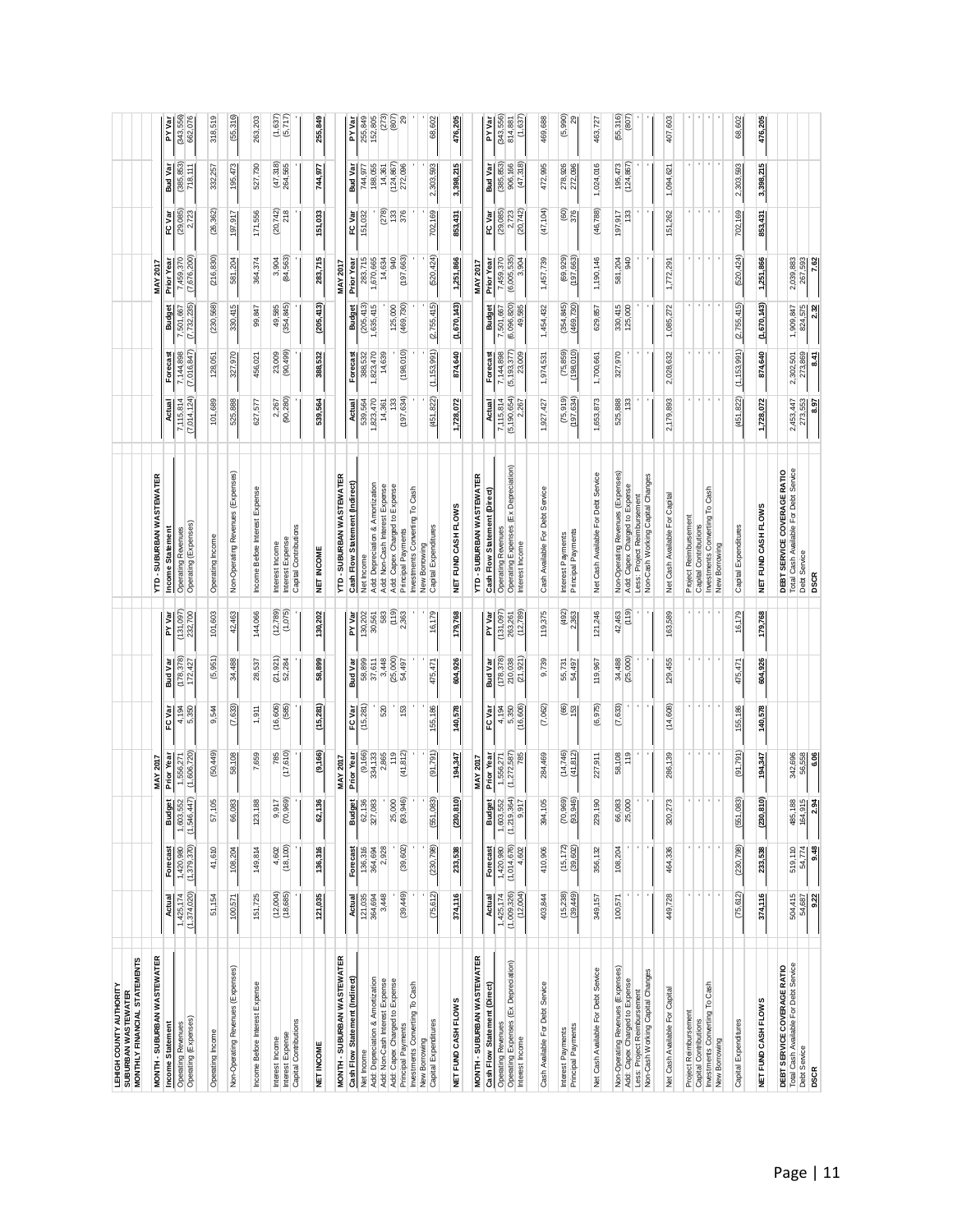![](_page_47_Figure_0.jpeg)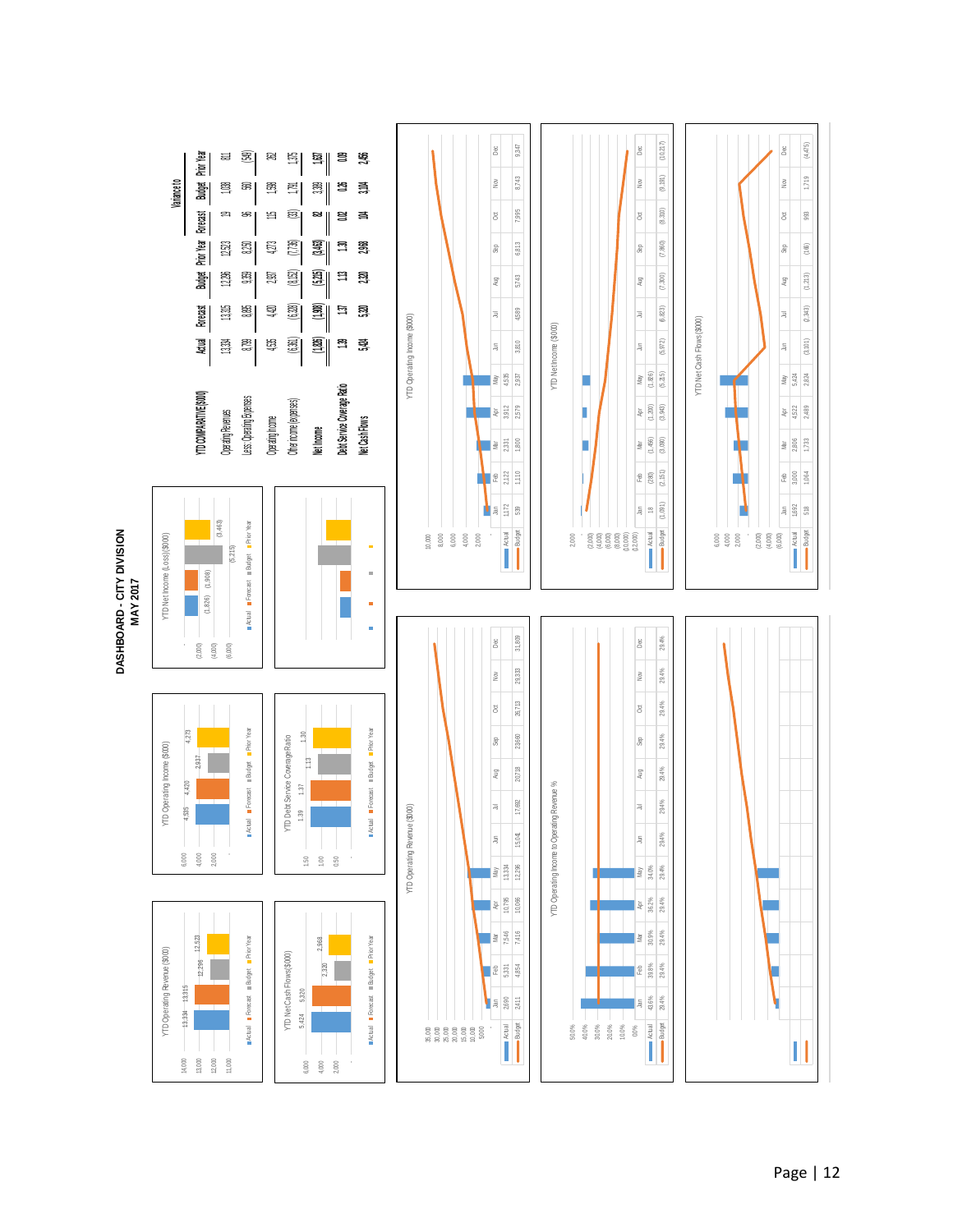| LEHIGH COUNTY AUTHORITY<br><b>CITY DIVISION</b>                                                    |                                     |                          |                                                                    |                          |                                |                                |                                  |                                                                                       |                                                        |                                  |                                                 |                                             |                  |                            |                       |
|----------------------------------------------------------------------------------------------------|-------------------------------------|--------------------------|--------------------------------------------------------------------|--------------------------|--------------------------------|--------------------------------|----------------------------------|---------------------------------------------------------------------------------------|--------------------------------------------------------|----------------------------------|-------------------------------------------------|---------------------------------------------|------------------|----------------------------|-----------------------|
| MONTHLY FINANCIAL STATEMENTS                                                                       |                                     |                          |                                                                    |                          |                                |                                |                                  |                                                                                       |                                                        |                                  |                                                 |                                             |                  |                            |                       |
| MONTH - CITY DIVISION                                                                              |                                     |                          |                                                                    | MAY 201                  |                                |                                |                                  | <b>YTD-CITY DIVISION</b>                                                              |                                                        |                                  |                                                 | <b>MAY 2017</b>                             |                  |                            |                       |
| Income Statement                                                                                   | Actual                              | Forecast                 | <b>Budget</b>                                                      | Prior Year               | FC Var                         | Bud Var                        | PY Var                           | Income Statement                                                                      | Actual                                                 | Forecast                         | <b>Budget</b>                                   | Prior Year                                  | FC Var           | Bud Var                    | PY Var                |
| Operating (Expenses)<br><b>Operating Revenues</b>                                                  | (1,916,128)<br>2,538,192            | (1,942,188)<br>2,530,388 | (1,871,840)<br>2,230,624                                           | (1,565,502)<br>2,390,293 | 26,060<br>7,804                | (44, 288)<br>307,568           | (350, 626)<br>147,898            | Operating (Expenses)<br><b>Operating Revenues</b>                                     | (8, 798, 649)<br>13,333,795                            | (8, 894, 941)<br>13,314,937      | (9, 359, 200)<br>12,296,400                     | (8, 250, 176)<br>12,523,263                 | 18,858<br>96,291 | 1,037,395<br>560,551       | (548, 473)<br>810,532 |
| Operating Income                                                                                   | 622,063                             | 588,200                  | 358,784                                                            | 824,791                  | 33,863                         | 263,279                        | (202, 728)                       | Operating Income                                                                      | 4,535,146                                              | 4,419,996                        | 2,937,200                                       | 4,273,087                                   | 115,149          | 1,597,946                  | 262,058               |
| Non-Operating Revenues (Expenses)                                                                  | (127, 399)                          | (150, 583)               | (283, 83)                                                          | (80, 446)                | 23,184                         | 156,435                        | (46, 953)                        | Non-Operating Revenues (Expenses)                                                     | (342)<br>(231,                                         | (192, 914)                       | (1,419,170)                                     | (1,339,485)                                 | (38, 428)        | 1,187,828                  | 1,108,142             |
| Income Before Interest Expense                                                                     | 494,665                             | 437,617                  | 74,950                                                             | 744,345                  | 57,048                         | 419,715                        | (249, 681)                       | Income Before Interest Expense                                                        | 4,303,803                                              | 4,227,082                        | 1,518,030                                       | 2,933,602                                   | 76,721           | 2,785,773                  | 1,370,201             |
| Capital Contributions<br>Interest Expense<br>Interest Income                                       | (1, 262, 941)<br>142,363            | (1, 262, 941)<br>135,954 | (1,371,708)<br>25,167                                              | (1,315,458)<br>179,117   | 6,409                          | 117,196<br>108,767             | $(36, 754)$<br>$52, 517$         | Capital Contributions<br>Interest Expense<br>Interest Income                          | 185,225<br>(6,314,705)                                 | (6, 314, 705)<br>OLI.<br>179,    | 125,835<br>,858,540)<br>ق                       | (6, 577, 290)<br>180,217                    | 5,455            | 390<br>543,835<br>99,      | 262,585<br>5,008      |
| NET INCOME                                                                                         | (625, 913)                          | (689, 370)               | (1,271,591)                                                        | (391, 996)               | 457<br>3                       | 645,678                        | (233, 917)                       | NET INCOME                                                                            | (1,825,676)                                            | (1, 907, 852)                    | (5,214,675)                                     | (3,463,471)                                 | 82,176           | 3,388,999                  | 1,637,794             |
| MONTH - CITY DIVISION                                                                              |                                     |                          |                                                                    | 2017<br><b>MAY</b>       |                                |                                |                                  | <b>YTD-CITY DIVISION</b>                                                              |                                                        |                                  |                                                 | 2017<br>MAY                                 |                  |                            |                       |
| Cash Flow Statement (Indirect)                                                                     | Actual                              | Forecast                 | <b>Budget</b>                                                      | <b>Prior Year</b>        | FC Var                         | Bud Var                        | <b>PYVar</b>                     | Cash Flow Statement (Indirect)                                                        | Actual                                                 | Forecast                         | Budget                                          | Prior Year                                  | FC Var           | Bud Var                    | PY Var                |
| Net Income                                                                                         | (625, 913)                          | (689, 370)               | $\begin{array}{c} (1,271,591) \\ 466,667 \\ 1,371,708 \end{array}$ | (391, 996)               | 63,457                         | 645,678                        | (233, 917)                       | Net Income                                                                            | $(1,825,676)$<br>$2,250,000$<br>$6,314,705$            | (1, 907, 852)                    | $.214,675$<br>$.333,335$<br>$.858,540$          | $(3,463,471)$<br>$2,250,000$<br>$6,577,290$ | 82,176           | 3,388,999                  | 1,637,794             |
| Add: Depreciation & Amortization<br>Add: Non-Cash Interest Expense                                 | 450,000<br>1,262,941                | 1,262,941<br>450,000     |                                                                    | 1,315,458<br>450,000     |                                | (16, 667)<br>(108, 767)        |                                  | Add: Depreciation & Amortization<br>Add: Non-Cash Interest Expense                    |                                                        | 2,250,000<br>6,314,705           | ம்ல்                                            |                                             |                  | (83, 335)<br>(543, 835)    | (262, 585)            |
| Add: Capex Charged to Expense                                                                      | 135,756                             | 166,488                  | 658,667                                                            | 161,112                  | (30, 732)                      | (522, 911)                     | $(52, 517)$<br>$(25, 356)$       | Add: Capex Charged to Expense                                                         | 442,358                                                | 432,439                          | 3,293,335                                       | 1,208,588                                   | 9,919            | (2, 850, 977)              | (766, 230)            |
| Principal Payments                                                                                 |                                     |                          | (252,000)                                                          |                          |                                | 252,000                        |                                  | Cash Outlays on Lease & Lease Reserve<br>Principal Payments                           |                                                        |                                  |                                                 |                                             |                  | 252,000                    |                       |
| Cash Outlays on Lease & Lease Reserve<br>Investments Converting To Cash                            |                                     |                          |                                                                    |                          |                                |                                |                                  | Investments Converting To Cash                                                        | (252,000)                                              | (252,000)                        | (504,000)                                       | (250,000)                                   |                  |                            | (2,000)               |
| New Borrowing                                                                                      |                                     |                          |                                                                    |                          |                                |                                |                                  | New Borrowing                                                                         |                                                        |                                  |                                                 |                                             |                  |                            |                       |
| Capital Expenditures                                                                               | (321, 816)                          | (419, 465                | (889,21                                                            | (666,881                 | 649<br>9.                      | 398<br>567,                    | 345,065                          | Capital Expenditures                                                                  | (1,505,660)                                            | (1, 517, 325)                    | (4,446,070)                                     | (228)<br>(3, 354,                           | 11,665           | 2,940,410                  | 568<br>1,848,         |
| NET FUND CASH FLOWS                                                                                | 967<br><b>900</b>                   | 770,594                  | 84,237                                                             | 867,693                  | 130,373                        | 730<br>816,                    | 33,274                           | FUND CASH FLOW<br>팋                                                                   | 727<br>5,423,                                          | 5,319,967                        | 465<br>2,320,                                   | 2,968,179                                   | 760<br>103,      | 262<br>3,103,              | 548<br>2,455,         |
| MONTH-CITY DIVISION                                                                                |                                     |                          |                                                                    | <b>MAY 201</b>           |                                |                                |                                  | <b>YTD-CITY DIVISION</b>                                                              |                                                        |                                  |                                                 | <b>MAY 2017</b>                             |                  |                            |                       |
| Cash Flow Statement (Direct)                                                                       | Actual                              | Forecast                 | <b>Budget</b>                                                      | Prior Year               | FC Var                         | <b>Bud Var</b>                 | PYVar                            | Cash Flow Statement (Direct)                                                          | Actual                                                 | Forecast                         | <b>Budget</b>                                   | <b>Prior Year</b>                           | FC Var           | Bud Var                    | PY Var                |
| Operating Revenues<br>Operating Expenses (Ex Depreciation)                                         |                                     |                          |                                                                    | 2,390,293<br>(1,115,502) |                                |                                |                                  | Operating Revenues                                                                    | (6,548,649)                                            | $\frac{13,314,937}{(6,644,941)}$ |                                                 | 12,523,263<br>(6,000,176)                   | 18,858<br>96,291 | 1,037,395                  | 810,532<br>(548,473)  |
| Interest Income                                                                                    | 2,538,192<br>(1,466,128)<br>142,363 | 2,530,388                | $2,230,624$<br>(1,405, 173)<br>25, 167                             | 179,117                  | $7,804$<br>$26,060$<br>$6,409$ | 307,568<br>(60,955)<br>117,196 | 147,898<br>(350,626)<br>(36,754) | Operating Expenses (Ex Depreciation)<br>Interest Income                               | 25<br>185                                              | 179,770                          | 12,296,400<br>(7,025,865)<br>125,835            | 180,217                                     | 5,455            | 59,390                     | 5,008                 |
| Cash Available For Debt Service                                                                    | 1,214,427                           | 1,174,154                | 850,618                                                            | 1,453,908                | 40,273                         | 363,809                        | (239, 482)                       | Cash Available For Debt Service                                                       | 6,970,371                                              | 6,849,767                        | 5,396,370                                       | 6,703,304                                   | 120,604          | 1,574,001                  | 267,067               |
| Interest Payments                                                                                  |                                     |                          |                                                                    |                          |                                |                                |                                  | Interest Payments                                                                     |                                                        |                                  |                                                 |                                             |                  |                            |                       |
| Principal Payments                                                                                 |                                     |                          |                                                                    |                          |                                |                                |                                  | Principal Payments                                                                    |                                                        |                                  |                                                 |                                             |                  |                            |                       |
| Net Cash Available For Debt Service                                                                | 1,214,427                           | 1,174,154                | 850,618                                                            | 1,453,908                | 40,273                         | 363,809                        | (239, 482)                       | Net Cash Available For Debt Service                                                   | 6,970,371                                              | 6,849,767                        | 5,396,370                                       | 6,703,304                                   | 120,604          | 1,574,001                  | 267,067               |
| Non-Operating Revenues (Expenses                                                                   | (127, 399)                          | (150, 583)               |                                                                    | $(80, 446)$<br>161, 112  | 23,184<br>(30,732)             | 156,435                        | $(46, 953)$<br>$(25, 356)$       | Non-Operating Revenues (Expenses)                                                     |                                                        | (192, 914)                       |                                                 | $(1,339,485)$<br>$1,208,588$                | (38, 428)        | 1,187,828                  | 1,108,142             |
| Add: Capex Charged to Expense                                                                      | 135,756                             | 166,488                  |                                                                    |                          |                                | (522, 911)                     |                                  | Add: Capex Charged to Expense                                                         |                                                        | 432,439                          | $(1, 419, 170)$<br>3, 293, 335<br>(1, 638, 750) |                                             | 9,919<br>42,398  | $(2,850,977)$<br>1,515,152 | (766, 230)            |
| Less: Project Reimbursement<br>Cash Outlays on Lease & Lease Reserve                               |                                     | (1, 199)                 | $(283, 834)$<br>$658, 667$<br>$(327, 750)$<br>$(252, 000)$         |                          | 1,199                          | 327,750<br>252,000             |                                  | Cash Outlays on Lease & Lease Reserve<br>Less: Project Reimbursement                  | $(231,342)$<br>$442,358$<br>$(123,598)$<br>$(252,000)$ | (165, 996)<br>(252,000)          | (504,000)                                       | (250,000)                                   |                  | 252,000                    | (123, 598)<br>(2,000) |
| Non-Cash Working Capital Changes                                                                   |                                     |                          |                                                                    |                          |                                |                                |                                  | Non-Cash Working Capital Changes                                                      |                                                        |                                  |                                                 |                                             |                  |                            |                       |
| Net Cash Available For Capital                                                                     | 784<br>1,222,                       | 1,188,860                | 645,70                                                             | 1,534,574                | 33,924                         | 577,083                        | (311, 790)                       | Net Cash Available For Capital                                                        | 6,805,789                                              | 6,671,296                        | 5,127,785                                       | 6,322,407                                   | 134,493          | 1,678,004                  | 483,382               |
| Project Reimbursement                                                                              | л.                                  | 1,199                    | 327,750                                                            |                          | (1, 199)                       | (327, 750)                     |                                  | Project Reimbursemen                                                                  | 123,598                                                | 165,996                          | 750<br>1,638,                                   | $\blacksquare$                              | (42, 398)        | (1, 515, 152)              | 123,598               |
| Investments Converting To Cash<br>Capital Contributions                                            | $\mathbf{L}$<br>٠                   | $\mathbf{r}$             |                                                                    |                          |                                |                                |                                  | Cash<br>Investments Converting To<br>Capital Contributions                            |                                                        |                                  |                                                 | п.<br>$\mathbf{r}$                          |                  | ٠                          |                       |
| New Borrowing                                                                                      |                                     |                          |                                                                    |                          |                                |                                |                                  | New Borrowing                                                                         |                                                        |                                  |                                                 |                                             |                  |                            |                       |
| Capital Expenditures                                                                               | (321, 816)                          | (419, 465)               | (889,21                                                            | (666, 881)               | 649<br>97.                     | ,398<br>567,                   | 345,065                          | Capital Expenditures                                                                  | (1,505,660)                                            | (1, 517, 325)                    | (4, 446, 070)                                   | (3, 354, 228)                               | 11,665           | 2,940,410                  | ,568<br>1,848,        |
| NET FUND CASH FLOWS                                                                                | 900,967                             | 770,594                  | 84,237                                                             | 867,693                  | 130,373                        | 816,730                        | 33,274                           | NET FUND CASH FLOWS                                                                   | 5,423,727                                              | 5,319,967                        | 465<br>2,320,                                   | 2,968,179                                   | 103,760          | 3,103,262                  | 2,455,548             |
| <b>DEBT SERVICE COVERAGE RATIO</b><br>Net Cash Available For Debt Service<br>Lease Reserve Balance | 1,222,784                           | 1,188,860<br>504,000     | 897,701<br>504,000                                                 | 1,534,574<br>500,000     |                                |                                |                                  | <b>DEBT SERVICE COVERAGE RATIO</b><br>Net Cash Available For De <del>bt</del> Service | 7,057,789                                              | 6,923,296                        | 5,631,785<br>504,000                            | 6,572,407                                   |                  |                            |                       |
|                                                                                                    | 1,726,784                           | 1,692,860                | 1,401,70                                                           | 2,034,574                |                                |                                |                                  | Lease Reserve Balance<br>Total Available                                              | 7,561,789                                              |                                  |                                                 | 7,072,407                                   |                  |                            |                       |
| Total Available<br>Debt Service                                                                    | 1,087,310                           | 1,087,310                | 1,087,310                                                          | 1,031,060                |                                |                                |                                  | Debt Service                                                                          | 5,436,550                                              | 7,427,296<br>5,436,550           | 6, 135, 785<br>5, 436, 550                      | 5,436,550                                   |                  |                            |                       |
| <b>DSCR</b>                                                                                        | 1.59                                | 1.56                     | 1.29                                                               | 1.97                     |                                |                                |                                  | <b>DSCR</b>                                                                           | 1.39                                                   | 1.37                             | 1.13                                            | 1.30                                        |                  |                            |                       |